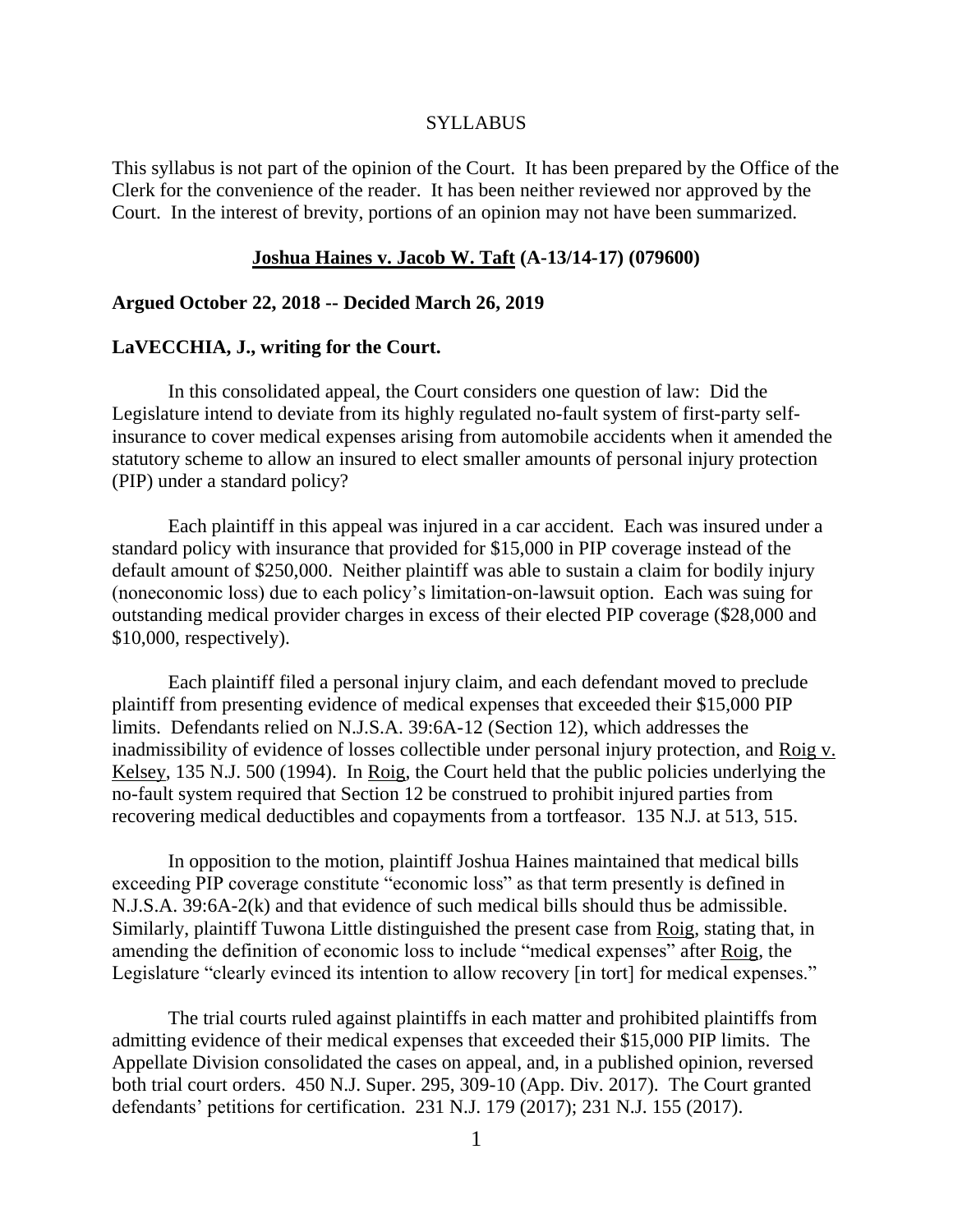**HELD:** The Court cannot conclude that there is evidence of a clear intention on the part of the Legislature to deviate from the carefully constructed no-fault first-party PIP system of regulated coverage of contained medical expenses and return to fault-based suits consisting solely of economic damages claims for medical expenses in excess of an elected lesser amount of available PIP coverage. Unless the Legislature makes such an intent clearly known, the Court will not assume that such a change was intended by the Legislature through its amendments to the no-fault system in the Automobile Insurance Cost Reduction Act.

1. Section 12 addresses evidence that is admissible or not in a claim for bodily injury. Despite the provision's narrow focus on evidentiary matters in trials for noneconomic losses, plaintiffs construe the third paragraph's language -- "Nothing in this section shall be construed to limit the right of recovery, against the tortfeasor, of uncompensated economic loss sustained by the injured party" -- in concert with the present definition of "economic loss" in N.J.S.A. 39:6A-2(k), to give rise to a stand-alone right to pursue a third-party liability claim against a tortfeasor exclusively for uncompensated economic loss of medical benefits not covered due to having a lesser amount of PIP coverage. Section 12 does not unmistakably compel plaintiffs' interpretation. Indeed, one can envision an equally plausible construction that such uncompensated economic losses may be recovered from the tortfeasor within the context of a viable suit for bodily injury. In light of the ambiguity within Section 12 and due to the consequences that would flow from interpreting that section in line with plaintiffs' construction and as the appellate panel did, the Court examines the question in light of the historical development of New Jersey's no-fault law. (pp. 11-17)

2. The history of no-fault insurance is one of changing priorities, shifting from full coverage to cost containment. The Court summarizes the law's historical evolution. (pp. 18-23)

3. Against that backdrop came the most recent amendments to the insurance law provisions that are at the heart of the instant case, accomplished through the Automobile Insurance Cost Reduction Act (AICRA). L. 1998, c. 21. The Legislature declared in AICRA's opening section that its goals were "to preserve the no-fault system, while at the same time reducing unnecessary costs which drive premiums higher." N.J.S.A. 39:6A-1.1(b) (1998). AICRA changed the arbitration process used for benefit disputes, established bases for determining whether treatments and diagnostic tests are medically necessary, revised the threshold for suits for noneconomic loss, and created insurance options with decreased coverage in exchange for lower premiums. Some provisions indicate that the Legislature was concerned that people might be subject to the lower PIP coverage limits without making the conscious decision to do so -- a concern that would seem overblown if a private cause of action remained to recover any medical costs above the selected PIP ceiling. (pp. 23-26)

4. AICRA's regulatory scheme ensured that benefits were paid according to their medical necessity, keeping premiums at a manageable level, while preventing such claims from inundating the court system. AICRA also established new procedures and assigned considerable resources to combat fraud in the delivery of medical benefits. (pp. 26-27)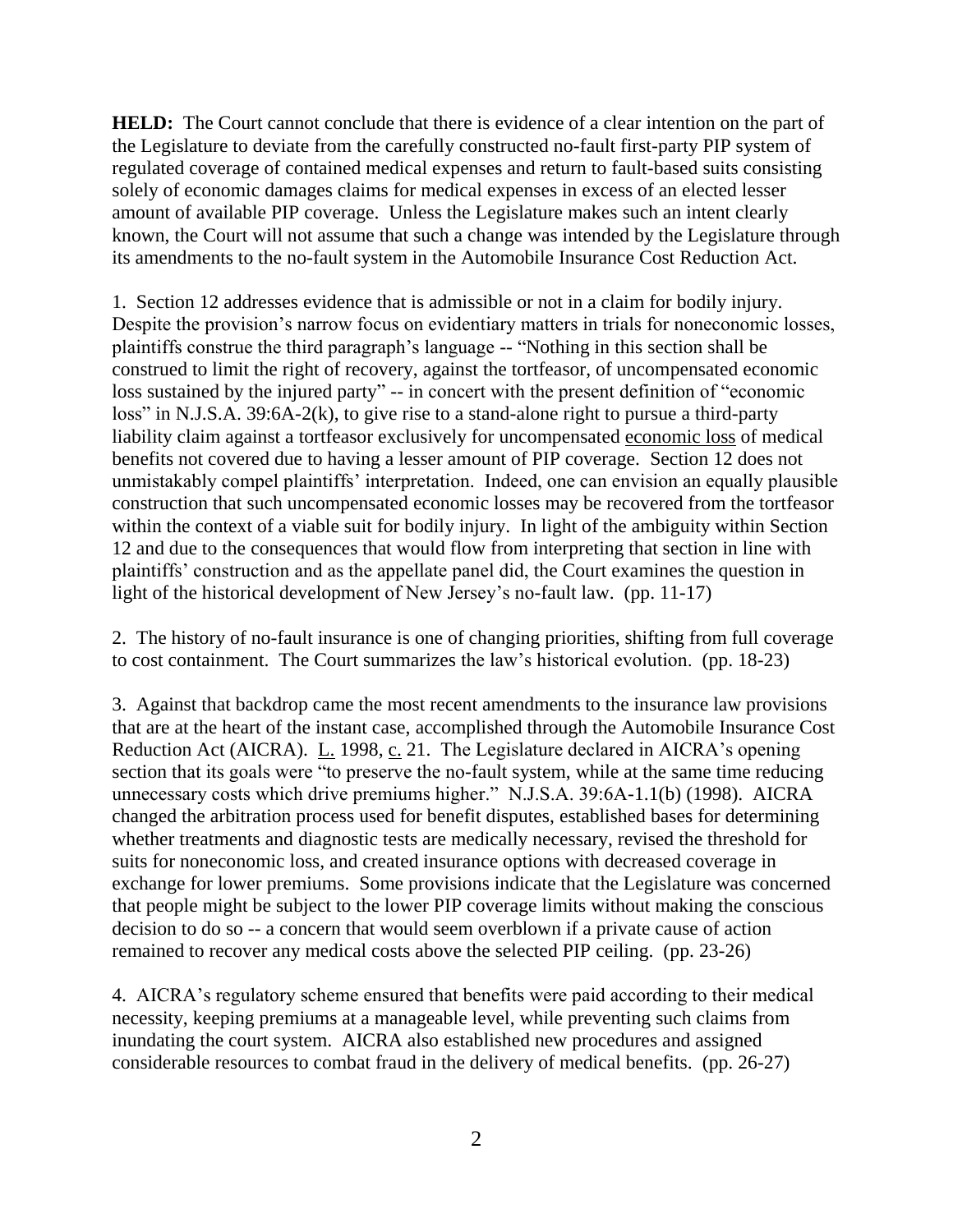5. AICRA's legislative history demonstrates that there was a legislative awareness of the possibility of creating a gap in medical coverage should PIP coverage be lowered, which presumes the absence of other forms of reimbursement, such as suits in tort, to fill that gap. (pp. 28-29)

6. Interpreting Section 12 to allow the admission of evidence of medical expenses falling between the insured's PIP policy limit and the presumptive PIP amount of \$250,000 transgresses the overall legislative design of the No-Fault Law to "reduc[e] court congestion[,] . . . lower[] the cost of automobile insurance[,]" and most importantly, avoid fault-based suits in a no-fault system, as acknowledged in Roig. 135 N.J. at 516. Efforts to subject medical costs to careful review and control through AICRA's extensive regulatory programs and, to a lesser degree, its fraud prevention methods, would be undercut by the ability of a third party to sue for medical expenses above their PIP policy coverage limit but below the presumptive amount of \$250,000. Those suits would commandeer the judicial resources that the arbitration system was enacted to preserve. The result of plaintiffs' reading of AICRA could allow the unintended -- and, one could assert, absurd - consequence whereby someone who chooses a lower PIP coverage option could receive a higher overall reimbursement. The Court cannot envision that the Legislature countenanced such results. Under the No-Fault Law, the ability to sue is the exception, not the rule. The Legislature has determined that the benefits of creating limited but automatic medical reimbursement for injured motor-vehicle-accident victims outweigh the ability of a minority of injured parties to recover larger amounts in tort. (pp. 30-33)

7. Accordingly, the Court concludes that the Appellate Division judgment must be reversed. The interpretation given to Section 12 by the panel must, in the Court's view, abide a time when the Legislature has more clearly indicated its intention. Without greater clarity of statutory language, any other reading of AICRA results in too large of a shift from the historical priorities and purposes of the statute. (pp. 33-34)

# **The judgment of the Appellate Division is REVERSED and the matters are REMANDED to the trial courts for entry of their respective judgments of dismissal.**

**JUSTICE ALBIN, dissenting,** expresses the view that N.J.S.A. 39:6A-12 is intended to prevent a double recovery of damages, not to deny an automobile accident victim a just recovery of damages, and that the majority's interpretation is at odds with the plain wording of N.J.S.A. 39:6A-12, the legislative history of the No Fault Act, and public policy. Justice Albin expresses concern that the Court's opinion will have a catastrophic impact on the right of low-income automobile accident victims to recover their medical costs from the wrongdoers who cause their injuries and stresses that the Legislature can make clear that today's decision is not what it meant or ever envisioned.

**CHIEF JUSTICE RABNER and JUSTICE SOLOMON join in JUSTICE LaVECCHIA's opinion. JUSTICE ALBIN filed a dissenting opinion, in which JUDGE FUENTES (temporarily assigned) joins. JUSTICES PATTERSON, FERNANDEZ-VINA, and TIMPONE did not participate.**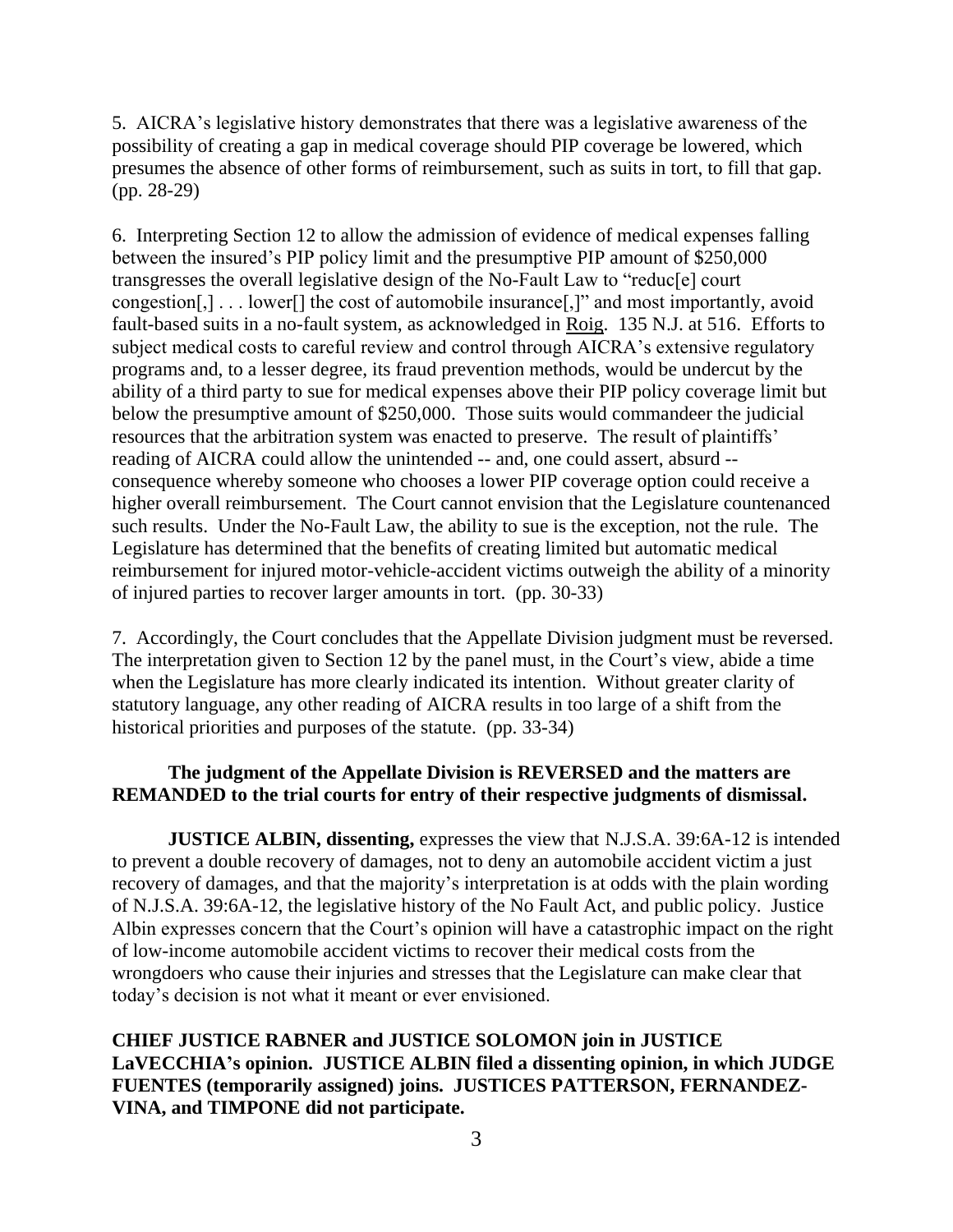# SUPREME COURT OF NEW JERSEY A-13/14 September Term 2017 079600

Joshua Haines,

# Plaintiff-Respondent,

v.

Jacob W. Taft, Bonnie L. Taft, jointly, severally and/or in the alternative,

Defendants-Appellants,

and

John McHenry,

Defendant.

Tuwona Little,

Plaintiff-Respondent,

v.

Jayne Nishimura,

Defendant-Appellant.

On certification to the Superior Court, Appellate Division, whose opinion is reported at 450 N.J. Super. 295 (App. Div. 2017).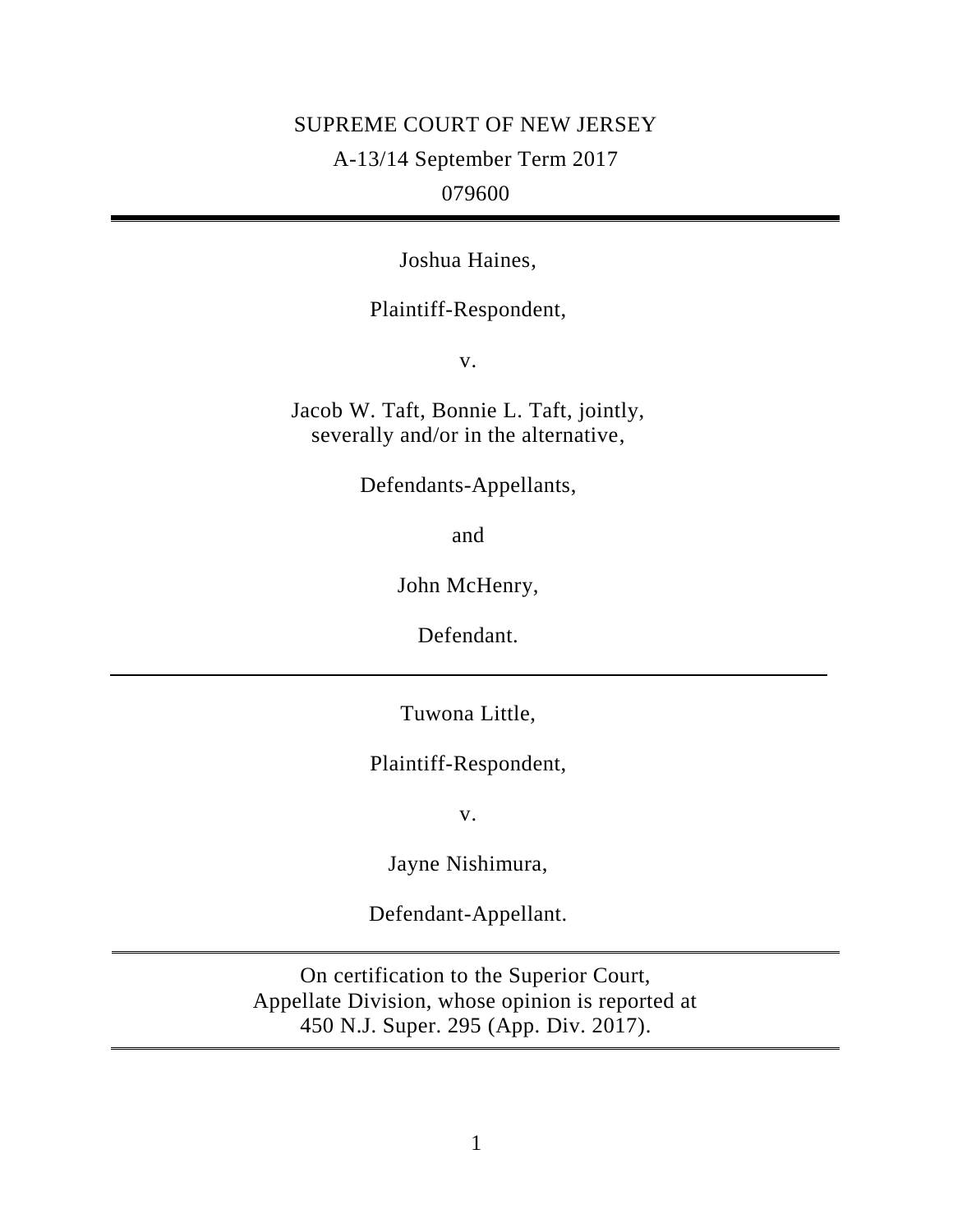| Argued           | Decided        |
|------------------|----------------|
| October 22, 2018 | March 26, 2019 |

Michael J. Marone argued the cause for appellants Jacob W. Taft, Bonnie L. Taft, and Jayne Nishimura (McElroy, Deutsch, Mulvaney & Carpenter, attorneys; Michael J. Marone, of counsel and on the briefs, and Eric G. Siegel, on the briefs).

Vincent A. Campo argued the cause for respondent Joshua Haines (Malamut & Associates, attorneys; Vincent A. Campo, on the brief).

Jeffrey M. Thiel argued the cause for respondent Tuwona Little (Petrillo & Goldberg, attorneys; Jeffrey M. Thiel, on the brief).

Susan Stryker argued the cause for amici curiae Insurance Council of New Jersey and The Property Casualty Insurers Association of America (Bressler, Amery & Ross, attorneys; Susan Stryker, of counsel and on the brief).

Stephen J. Foley, Jr., argued the cause for amicus curiae New Jersey Defense Association (Campbell, Foley, Delano & Adams, attorneys; Stephen J. Foley, Jr., on the brief).

Kenneth G. Andres, Jr., argued the cause for amicus curiae New Jersey Association for Justice (Andres & Berger, attorneys; Kenneth G. Andres, Jr., of counsel and on the brief, and Tommie Ann Gibney, on the brief).

JUSTICE LaVECCHIA delivered the opinion of the Court.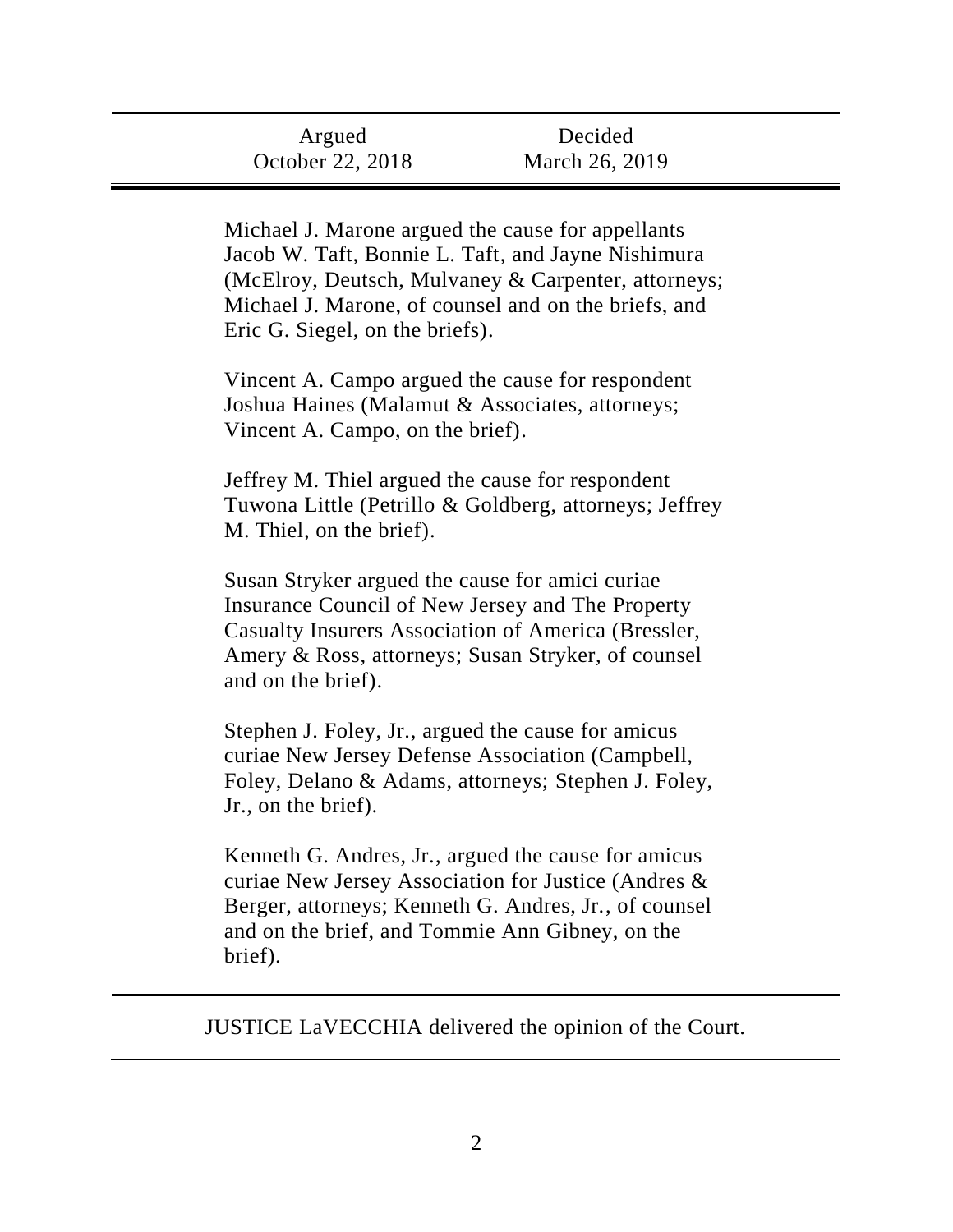In this consolidated appeal, we consider one question of law: Did the Legislature intend to deviate from its highly regulated no-fault system of firstparty self-insurance to cover medical expenses arising from automobile accidents when it amended the statutory scheme to allow an insured to elect smaller amounts of personal injury protection (PIP) under a standard policy?

Each plaintiff in this appeal was injured in a car accident. Each was insured under a standard policy with insurance that provided for \$15,000 in PIP coverage instead of the default amount of \$250,000. Neither plaintiff was able to sustain a claim for bodily injury (noneconomic loss) due to each policy's limitation-on-lawsuit option. Each was suing for outstanding medical provider charges in excess of their elected PIP coverage (\$28,000 and \$10,000, respectively). The trial court record reveals that the outstanding provider charges had not been subjected to the cost containment requirements under the PIP regulatory scheme.

The Appellate Division concluded that plaintiffs could introduce evidence of their outstanding medical bills in excess of the elected PIP policy coverage in support of fault-based claims for economic damages against their respective tortfeasors.

For the reasons that follow, we reverse. We cannot conclude that there is evidence of a clear intention on the part of the Legislature to deviate from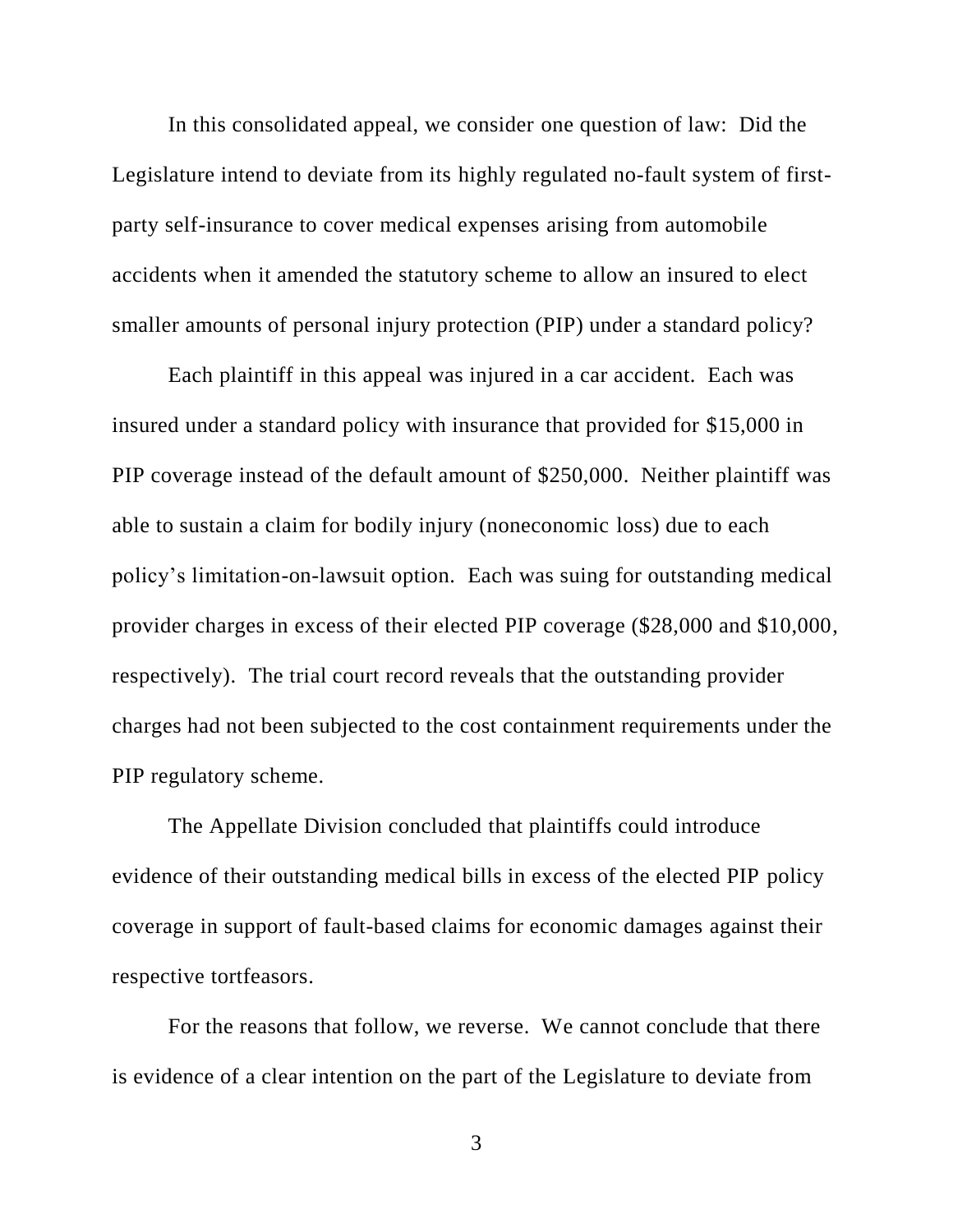the carefully constructed no-fault first-party PIP system of regulated coverage of contained medical expenses and return to fault-based suits consisting solely of economic damages claims for medical expenses in excess of an elected lesser amount of available PIP coverage. Unless the Legislature makes such an intent clearly known, we will not assume that such a change was intended by the Legislature through its amendments to the no-fault system in the Automobile Insurance Cost Reduction Act (AICRA).

Indeed, in the opening findings and declarations section of AICRA, it was the Legislature's belief that "it is good public policy to provide medical benefits on a first party basis, without regard to fault, to persons injured in automobile accidents," but "in order to keep premium costs down, the cost of the benefit must be offset by a reduction in the cost of other coverages, most notably a restriction on the right of persons who have non-permanent or nonserious injuries to sue for pain and suffering." N.J.S.A. 39:6A-1.1(b) (1998). Upon consideration of the coordinated amendments accomplished through AICRA to tighten up medical utilization, contain insurance costs, and make first-party no-fault insurance coverage more affordable and available, we find the Appellate Division's conclusion counter-intuitive and look for greater guidance from the Legislative Branch.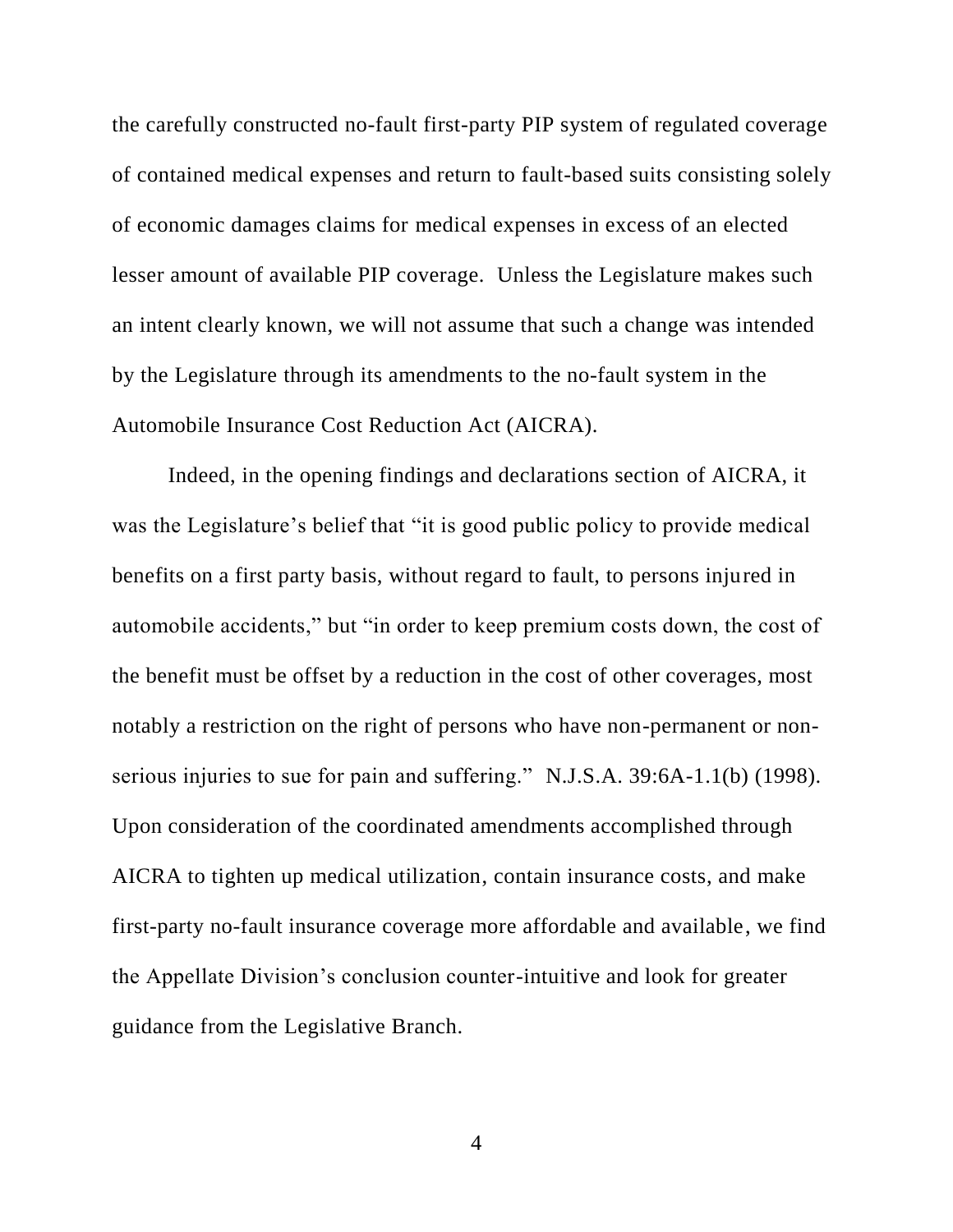I.

On October 19, 2011, plaintiff Joshua Haines was in an automobile accident. While driving his father's car, he was struck by a car driven by defendant Jacob W. Taft.<sup>1</sup> Not having any health insurance, Haines sought coverage for medical treatment for his injuries under the PIP plan in his father's standard automobile insurance policy. The PIP plan provided for \$15,000 of coverage -- the minimum amount permitted under N.J.S.A. 39:6A-4.3(e). Haines exhausted the PIP coverage. He claims to have approximately \$28,000 in outstanding medical claims that providers are seeking from him. The record before the motion court reveals that Haine's counsel represented that the majority of the \$28,000 in costs were not subjected to applicable PIP fee schedules but rather are based on the full amount billed by the providers.

On September 13, 2016, the motor vehicle driven by plaintiff Tuwona Little was rear-ended by defendant Jayne Nishimura's vehicle. Little also was insured under a standard insurance policy that provided \$15,000 in PIP coverage. She sought treatment for the personal injuries she sustained in the accident. Like Haines, Little eventually exhausted her PIP coverage. She claims that she has \$10,488 in unpaid medical expenses. Similar to the record

 $\overline{\phantom{a}}$ 

<sup>1</sup> Bonnie L. Taft, Jacob's wife, is also a defendant in this matter because she was the vehicle's owner at the time of the accident.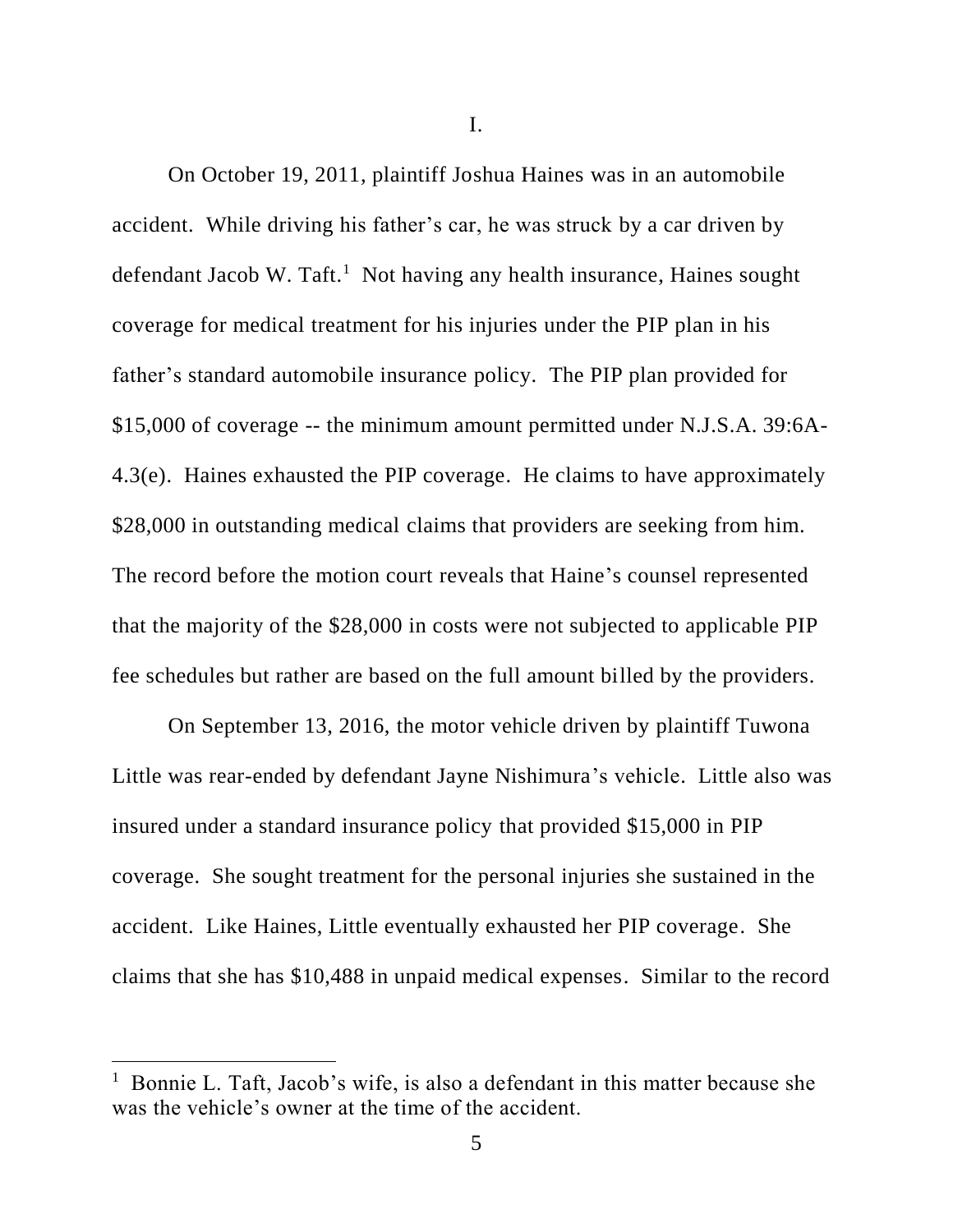in Haines, the record considered by the motion court indicated that the individual medical expenses had not been subjected to any detailed review to determine if they were "reasonable and necessary," and the court did not deem it essential to resolve that factual matter before proceeding with the legal question before it.

Each plaintiff filed a personal injury claim against the respective defendant-driver and requested a jury trial. Each defendant filed a pre-trial motion to preclude plaintiff from presenting evidence of medical expenses that exceeded the \$15,000 PIP limits. Defendants relied on N.J.S.A. 39:6A-12 (Section 12), which addresses the inadmissibility of evidence of losses collectible under personal injury protection, and Roig v. Kelsey, 135 N.J. 500 (1994). In Roig, our Court reasoned that the public policies underlying the nofault system required that we construe Section 12 to prohibit injured parties from recovering medical deductibles and copayments from a tortfeasor. 135 N.J. at 513, 515.

In opposition to the motion, Haines maintained that medical bills exceeding PIP coverage constitute "economic loss" as that term presently is defined in N.J.S.A. 39:6A-2(k) and that evidence of such medical bills should thus be admissible at trial. Similarly, Little distinguished the present case, stating that, in amending the definition of economic loss to include a reference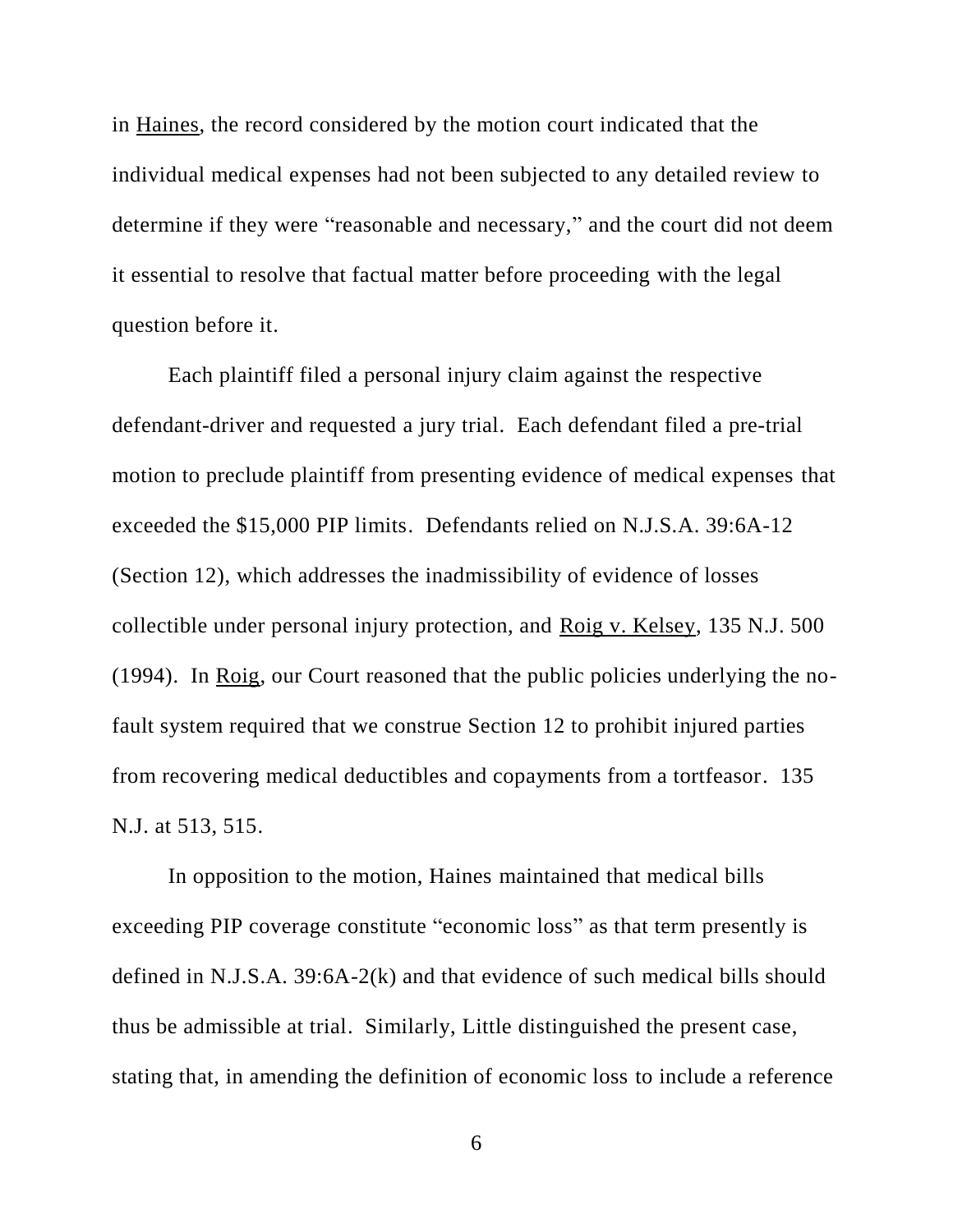to "medical expenses" after the Roig decision, the Legislature "clearly evinced its intention to allow recovery [in tort] for medical expenses."

The trial courts ruled against plaintiffs in each matter and prohibited plaintiffs from admitting evidence of their medical expenses that exceeded their \$15,000 PIP limits. In Little's case, the trial court reasoned that "under the AICRA, the Legislature did not intend to have ancillary litigation or to have litigation over medical bills not covered by the PIP limits that [Little] selected." In Haines's case, the trial court reasoned that a person who chooses a \$15,000 PIP plan should not be allowed to recover in excess of that amount because he or she has made an affirmative decision to buy less insurance for less money. The court concluded that the purpose of the no-fault system is to keep premiums lower by allowing insureds to buy smaller policies, and a necessary component of that goal, as discussed in Roig, is eliminating litigation over claims for medical expenses exceeding an insured's PIP limit.

The Appellate Division consolidated the cases on appeal, and, in a published opinion, reversed both trial court orders. Haines v. Taft, 450 N.J. Super. 295, 309-10 (App. Div. 2017).

The panel found persuasive plaintiffs' argument in favor of a plainlanguage approach to N.J.S.A. 39:6A-12 and also agreed that allowing recovery of uncompensated medical expenses is not contrary to the statute's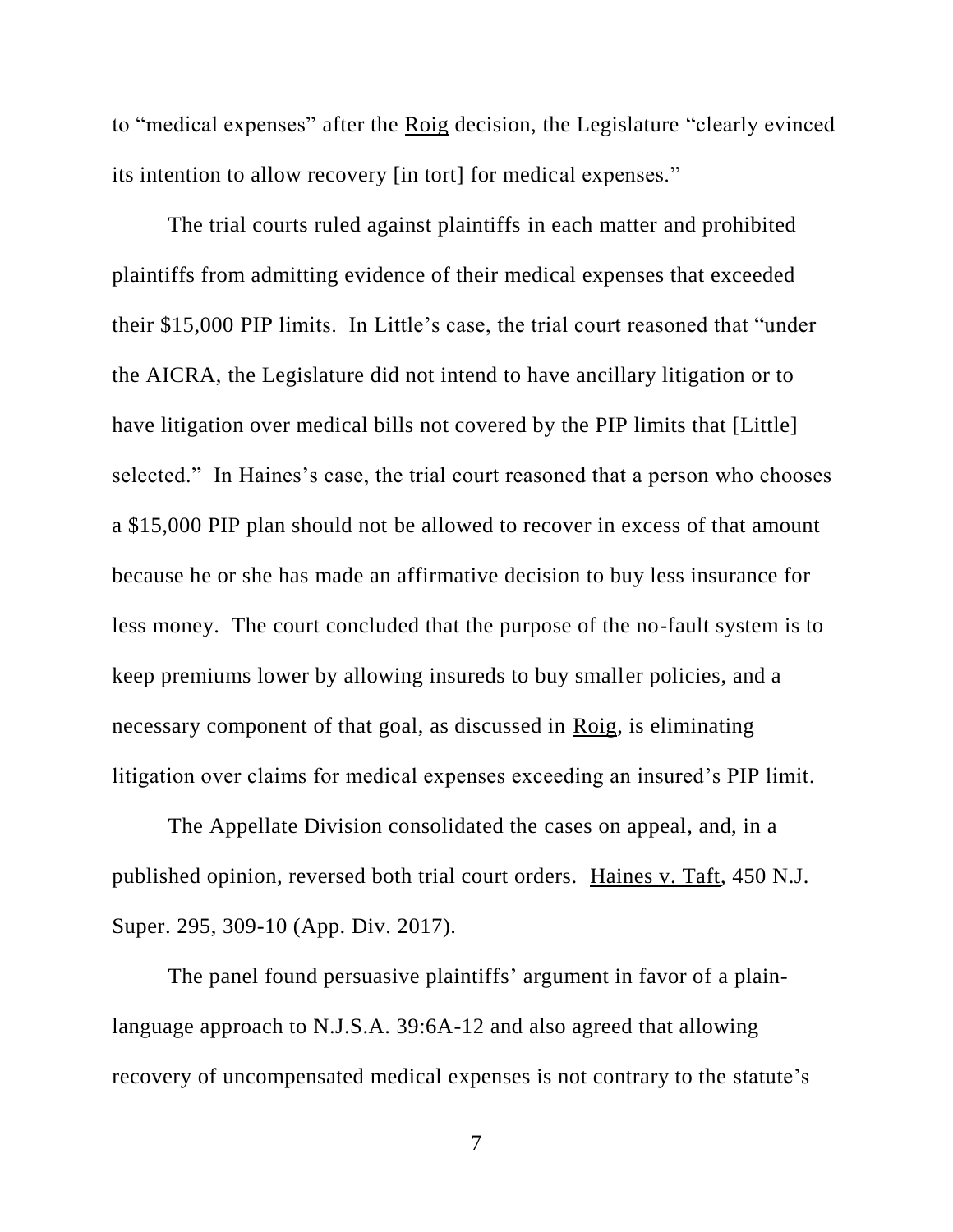principal goal of avoiding double recovery of medical expenses by plaintiffs. Id. at 302, 307.

Examining N.J.S.A. 39:6A-12 and the statutory provisions referred to therein, the Appellate Division concluded that "amounts collectible or paid under a standard automobile insurance policy" did not "refer[] solely to the maximum PIP coverage, or \$250,000, that is potentially available in a standard policy." Id. at 302. The panel reasoned that "because the statutory language expressly allows varying levels of PIP benefits paid or collectible under a standard policy," ibid. (citing N.J.S.A. 39:6A-4.3(e)), Haines and Little were barred from admitting evidence of medical expenses up to their \$15,000 PIP policy limit. The panel concluded, however, that evidence of their medical expenses between \$15,000 and \$250,000 was not barred by Section 12 and therefore was "admissible and recoverable against the tortfeasors." Id. at 303.

The panel declined to accept defendants' position that the policies underlying AICRA necessitated the exclusion of recovery for medical expenses between \$15,000 and \$250,000. Id. at 306-07. Similarly, the panel was unpersuaded that allowing admission of medical expenses above an insured's PIP policy limit, but below the \$250,000 PIP limit, would insert a fault-based aspect into a no-fault system even though a plaintiff would have to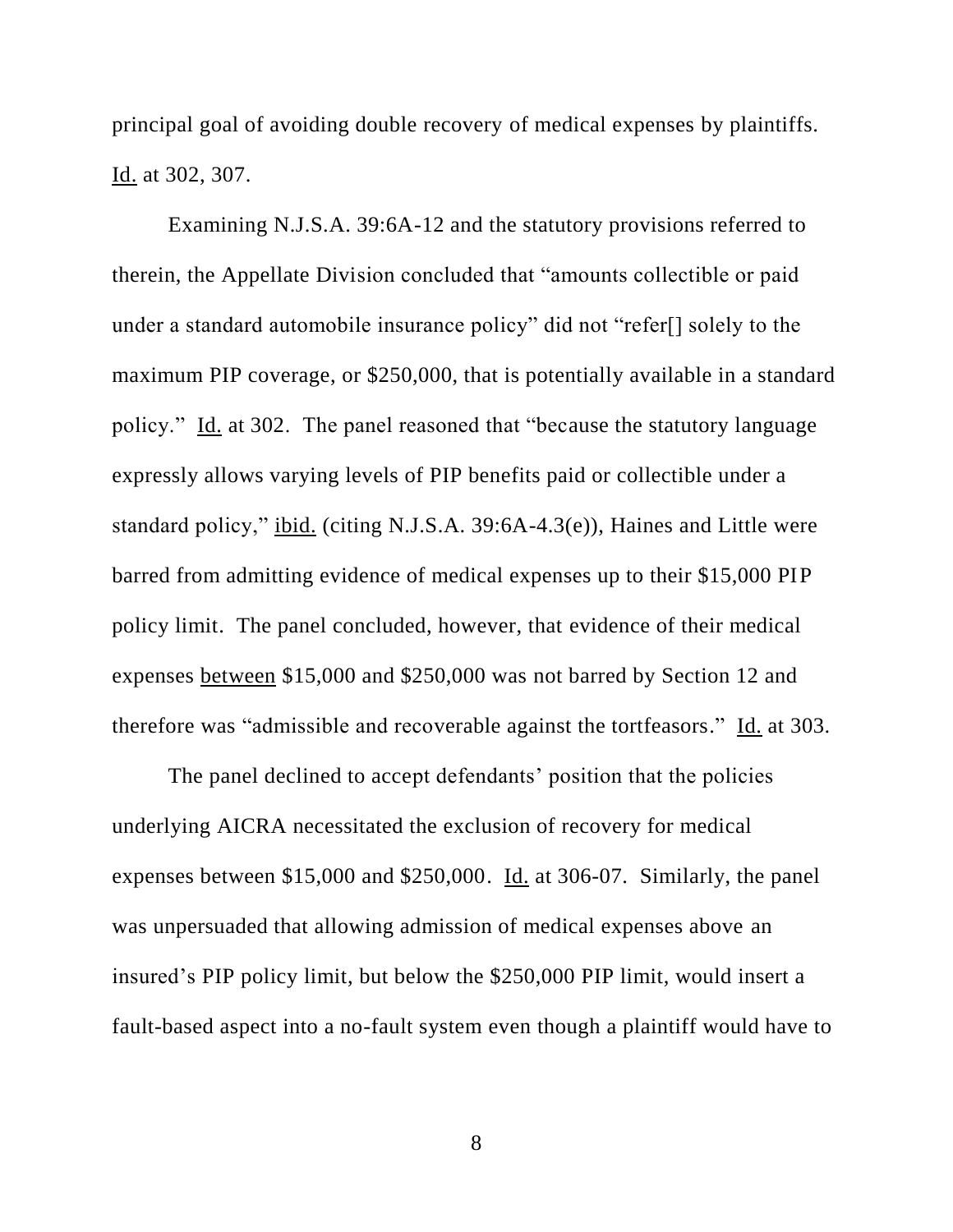first prove that the defendant was at fault for their injuries before he or she would be entitled to recovery. Ibid.

The panel did not find that our Court's earlier decision in Roig precluded its result because, in the panel's view, Roig did not "bar an injured insured from recovering any medical bills in excess of an insured's PIP limits." Id. at 305. In reaching that conclusion, the panel noted that it was "significant" that "Section 12 remained intact even after the Legislature expanded the definition of 'economic loss' in 1998 to include uncompensated medical expenses." Id. at 306; see also id. at 308-09. And the panel highlighted that, in Roig, the Court recognized a legislative intent "to bar the recovery of minor expenses." Id. at 306-07. In a footnote, the panel observed that although the Roig decision never defined a "minor" medical expense, the Roig Court did highlight a quotation from Governor Cahill's First Annual Message, which noted that "minor automobile negligence case[s]" are those that "result[] in a judgment of settlement under \$3000." Id. at 306 n.5 (quoting Roig, 135 N.J. at 510).

Ultimately, the panel reasoned that "copayments and deductibles are insufficiently analogous to the kind of expenses at issue here," referring to Haine's and Little's outstanding medical expenses as "hardly minor." Id. at 307. Quoting an earlier published trial court decision, the panel noted that,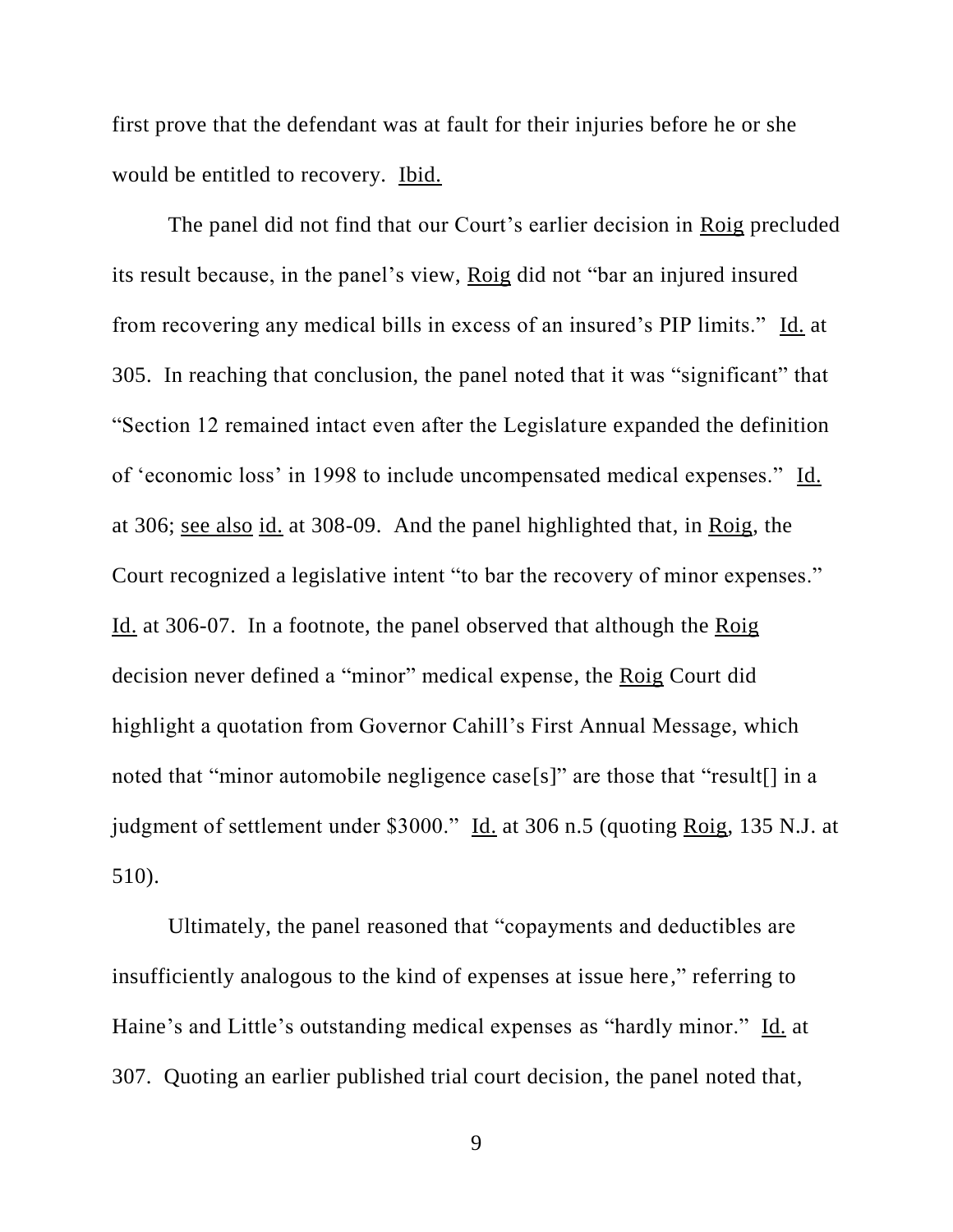unlike copayments and deductibles, the severity of an accident victim's injuries and the resultant medical expenses cannot be anticipated and "AICRA is devoid of any legislative intent to have insureds bargain for potentially bankrupting medical bills, in exchange for lower premiums." Ibid. (quoting Wise v. Marienski, 425 N.J. Super. 110, 124-25 (Law Div. 2011)).

Ultimately, the panel crafted an exception to its interpretation and application of N.J.S.A. 39:6A-12 by noting that there may be instances in which medical expenses at issue may minimally exceed a plaintiff's PIP policy limits and that arguably under those circumstances they might be considered minor and, thus, unrecoverable. Id. at 310. The panel ultimately left the issue of what constitutes minor expenses unanswered, but made clear its view that Haine's and Little's unpaid medical bills were not minor. Ibid.

We granted defendants' petitions for certification. 231 N.J. 179 (2017); 231 N.J. 155 (2017). We also granted amicus curiae status to the New Jersey Association for Justice (NJAJ). The Insurance Council of New Jersey (ICNJ), the Property Casualty Insurers Association of America (PCI), and the New Jersey Defense Association (NJDA), who participated before the Appellate Division, also served as amici before this Court. Our analysis of this matter incorporates their arguments, along with those of the parties.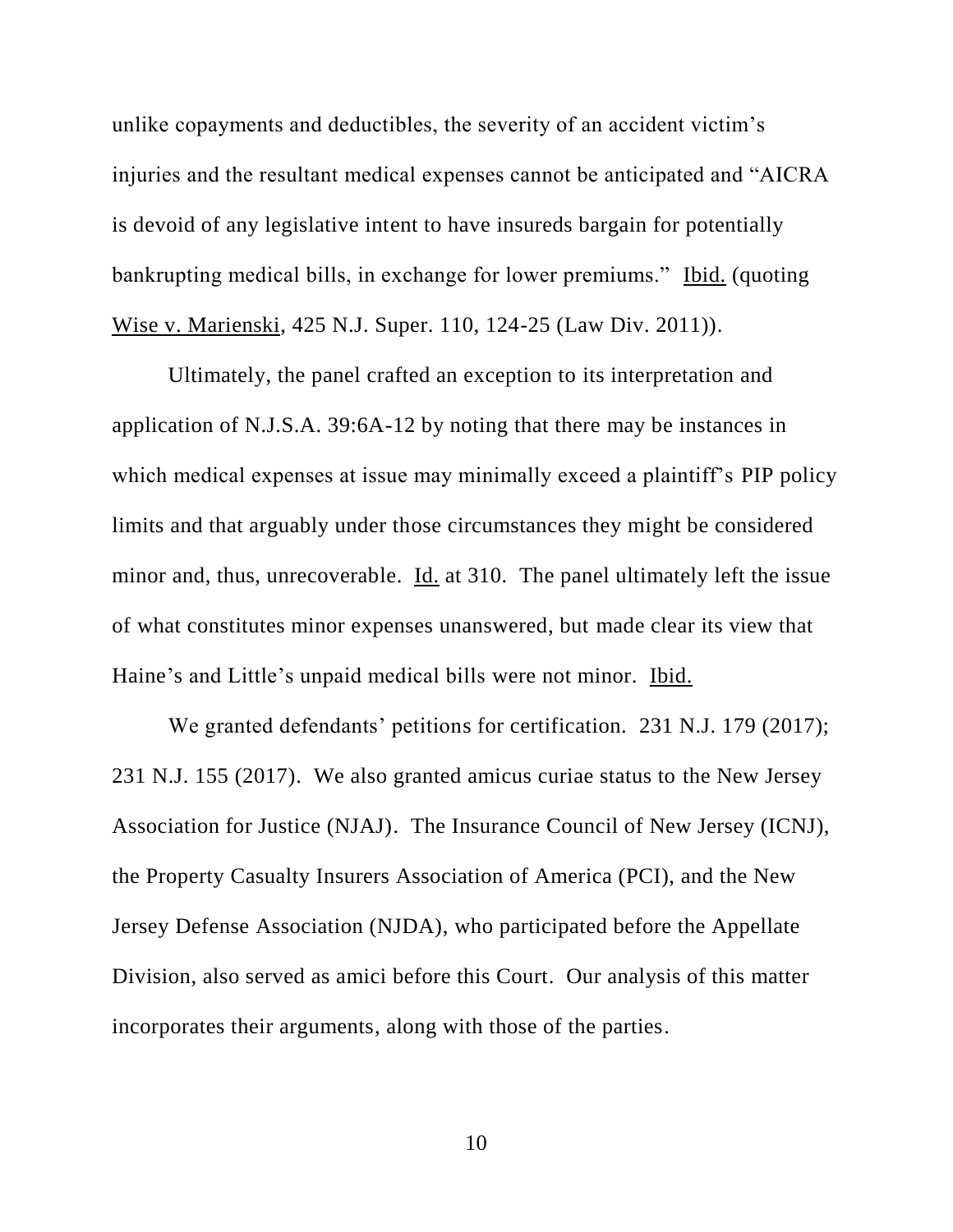Plaintiffs, as well as their supporting amici, focus on certain language in

N.J.S.A. 39:6A-12. That statute provides in full:

Except as may be required in an action brought pursuant to section 20 of L. 1983, c. 362 ([N.J.S.A.] 39:6A-9.1), evidence of the amounts collectible or paid under a standard automobile insurance policy pursuant to sections 4 and 10 of L. 1972, c. 70 ([N.J.S.A.] 39:6A-4 and 39:6A-10), amounts collectible or paid for medical expense benefits under a basic automobile insurance policy pursuant to section 4 of L. 1998, c. 21 ([N.J.S.A.] 39:6A-3.1) and amounts collectible or paid for benefits under a special automobile insurance policy pursuant to section 45 of L. 2003, c. 89 ([N.J.S.A.] 39:6A-3.3), to an injured person, including the amounts of any deductibles, copayments or exclusions, including exclusions pursuant to subsection d. of section 13 of L. 1983, c. 362 ([N.J.S.A.] 39:6A-4.3), otherwise compensated is inadmissible in a civil action for recovery of damages for bodily injury by such injured person.

The court shall instruct the jury that, in arriving at a verdict as to the amount of the damages for noneconomic loss to be recovered by the injured person, the jury shall not speculate as to the amount of the medical expense benefits paid or payable by an automobile insurer under personal injury protection coverage payable under a standard automobile insurance policy pursuant to sections 4 and 10 of L. 1972, c. 70 ([N.J.S.A.] 39:6A-4 and 39:6A-10), medical expense benefits under a basic automobile insurance policy pursuant to section 4 of L. 1998, c. 21 ([N.J.S.A.] 39:6A-3.1) or benefits under a special automobile insurance policy pursuant to section 45 of L. 2003, c. 89 ([N.J.S.A.] 39:6A-3.3) to the injured person, nor shall they speculate as to the amount of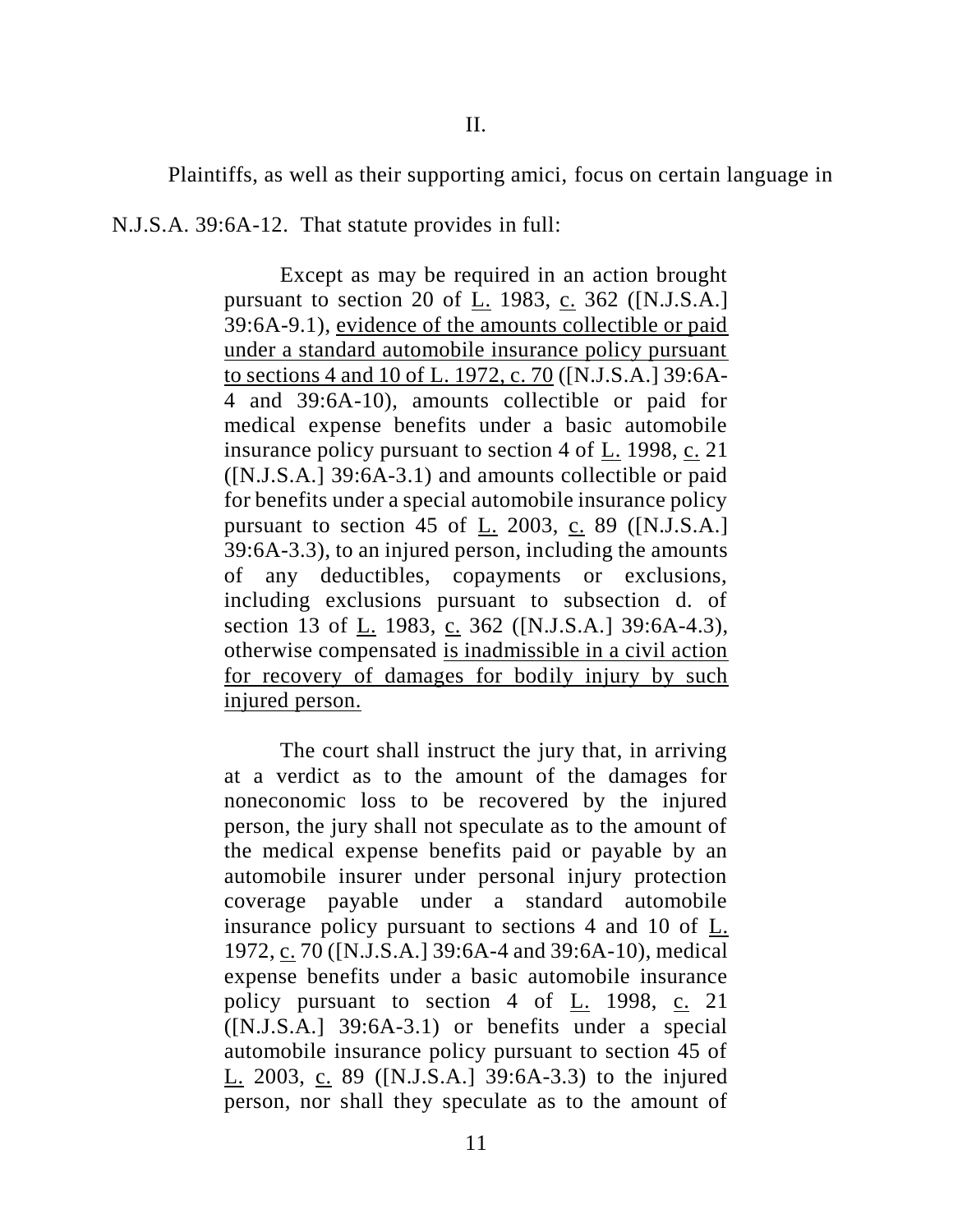benefits paid or payable by a health insurer, health maintenance organization or governmental agency under subsection d. of section 13 of L. 1983, c. 362 ([N.J.S.A.] 39:6A-4.3).

Nothing in this section shall be construed to limit the right of recovery, against the tortfeasor, of uncompensated economic loss sustained by the injured party.

[N.J.S.A. 39:6A-12 (emphases added).]

Reading that statute's closing language in concert with the present definition of "economic loss" in N.J.S.A. 39:6A-2(k) ("uncompensated loss of income or property, or other uncompensated expenses, including, but not limited to, medical expenses"), those advocates claim, in essence, that there is no need to go beyond a plain-language analysis of Section 12. See DiProspero v. Penn, 183 N.J. 477, 492 (2005) ("A court should not 'resort to extrinsic interpretative aids' when 'the statutory language is clear and unambiguous, and susceptible to only one interpretation."" (quoting Lozano v. Frank DeLuca Const., 178 N.J. 513, 522 (2004))). That approach, they assert, controls the statutory construction issue here and compels the conclusion reached by the appellate panel.

Although plaintiffs' argument is no doubt a plausible interpretation, we cannot agree that the language of this provision is as clear as is contended. An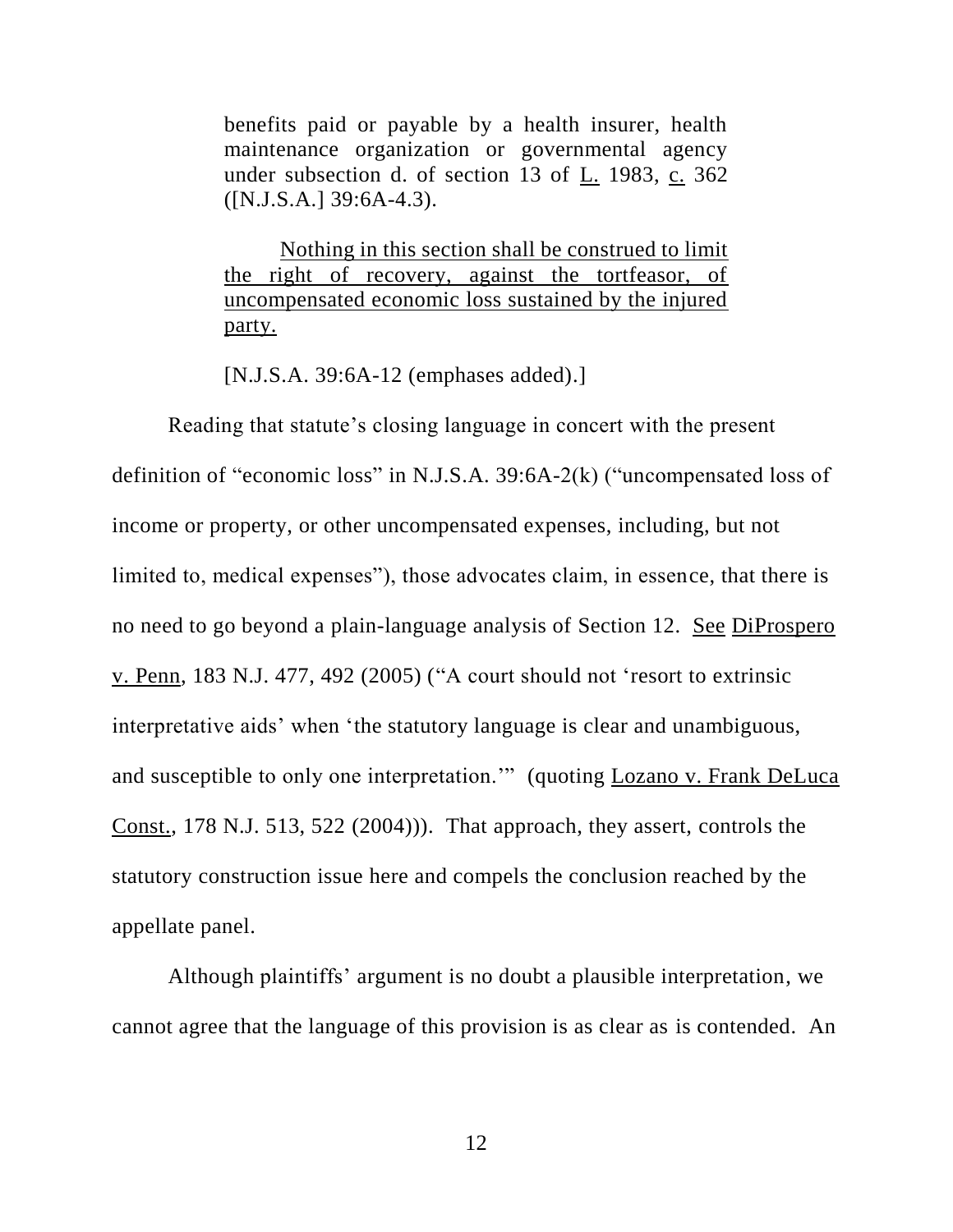inherent tension appears to exist between Section 12 and its final reference to uncompensated economic loss.

At the outset, one must recognize that Section 12 addresses evidence that is admissible or not in a claim for bodily injury. The first paragraph sets that stage for the section. And, as is universally understood, authorization to bring claims for bodily injury under our regulated system of motor vehicle insurance law is heavily circumscribed. Indeed, in this matter, both plaintiffs had the limitation-on-lawsuit option controlling their ability to bring a claim for bodily injury and neither could exceed the necessary threshold. So, we are considering this issue in the context of a stand-alone claim to be able to sue for only uncompensated medical expenses in a case where the limitation-onlawsuit policy option prevented a claim for bodily injury.<sup>2</sup>

Even though there is no bodily injury claim here, plaintiffs advance their plain-language argument notwithstanding the following structure to the substance of Section 12. Section 12's opening paragraph limits the admissibility of "collectible or paid" PIP or medical expense evidence in civil

 $\overline{a}$ 

<sup>&</sup>lt;sup>2</sup> N.J.S.A. 39:6A-8(a) limits an injured-insured party from recovering for noneconomic loss "unless that person has sustained a bodily injury which results in death; dismemberment; significant disfigurement or significant scarring; displaced fractures; loss of a fetus; or a permanent injury within a reasonable degree of medical probability, other than scarring or disfigurement."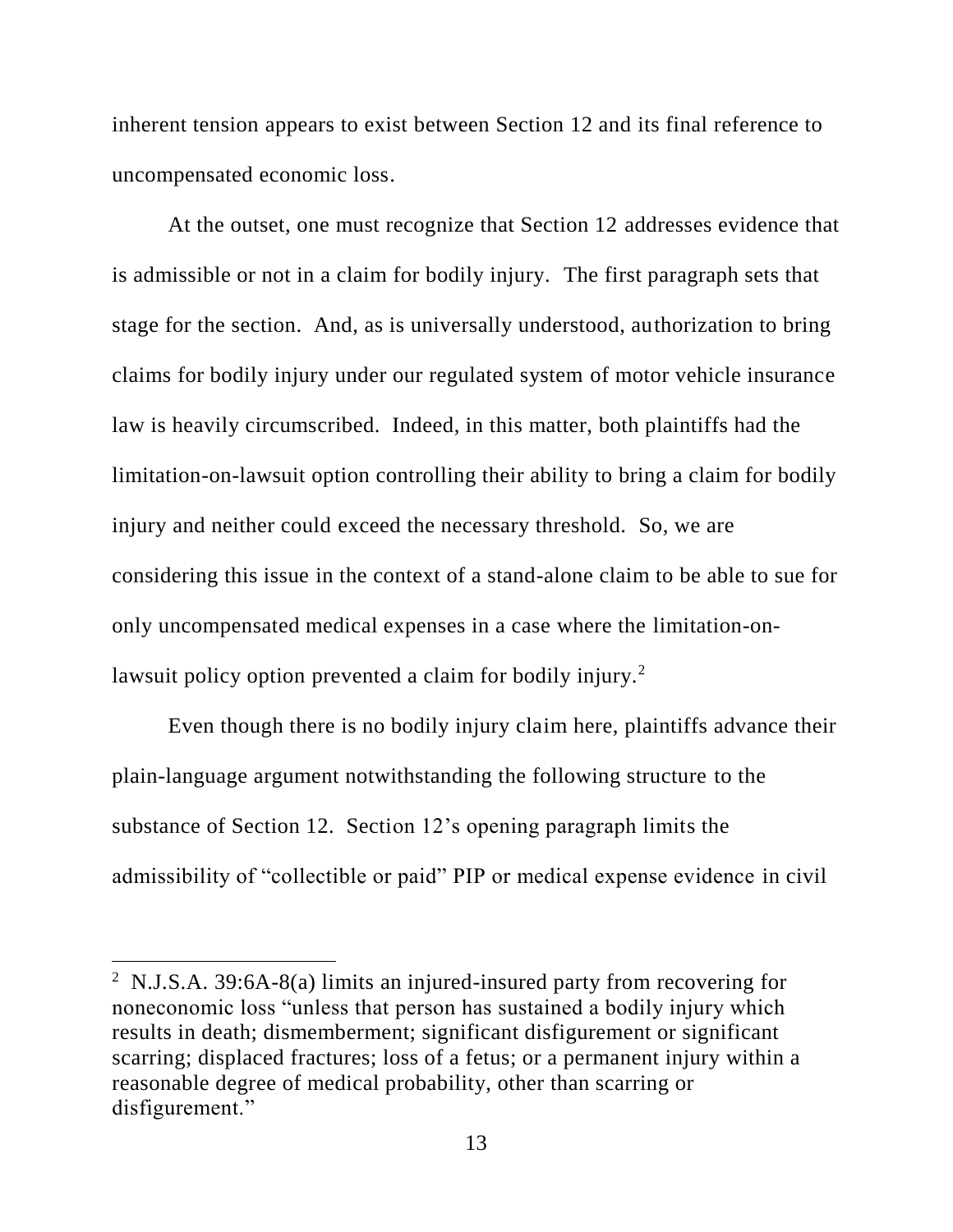claims for recovery of bodily injury by injured persons. The section's second paragraph commands the trial court to instruct the jury against speculating about the amounts paid or payable by an insurer for PIP or medical expense benefits when calculating noneconomic loss for a bodily injury claim. Despite the provision's narrow focus on evidentiary matters in trials for noneconomic losses, plaintiffs construe the third paragraph's language to give rise to a stand-alone right to pursue a third-party liability claim against a tortfeasor exclusively for uncompensated economic loss of medical benefits not covered due to having a lesser amount of PIP coverage.

We cannot agree that there is an unambiguous "plain-language" reading to be gleaned from Section 12 that, even with the related definition of economic loss,<sup>3</sup> supports plaintiffs' preferred interpretation. Section 12 does not unmistakably compel plaintiffs' interpretation. Nor is the reasoning so overwhelmingly persuasive that a reviewing court must be precluded from any examination of the overall legislative scheme, its history, purpose, and intent when assessing the merit of the conclusion that plaintiffs assert. DiProspero, 183 N.J. at 492-93 ("[I]f there is ambiguity in the statutory language that leads to more than one plausible interpretation, we may turn to extrinsic evidence

 $\overline{\phantom{a}}$ 

<sup>&</sup>lt;sup>3</sup> In 1998, the Legislature amended the definition of "economic loss" in N.J.S.A. 39:6A-2(k) to include uncompensated medical expenses. L. 1998, c. 21, § 2.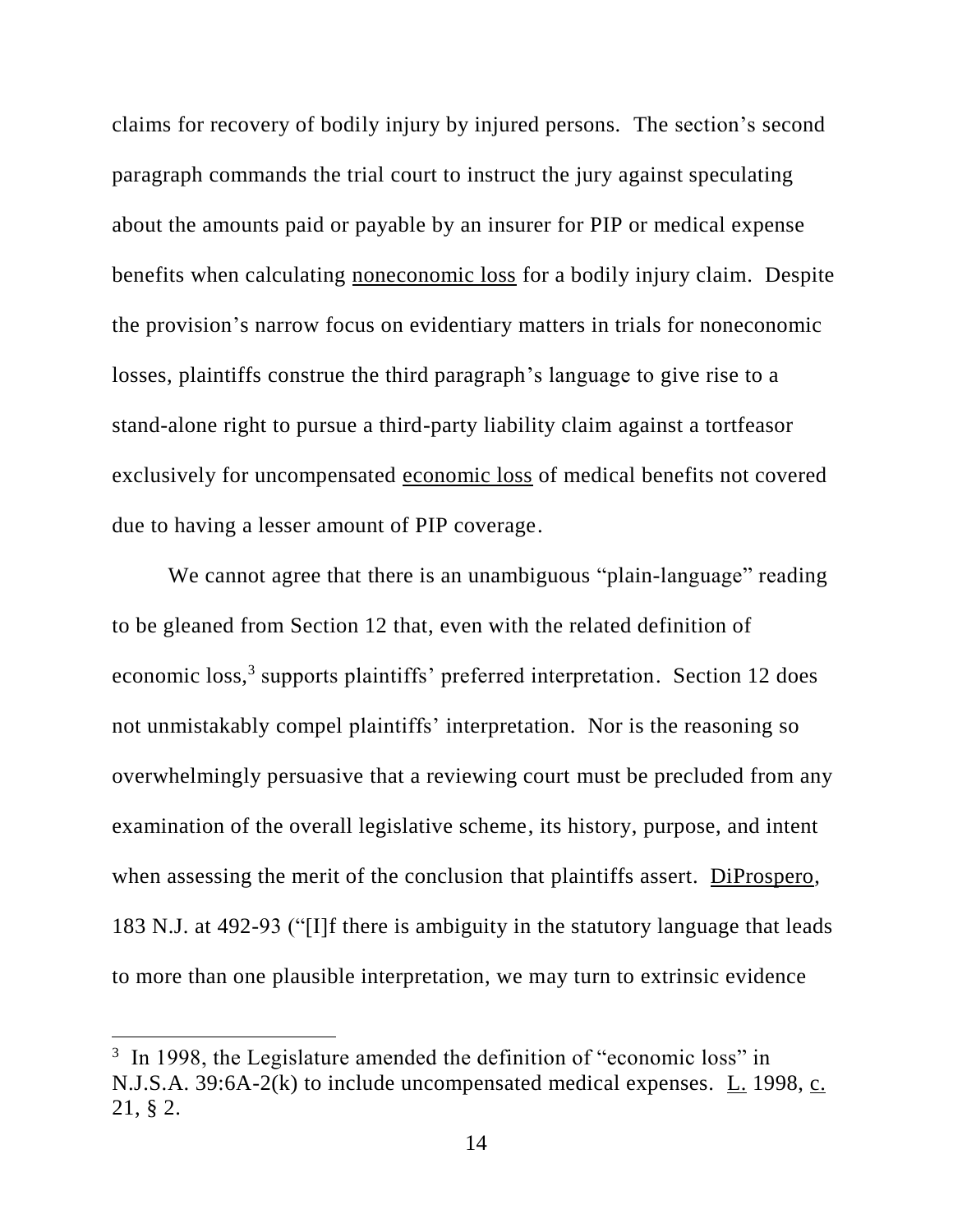. . . ."). Indeed, one can envision an equally plausible construction, from the intertwined thrust and sense of this section overall and its three component paragraphs, that such uncompensated economic losses may be recovered from the tortfeasor within the context of a viable suit for bodily injury.

Defendants and their supporting amici make powerful arguments that the interpretative question posed by plaintiffs' claims in these matters requires consideration of whether it is at odds with the overall intent of the legislative scheme for no-fault insurance. Indeed, as amici ICNJ and PCI dramatically asserted in their briefing filed in this appeal, the Appellate Division "decision blows open the black hole of automobile tort litigation New Jersey's Legislature so carefully sought to close over the past four decades." It is asserted that the panel's interpretation of N.J.S.A. 39:6A-12 will lead to a new statutory scheme at odds with the policies underlying the no-fault system because it relieves insureds of the intended consequence of minimizing coverage in exchange for less money and thereby creates a fault-based system. That fault-based system will require "full-blown trial[s] with expert medical testimony" where plaintiffs will bear the burden of establishing defendant liability and will have to show that their medical treatment and expenses were reasonable and necessary. ICNJ and PCI further argue that the Appellate Division's decision not only will increase the overall volume of litigation but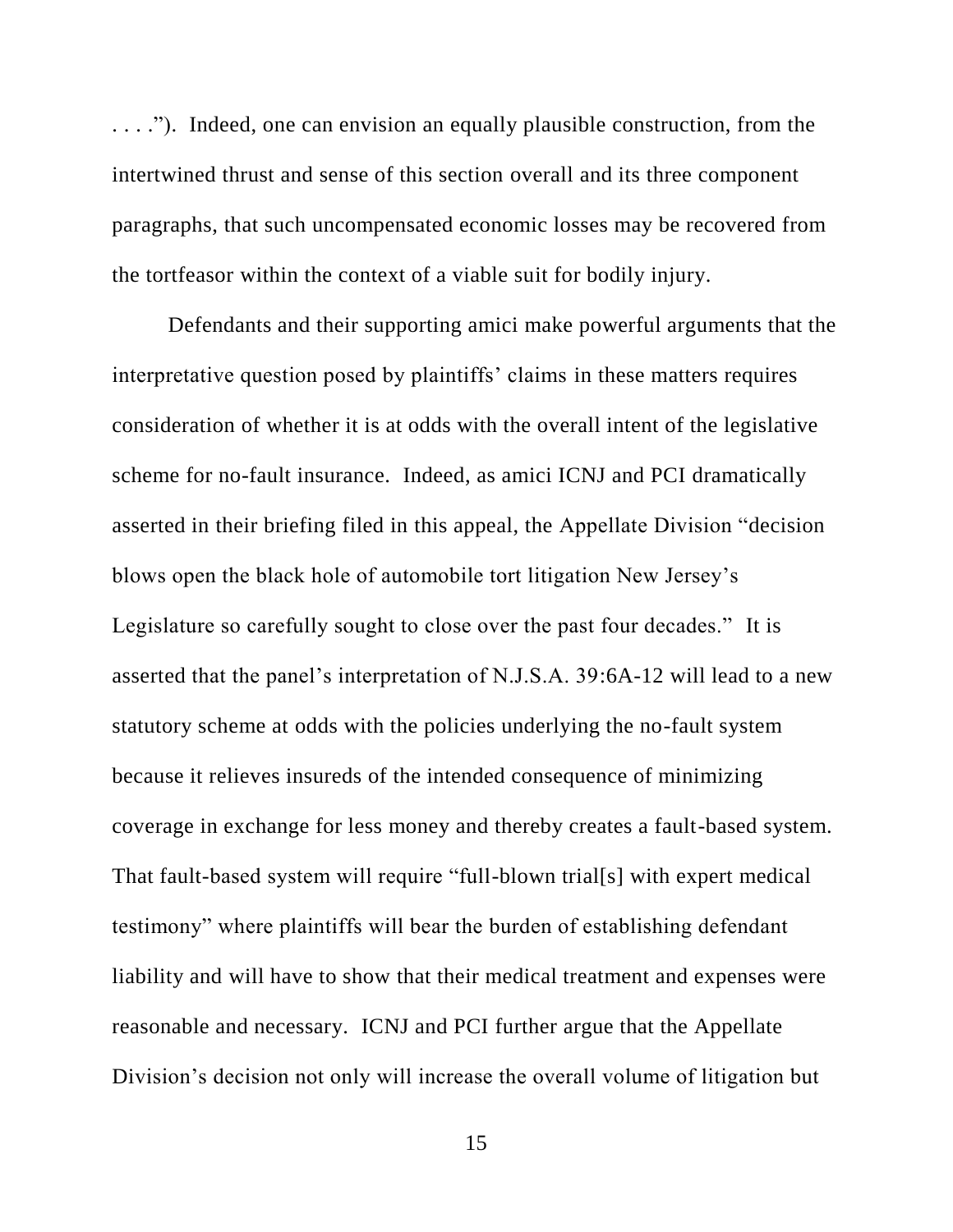will also "creat[e] an additional level of complexity by requiring a case-bycase, subjective analysis of what constitutes 'minor' uncompensated medical expenses in each case."

Defendants and related amici argue that the statute prohibits admission of "amounts collectible or paid" under a standard, basic, or special automobile insurance policy. But, they maintain, nowhere in the statute is the term "collectible," as it is used in that phrase, defined. Indeed, defendants and related amici contend that the "amounts collectible" refers to \$250,000 rather than the insured's policy limit because \$250,000 is the amount of PIP coverage available to every consumer; plaintiffs, on the other hand, contend that "amounts collectible" refers to the insured's policy limit because that is the amount that the insured consumer may collect.

In light of the latent tension and ambiguity within Section 12 and, further, due to the consequences that would flow from interpreting that section in line with plaintiffs' construction and as the appellate panel did, we would be remiss not to examine the question before us in light of the historical development of New Jersey's no-fault law. Our search is for legislative intent. Frugis v. Bracigliano, 177 N.J. 250, 280 (2003) ("[W]hen interpreting a statute, our overriding goal must be to determine the Legislature's intent." (quoting Cornblatt, P.A. v. Barow, 153 N.J. 218, 231 (1998))). In this matter,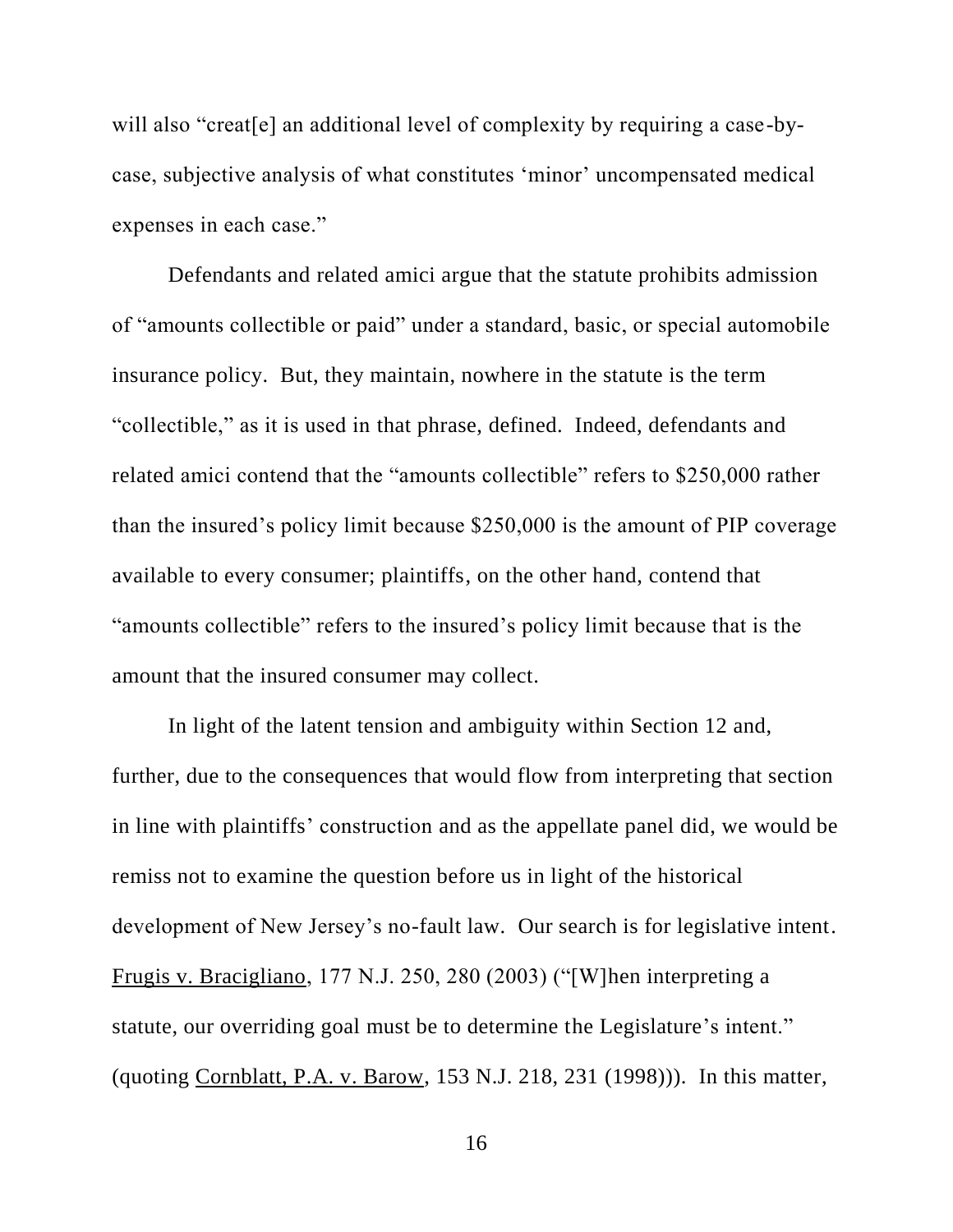we find it necessary to examine all the aids we can muster in our effort to discern that intent and give it effect.

# III.

## A.

As our Court noted in Roig v. Kelsey, legislative intent controls because "statutes are to be read sensibly rather than literally and the controlling legislative intent is to be presumed as consonant to reason and good discretion." 135 N.J. at 515 (quoting State v. State Troopers Fraternal Ass'n, 134 N.J. 393, 418 (1993) (internal quotation marks omitted)). When "discerning that [legislative] intent we consider not only the particular statute in question, but also the entire legislative scheme of which it is a part." Ibid. (alteration in original) (quoting Kimmelman v. Henkels & McCoy, Inc., 108 N.J. 123, 129 (1987)).

This Court's last opportunity to discuss the limits of medical expense recovery under New Jersey's no-fault insurance system occurred in Roig, and, there, we determined that a plaintiff could not recover out-of-pocket costs for PIP deductibles and co-payments in a negligence suit. Id. at 501. In coming to that conclusion, the Court recognized that the history of the no-fault statute was a series of "trade-off[s]." Id. at 502-07. At its inception, drivers received "payment of medical expenses, regardless of fault," in exchange "for 'either a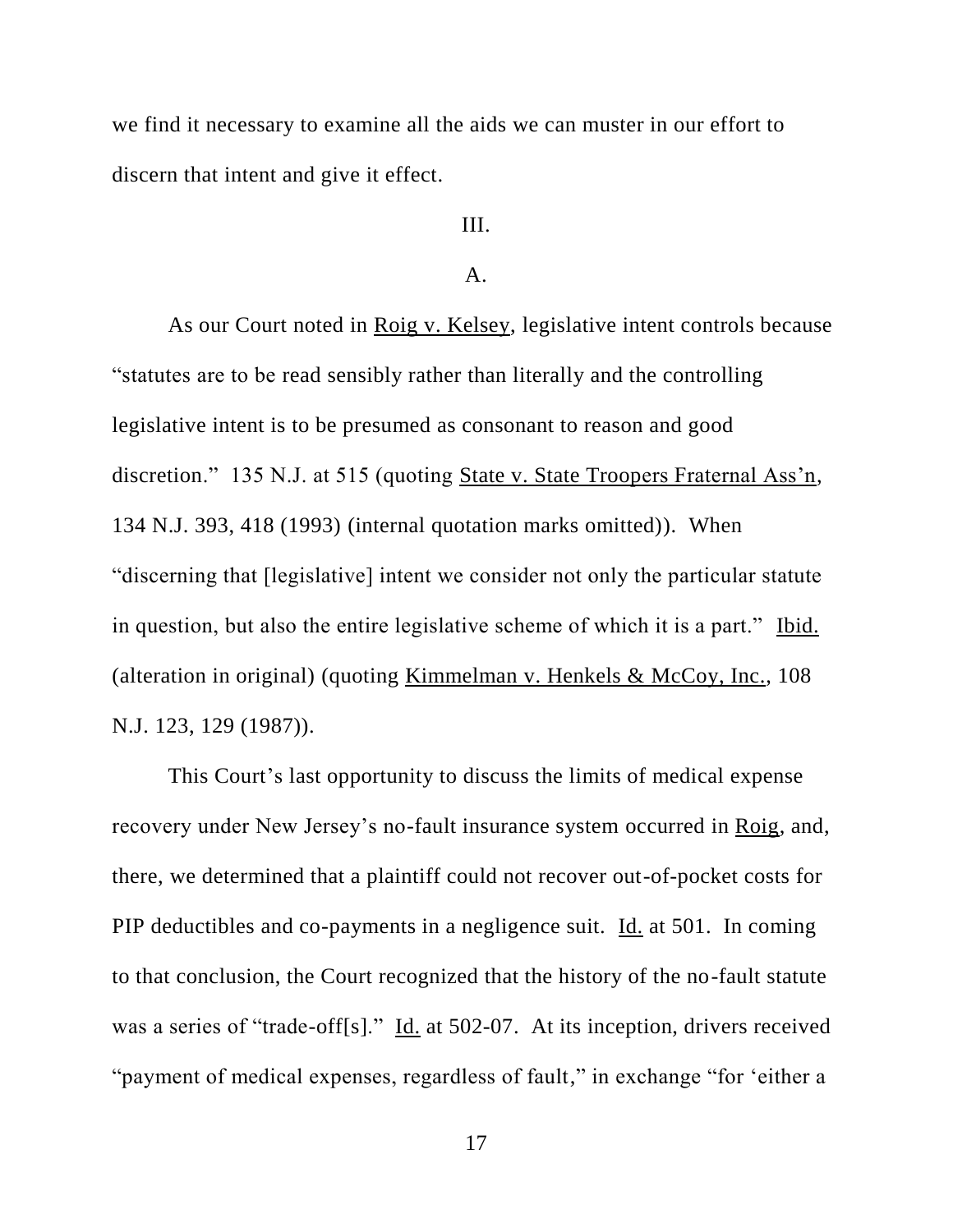limitation on or the elimination of conventional tort-based personal-injury lawsuits.'" Id. at 503 (quoting Oswin v. Shaw, 129 N.J. 290, 295 (1992)). Subsequently, the Legislature introduced the option for PIP deductibles - another trade-off "reduc[ing] the cost of automobile insurance by shifting some of the rising medical-expense costs to alternative forms of health insurance." Id. at 504-05. In that same amendment, the Legislature added a "Tort Limitation Option" where "[o]nce again, motorists were presented with another trade-off option: lower premiums in exchange for increased tort thresholds." Id. at 505.

The entire history of no-fault insurance is one of changing priorities, shifting from full coverage to cost containment. We find that those priorities inform our consideration of the statutory scheme as it exists today, and we therefore summarize the law's historical evolution.

#### B.

The no-fault system was first enacted as part of the New Jersey Automobile Reparation Reform Act ("No-Fault Law"). L. 1972, c. 70. The recommendation to adopt a no-fault system came from the Automobile Insurance Study Commission, and was received favorably by Governor William Cahill. Governor William T. Cahill, Second Annual Message 55 (Jan. 11, 1972). He believed that the proposed system would "result in the motoring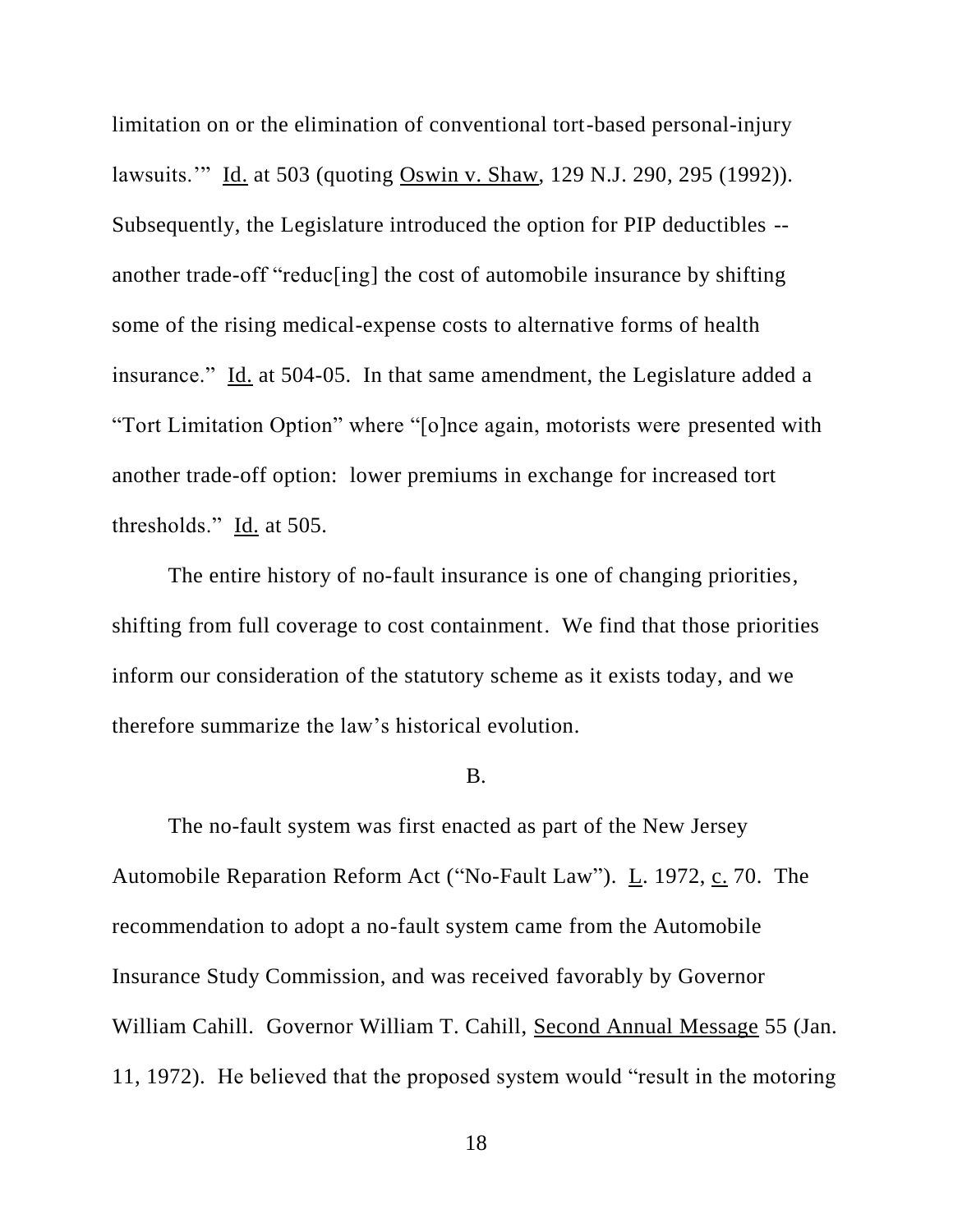public's securing protection at a lesser cost, expediting the relief of the accident victim . . . and yet preserv[e] that victim's right to full and adequate compensation." Ibid. Additionally, he believed a no-fault system would bring about a "reduction in insurance premiums" and a "reduction of the present court backlog." Id. at 56.

Effective as of 1973, the No-Fault Law required insurance companies to provide insureds unlimited medical expense benefits without regard to fault. N.J.S.A. 39:6A-4 (1973). As a trade-off, the law limited the right to sue for pain and suffering, requiring parties to have over \$200 in medical expenses before they would have standing for a negligence suit. N.J.S.A. 39:6A-8 (1973). The legislation was openly intended to provide "prompt compensation for all [of a driver's] economic losses," and to "ease the burden placed upon [New Jersey] courts by the present system." Governor's Signing Statement to A. 667 (L. 1972, c. 70). Subsequent measures addressed a perceived need to consider financial practicalities. At first, cost-shifting was the solution of choice.

In 1977, the Legislature amended the No-Fault Law to limit insurers' exposure for PIP claims. L. 1977, c. 310. Insurers were still responsible for providing benefits for the first \$75,000 of a claim, but reimbursements above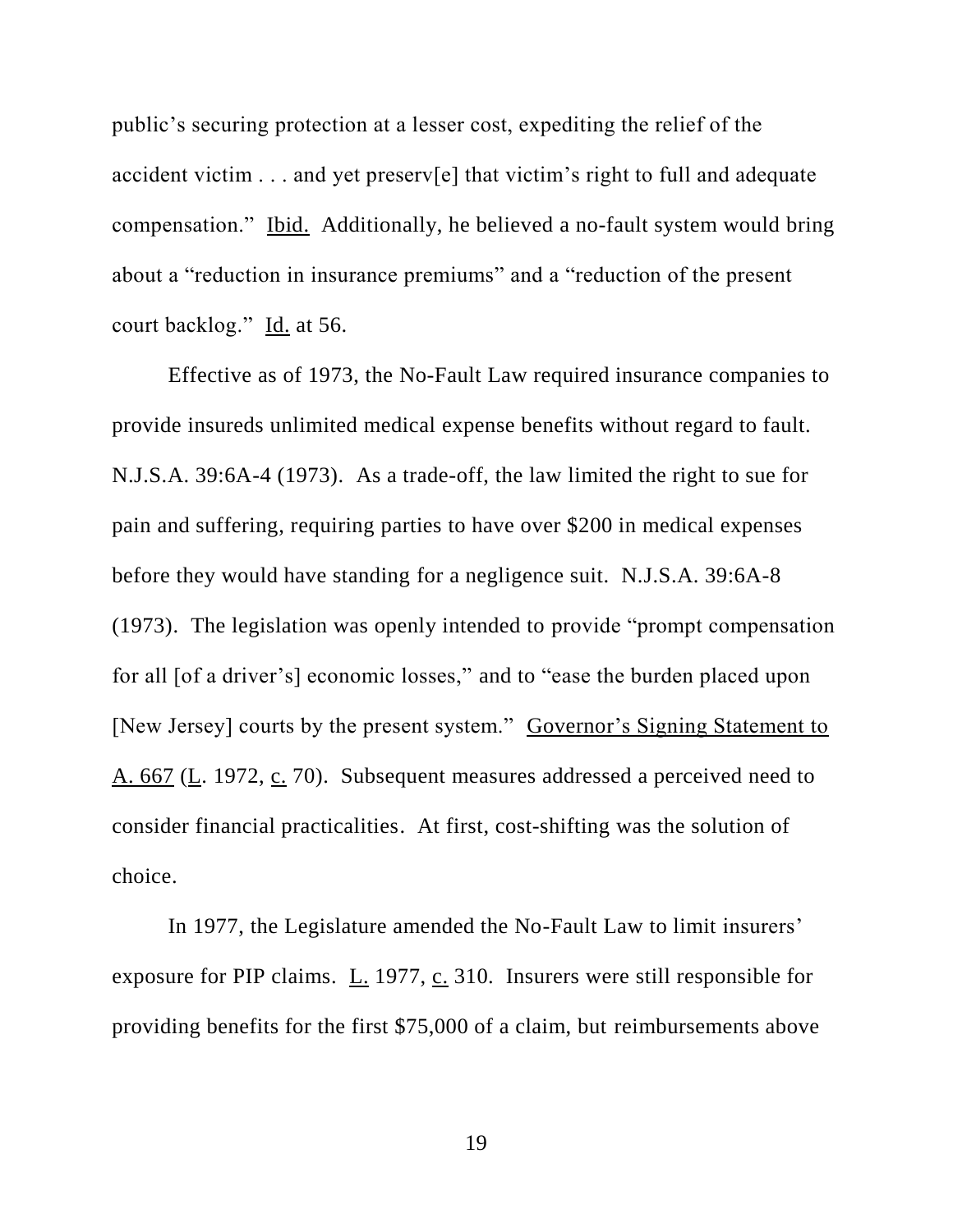\$75,000 were shifted to the Unsatisfied Claim and Judgment Fund (UCJF). N.J.S.A. 39:6A-4(a) (1977).

The impetus for that amendment came from the consequences of the No-Fault Law's escalation of insurance premiums. To cover catastrophic injury claims, small- to mid-sized insurance companies were forced to buy reinsurance policies that were "not State regulated" and extremely costly -- an expense that trickled down to the consumer. Governor's Signing Message to S. 1380 (L. 1977, c. 310). The amendment was meant to strike a balance under which "accident victims w[ould] continue to receive full compensation for medical expenses and at the same time relieve[d] insurance companies of the financial burdens of unlimited medical expense coverage under the present law." See Senate Judiciary Comm. Statement to S. 1380 1 (L. 1977, c. 310).

Despite that change, increases in the cost of insurance premiums did not subside. In an effort to "bring about long sought after reductions in premiums for New Jersey motorists," the Legislature passed the New Jersey Automobile Insurance Freedom of Choice and Cost Containment Act of 1984. Governor's Signing Statement to A. 3981 (L. 1983, c. 362). That amendment to the No-Fault Law offered a series of policy options to consumers, who could decrease their insurance coverage in exchange for a lower insurance premium. See N.J.S.A. 39:6A-4 (1984).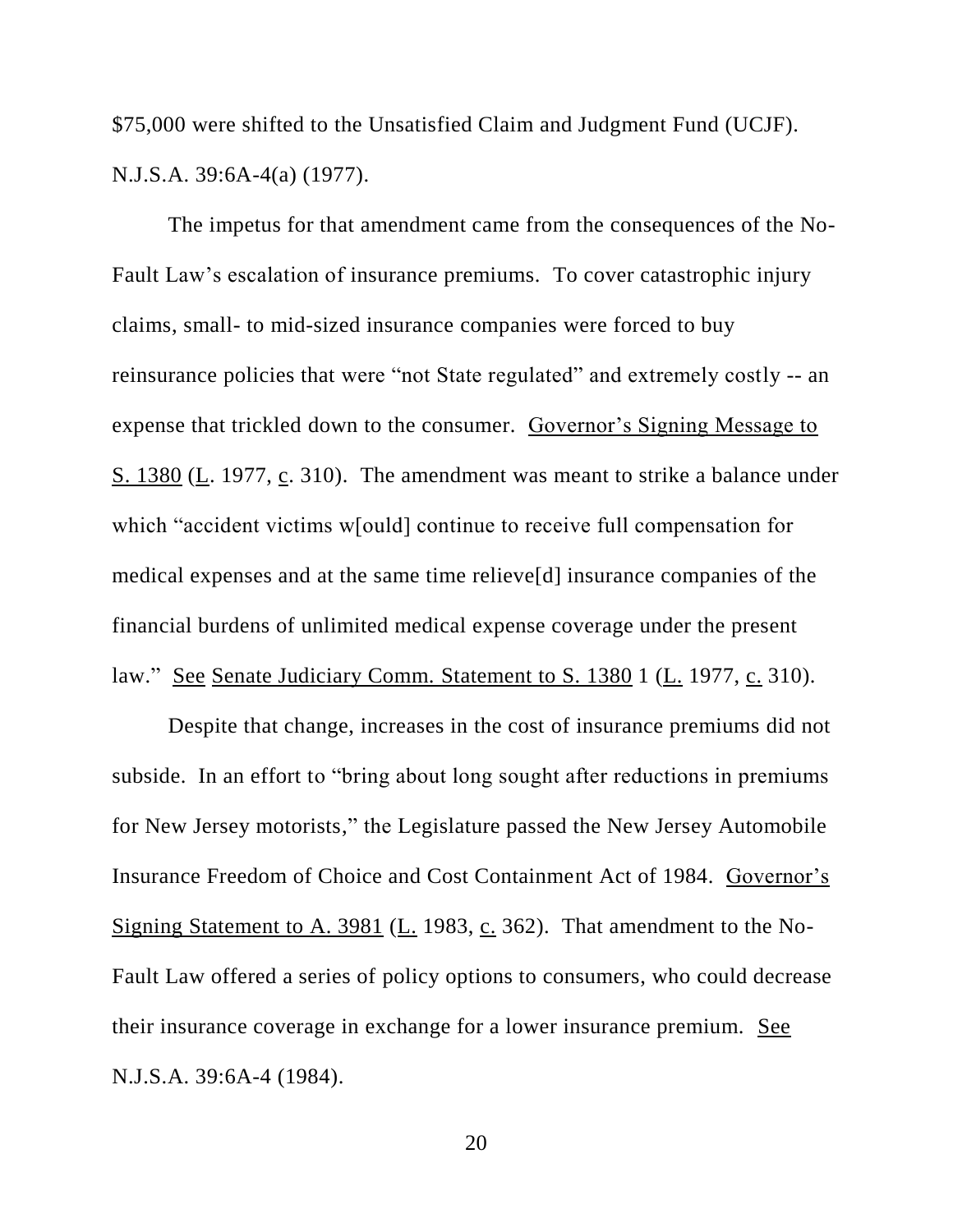The choices included allowing motorists to select policies with deductibles, N.J.S.A. 39:6A-4.3(a) (1984), and to forego coverage for lost wages, essential services, and funeral expenses, N.J.S.A. 39:6A-4.3(b) (1984), as well as a provision for limitations on lawsuits for noneconomic loss, N.J.S.A. 39:6A-8 (1984). The Legislature acknowledged that in some instances the foregone coverage would be replaced by another form of insurance, leaving the motorist fully covered. See, e.g., Sponsor's Statement to A.  $3981$  1 (L. 1983, c. 362) (noting that selecting PIP insurance with a deductible "permit[s] an insured to coordinate his automobile insurance coverage with other forms of health coverage"). However, the 1983 amendment did not require that a motorist have alternative insurance to make up for the waived benefits, marking the beginning of the Legislature's shift from a paramount priority of full coverage to one of cost containment.

The high prioritization of cost containment continued with the 1988 amendments to the No-Fault Law. L. 1988, c. 119. The amendments were described as intended to rectify a system that was "grossly out of balance." Governor's Veto Statement to S. 2637 (3d Reprint) (Aug. 4, 1988). While the no-fault system was based on an "implicit promise" of "prompt payment of medical bills without regard for fault in exchange for a significant limitation on frivolous lawsuits for non-economic damages, such as pain and suffering,"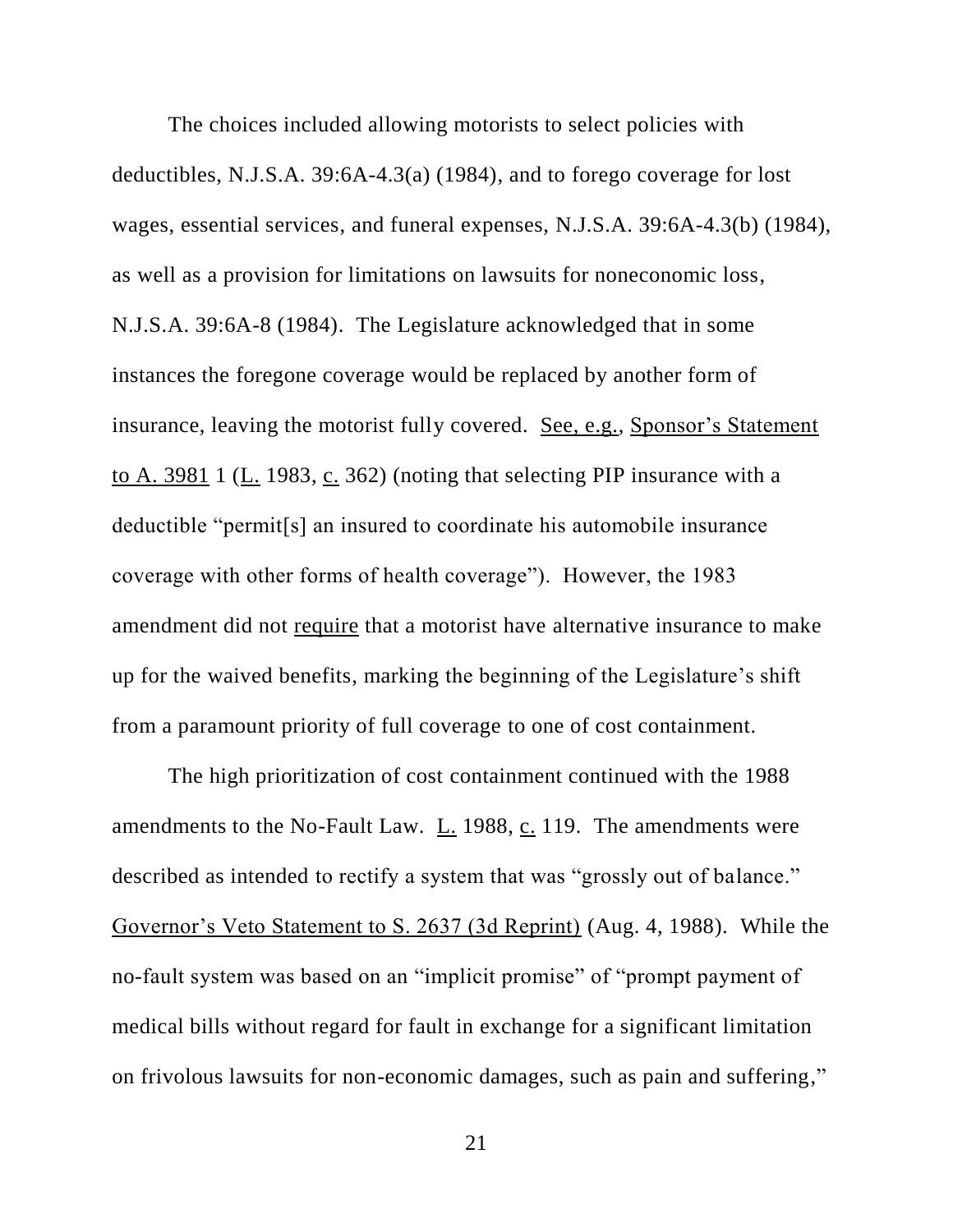the then-existing \$200 threshold for suits was too low to act as a sufficient curb. Ibid.

The amendments increased thresholds for limitations on lawsuits. N.J.S.A. 39:6A-8 (1988). The legislative sponsor of the bill expressed the hope that those limitations would "promote availability and affordability of automobile insurance." Sponsor's Statement to S. 2637 1 (L. 1988, c. 119). Similarly, at signing, Governor Kean characterized the amendment as "a first step toward implementing changes in a system which has penalized New Jersey drivers and driven insurance costs beyond the reach of many motorists." Governor's Signing Statement to S. 2637 (L. 1988, c. 119).

Two years later, the Legislature enacted further cost-containment measures via the "Fair Automobile Insurance Reform Act of 1990." L. 1990, c. 8. In that act, the Legislature stated that the past reform of the No-Fault Law had aspired to "provide to the motorists of the State a comprehensive [insurance scheme] that is equitable, efficient and economical." N.J.S.A. 17:33B-2(b) (1990). However, the findings acknowledged that it had "become increasingly obvious to the Legislature and the public that . . . one of the principal goals [of reform] ha[d] not been attained: economy." N.J.S.A. 17:33B-2(d) (1990). As part of the 1990 round of reforms, the Legislature moved from limitless required PIP coverage to \$250,000 in PIP coverage,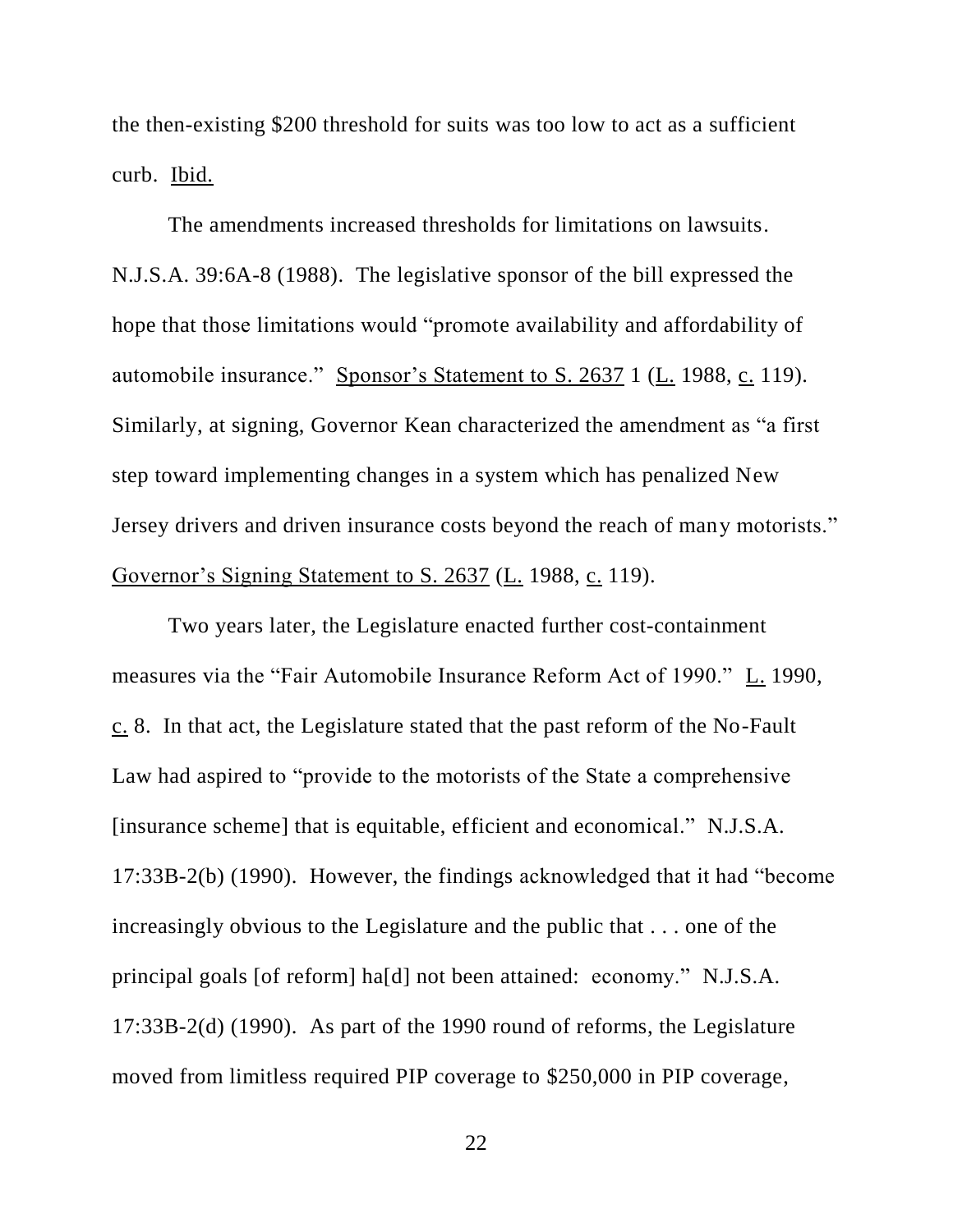N.J.S.A. 39:6A-4(a) (1990), demonstrating the Legislature's willingness to create some gaps in coverage in an attempt to reap the benefits of widespread decreased premiums.

C.

## 1.

Against that backdrop came the most recent amendments to the insurance law provisions that are at the heart of the instant case. Those alterations were part of a comprehensive set of legislative amendments accomplished through the Automobile Insurance Cost Reduction Act (AICRA). L. 1998, c. 21.

The Legislature declared in AICRA's opening section that its goals were "to preserve the no-fault system, while at the same time reducing unnecessary costs which drive premiums higher." N.J.S.A. 39:6A-1.1(b) (1998). It attributed those "unnecessary costs" to medical benefits, which were "overutilized for the purpose of gaining standing to sue for pain and suffering." Ibid. As a result of those unnecessary costs and the resulting increase in insurance premiums, the Legislature determined that "many lowerincome residents . . . ha[d] been forced to drop or lapse their coverage." Ibid.

The Legislature set out to maintain the system while cutting costs through AICRA's multi-pronged plan, which adhered to the recognized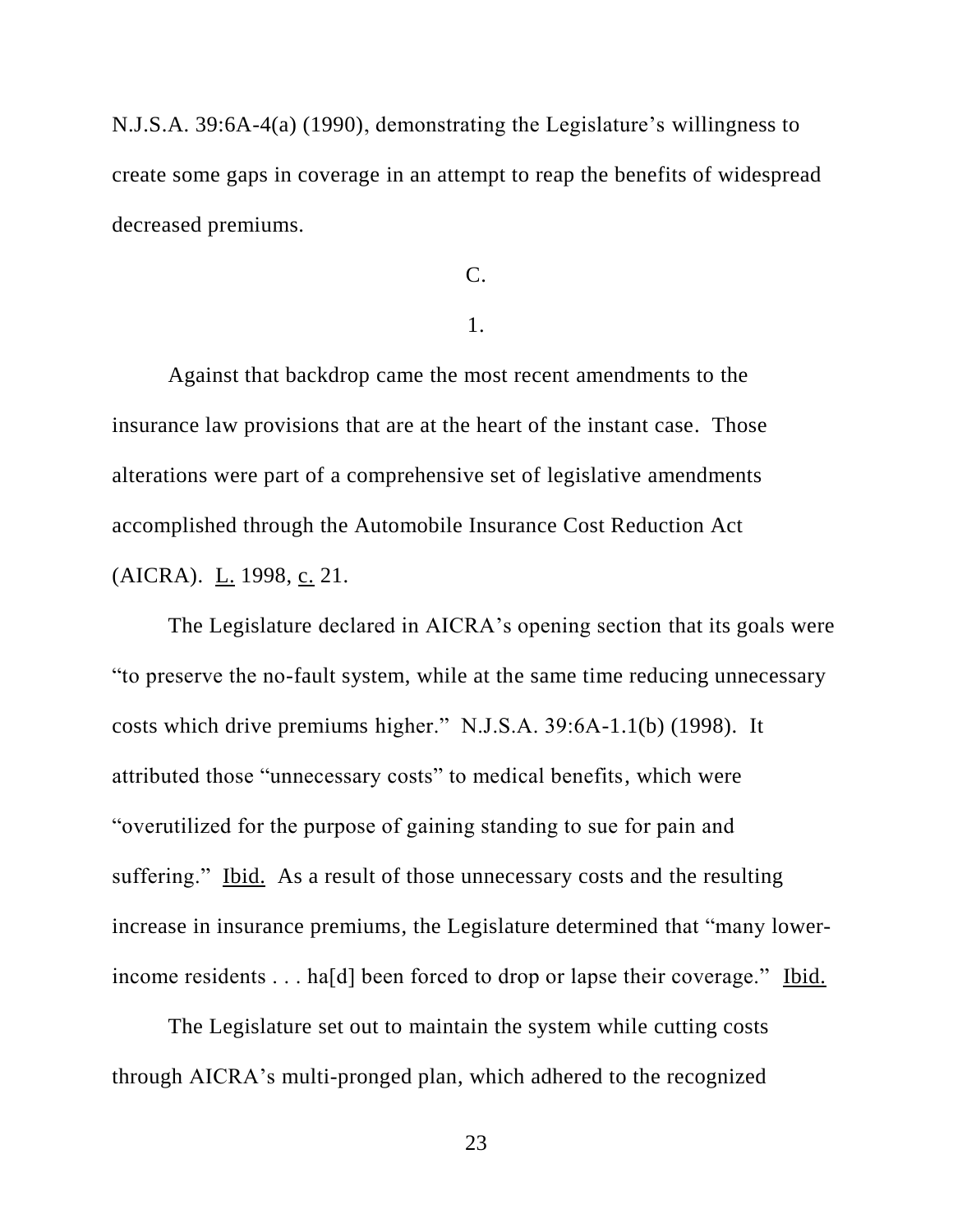"philosophical basis of the no-fault system . . . a trade-off of . . . providing medical benefits in return for a limitation on the right to sue for non-serious injuries." Ibid. AICRA changed the arbitration process used for benefit disputes, N.J.S.A. 39:6A-5.1 (1998), established bases for determining whether treatments and diagnostic tests are medically necessary, N.J.S.A. 39:6A-4.7 (1998), revised the threshold for suits for noneconomic loss, N.J.S.A. 39:6A-8(b) (1998), and created insurance options with decreased coverage in exchange for lower premiums, N.J.S.A. 39:6A-3.1 (1998).

## $2^{2}$

With respect to the availability of decreased PIP coverage, provisions within AICRA take care to ensure that the decision to carry less-than-full PIP coverage is an informed and conscious one. The statute requires that the "coverage election form" used to select an insurance plan contain "in 12-point bold type . . . that . . . election of a basic automobile insurance policy will result in less coverage than the \$250,000 medical expense benefits coverage mandated" prior to AICRA. N.J.S.A. 39:6A-3.2(a) (1998); N.J.S.A. 39:6A-4.3(e) (1998). The same provision contains no requirement about discussion of private causes of action for that gap in coverage. The "Buyer's Guide" - required to be given to all insurance consumers -- also contains no such information regarding private causes of action. The absence of that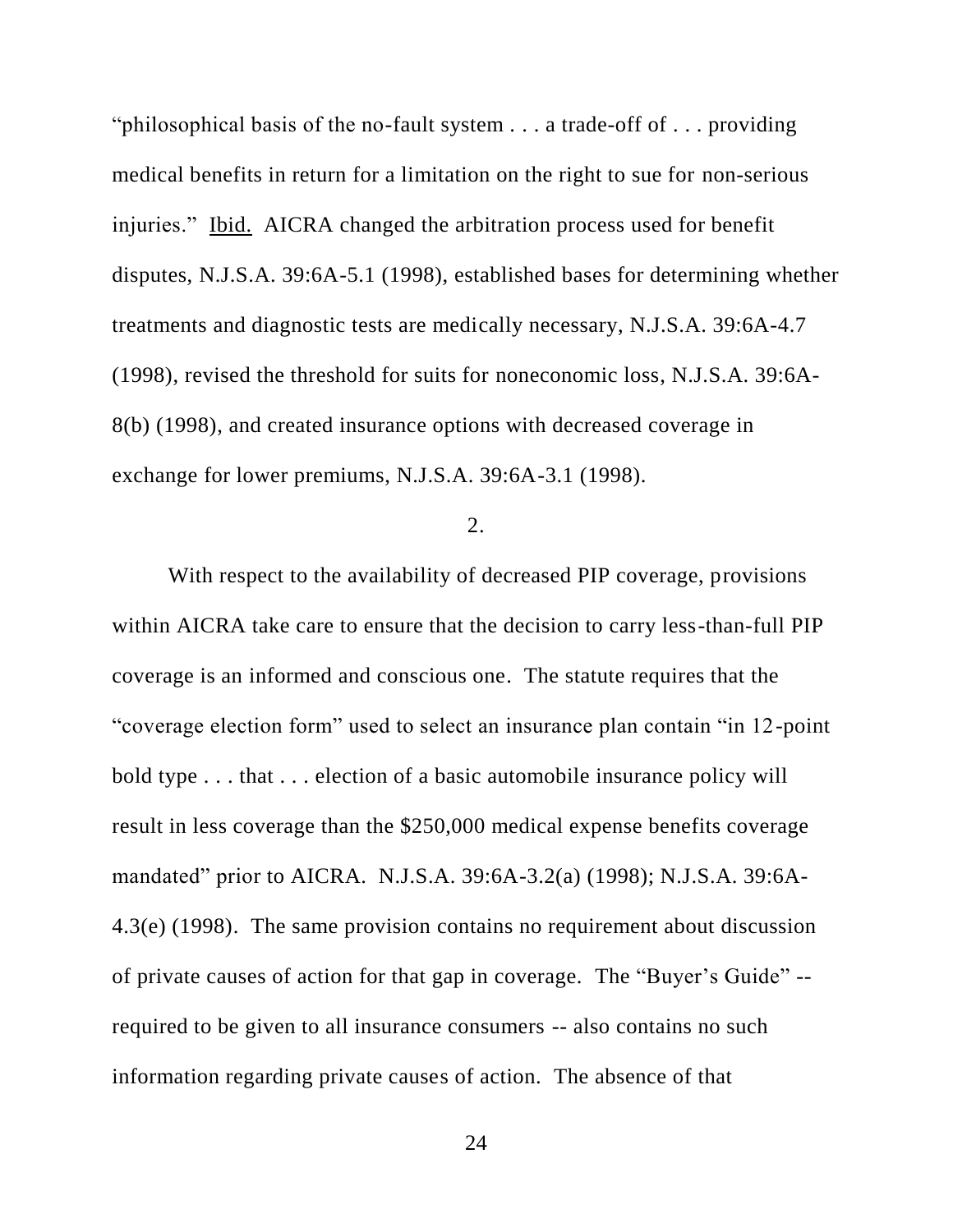information, in a provision and a document whose purposes are to help drivers make a fully informed decision about their insurance options, most logically fits within a scheme that did not intend for private causes of action to exist.

That reasoning formed part of the basis for this Court's decision in Roig, where a plaintiff sought to collect reimbursement for his out-of-pocket deductible and co-insurance costs from an allegedly negligent driver. 135 N.J. at 501, 505. The Court noted that insurance companies were required to tell "policyholders that they should consider a high deductible if they '[were] already covered by a health insurance policy or a health maintenance organization' because '[i]n most cases, those plans [would] pay part of the medical bills which auto insurance [would] not pay.'" Id. at 505 (alterations in original) (quoting N.J.A.C. 11:3-15.6). However, insurers were not required to inform drivers that "they could recover their below-deductible expenses from a third party." Ibid. That choice, among other evidence of legislative intent, led this Court to conclude that the policies and purpose of the no-fault insurance scheme would be undermined if parties were allowed to sue in tort for deductibles and co-payments. Id. at 516.

The protections surrounding the use of lower PIP coverage options are not limited to notice prior to selection. AICRA provided that full PIP coverage will be assumed for a driver, unless a lower option is "affirmatively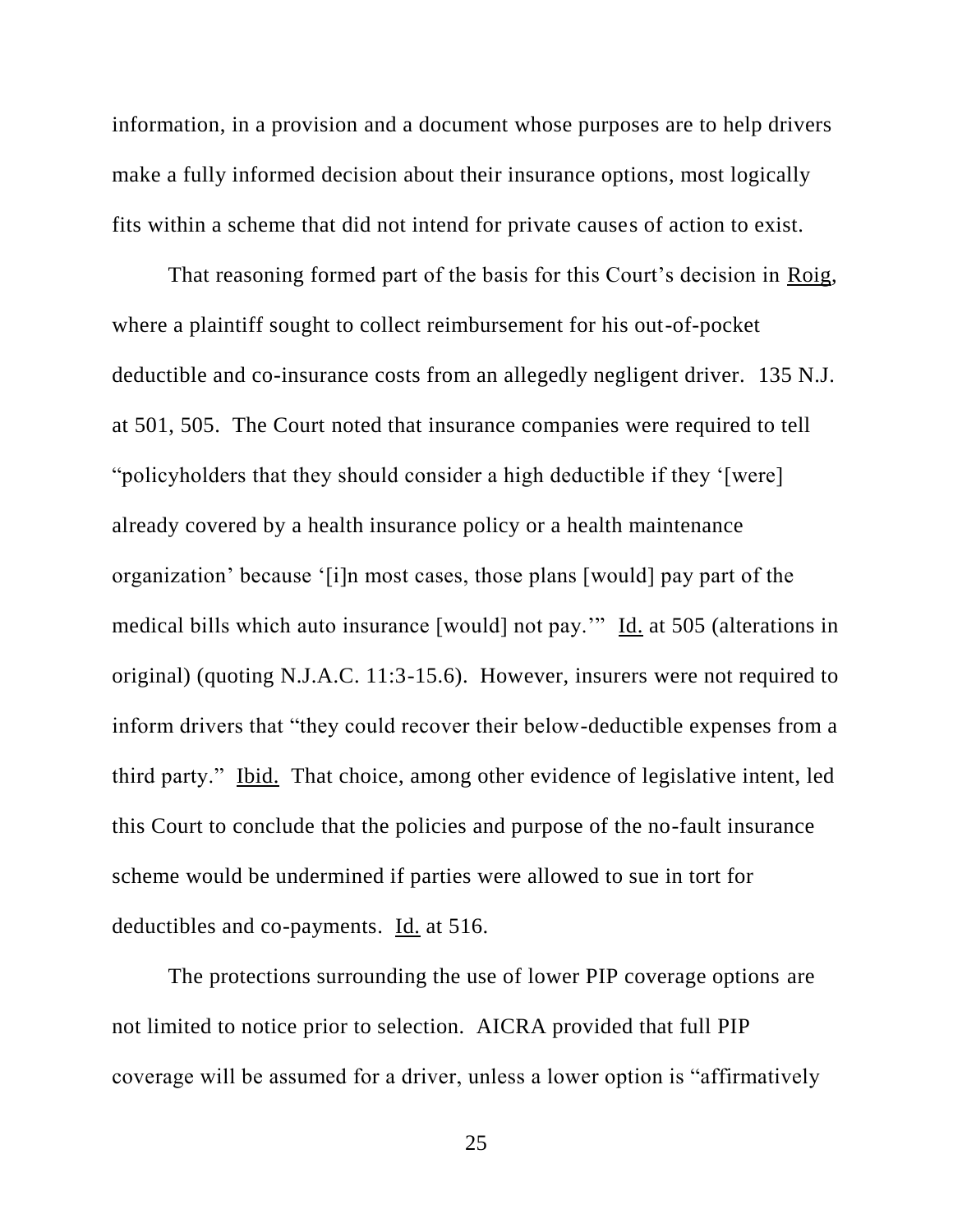chosen in writing." N.J.S.A. 39:6A-4.3(e) (1998). Further, once selected, the lower coverage option applies only to the named insured and household members who are not named insureds under another policy -- not to "any other person eligible for personal injury protection benefits required to be provided." N.J.S.A. 39:6A-4.3(f) (1998). Those provisions indicate that the Legislature was concerned that people might be subject to the lower PIP coverage limits without making the conscious decision to do so -- a concern that would seem overblown if a private cause of action remained to recover any medical costs above the selected PIP ceiling.

## 3.

AICRA's Sponsor's Statement noted that "the overutilization of medical benefits under automobile insurance policies" was "the principal cause of the escalation in premiums in recent years." Senate Sponsor's Statement to S. 3 1 (L. 1998, c. 21). To help control those costs, the Legislature determined to task the Division of Consumer Affairs' professional licensing boards with promulgating "a list of valid diagnostic tests to be used in conjunction with the appropriate health care protocols in the treatment of persons sustaining bodily injury." N.J.S.A. 39:6A-4.7 (1998); see also N.J. Coal. of Health Care Prof'ls, Inc. v. DOBI, 323 N.J. Super. 207, 223-24, 269-70 (App. Div. 1999) (upholding N.J.A.C. 11:3-4, which implemented N.J.S.A. 39:6A-4.7 and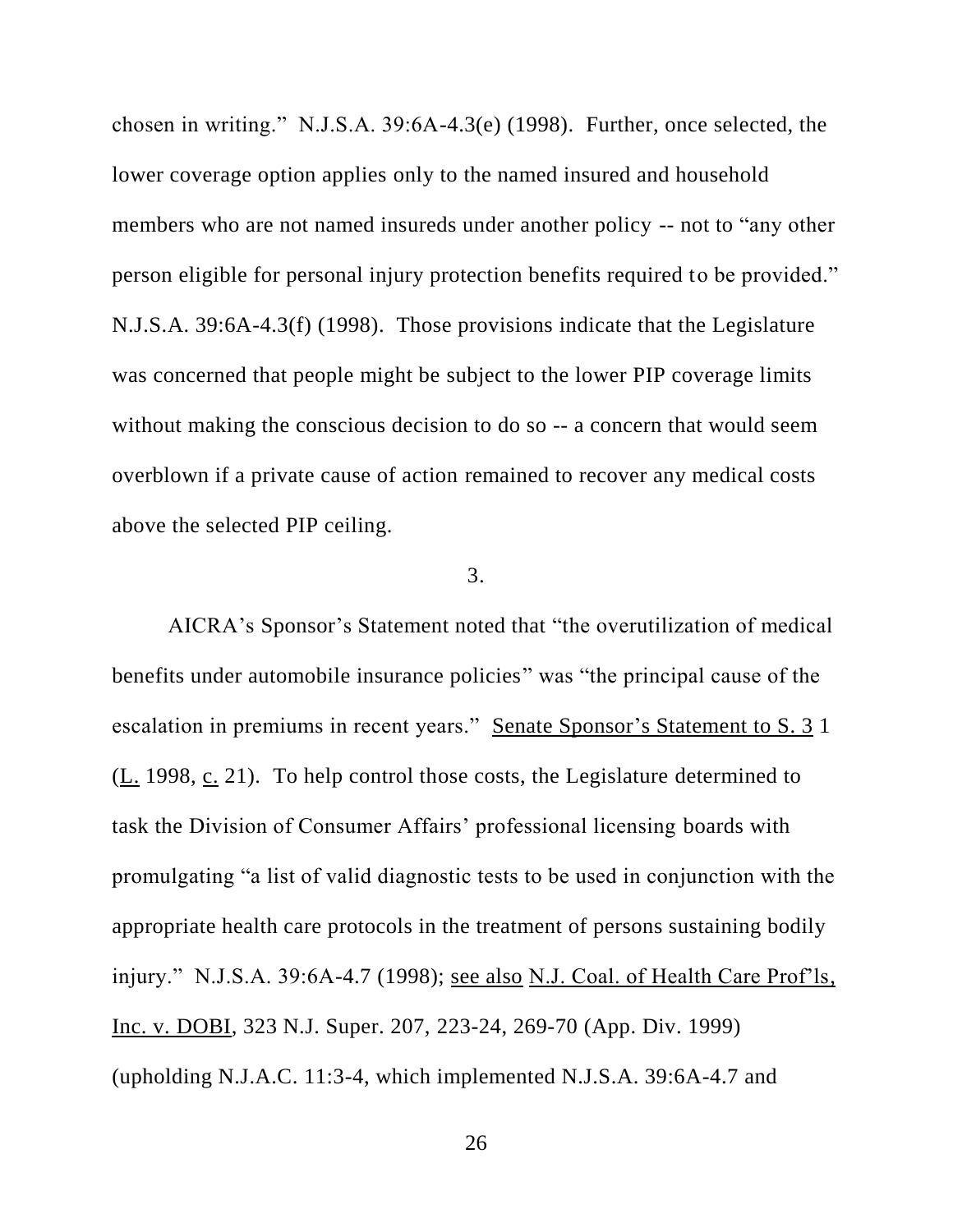created "care paths" to "maintain quality of care while . . . discouraging medically unnecessary treatments and diagnostic tests" from being claimed under PIP policies).

Additionally, disputes about the payment of benefits under an insured's PIP policy were kept out of the courts, and were instead required to proceed through a dispute resolution process established by the Commissioner of Banking and Insurance. N.J.S.A. 39:6A-5.1 (1998). The entire regulatory scheme ensured that benefits were paid according to their medical necessity, keeping premiums at a manageable level, while preventing such claims from inundating the court system.

Consistent with that effort to preserve the courts from inundation with numerous litigated matters concerning medical overutilization, medical necessity, and the like, AICRA also established new procedures and assigned considerable resources to combat fraud in the delivery of medical benefits. N.J.S.A. 17:33A-16 to -30 (1998). In exchange, AICRA provided a threepercent premium reduction in auto insurance to account for "the effect of the enhanced insurance fraud provisions" of AICRA. N.J.S.A. 17:29A-51(a)(4) (1998). The anti-fraud provisions reinforced a legislatively anticipated shift away from litigation -- where the adversarial process previously was required to act as its own fraud filter.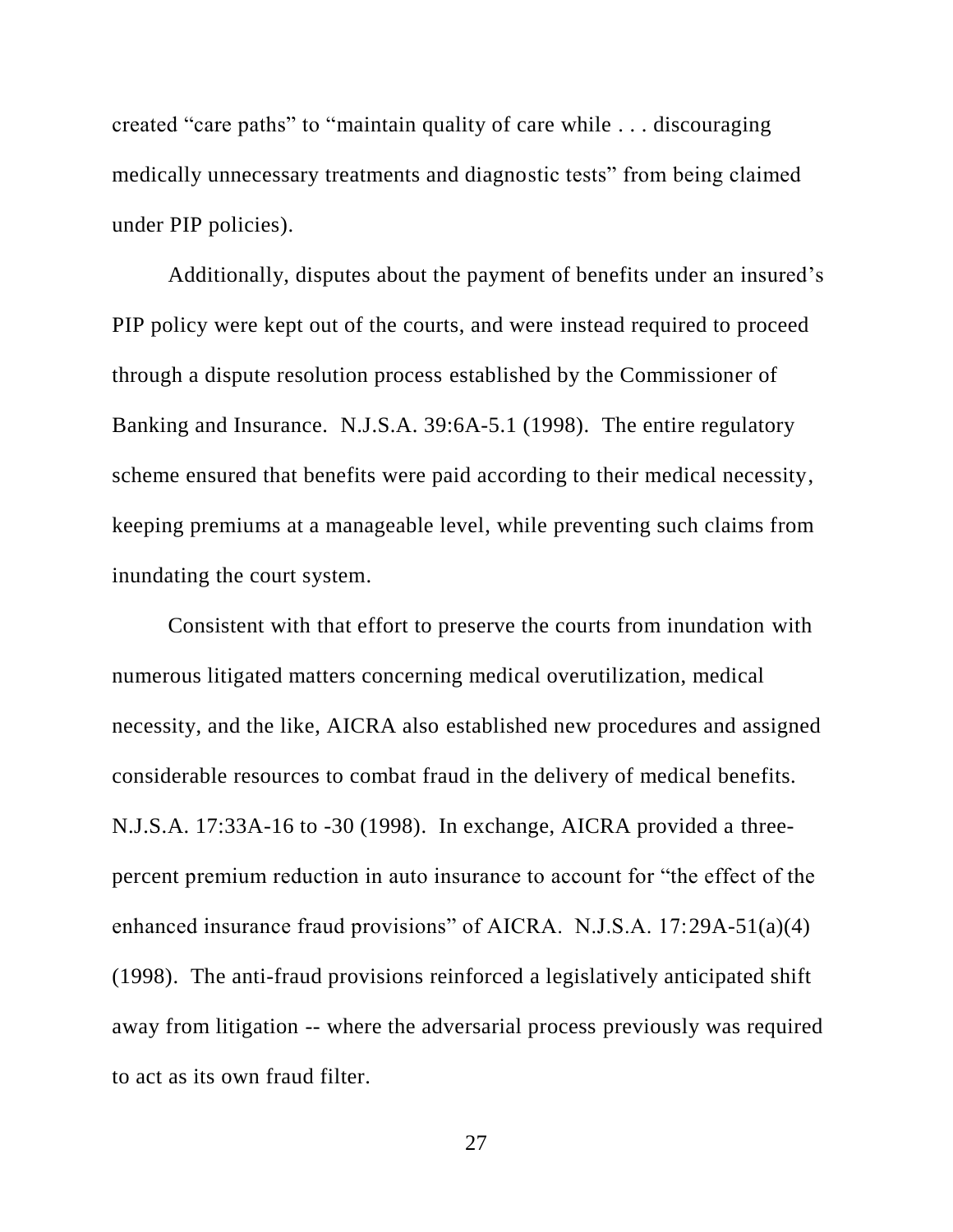Although the enacted changes in AICRA provide best evidence of likely legislative intent, we note that the extrinsic aid of legislative history adds a bit more information on the subject of this appeal.

AICRA's legislative history demonstrates that there was a legislative awareness of the possibility of creating a gap in medical coverage should PIP coverage be lowered. At a meeting of the Joint Committee on Automobile Insurance Reform, the committee heard from a representative of the Association of Trial Lawyers of America-New Jersey. Testimony Regarding Personal Injury Protection (PIP) Reforms and Related Issues before the Joint Comm. on Auto. Ins. Reform, 36-64 (Jan. 22, 1998). The representative advocated for a repeal of the no-fault system or, in the alternative, for a \$10,000 "med pay provision." Id. at 43. The representative acknowledged that the proposal would leave a gap of coverage between the proposed \$10,000 med pay provision and the \$75,000 threshold for coverage under the UCJF, but explained that costs in that gap could "simply shift to the private health carriers and to Medicare." Ibid.

In response to that proposal, a Joint Committee assemblyman voiced concerns about injured drivers "in the gap." Id. at 76. He urged that the committee should have more information about the number of drivers who

4.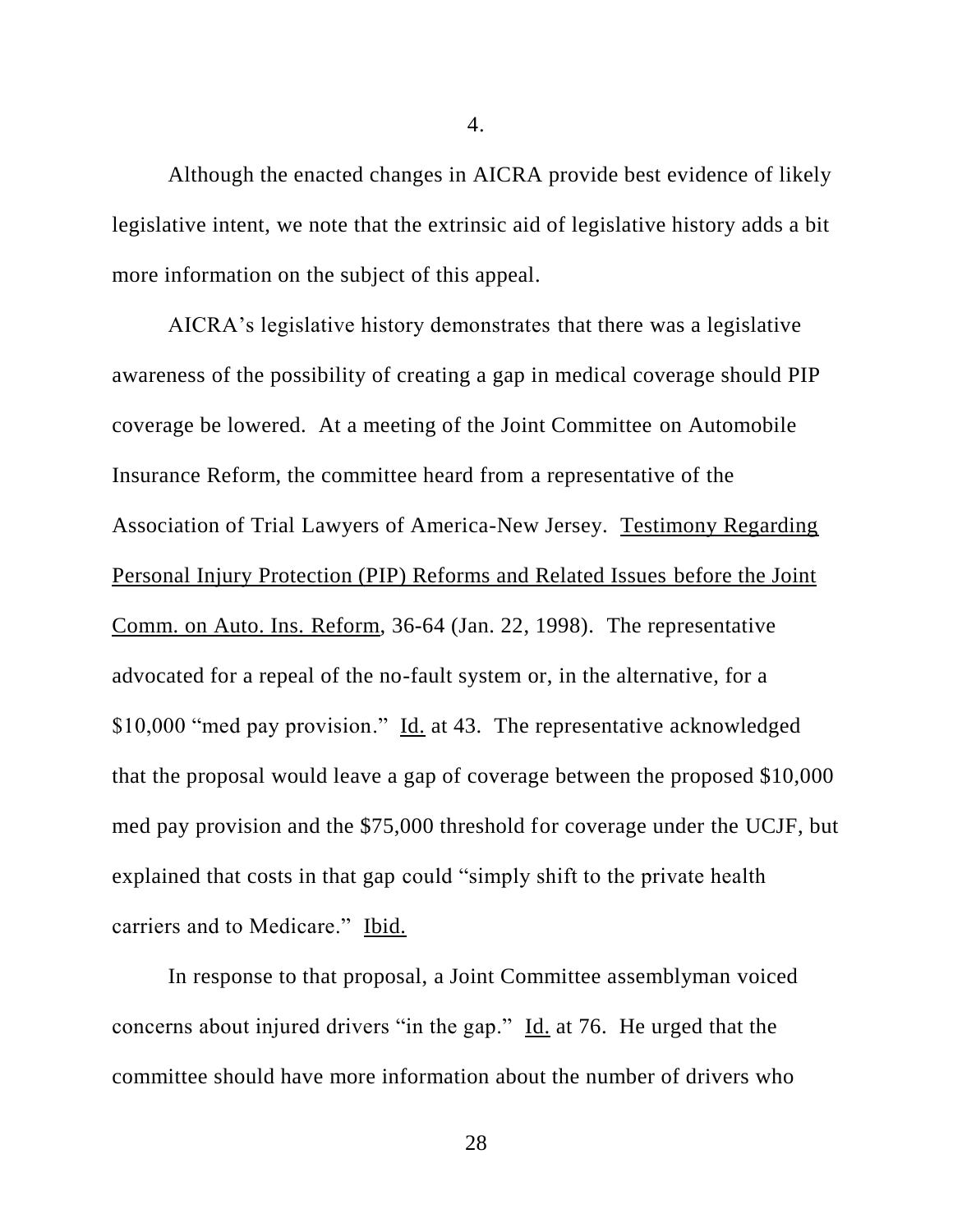would fall in this gap and should investigate the financial feasibility of lowering UCJF coverage to begin at \$10,000 to close the gap. Ibid. However, even though that concern was raised at the hearing, there was no discussion of creating a part no-fault, part-fault system by allowing for private rights of action for injuries over the \$10,000 med pay. While in no way dispositive, the excerpted discussion demonstrated an awareness by the joint legislative committee that lowering permissible medical coverage could create a "gap" for some drivers -- which presumes the absence of other forms of reimbursement, such as suits in tort, to fill that gap.<sup>4</sup>

 $\overline{\phantom{a}}$ 

<sup>&</sup>lt;sup>4</sup> The same Joint Committee meeting also sheds some light on the scope of the gap in coverage, as the Legislature understood it to be. Senate President DiFrancesco, when referring to a statistic put forward that eighty-five percent of medical claims under PIP were for less than \$10,000, stated that this figure was "basically in line with the information provided to us." Id. at 52.

That statistic can support two inferences. One is that most medical claims would be captured even if the minimum PIP amount was reduced to \$15,000, as it was. We acknowledge that inference also could suggest that, by allowing fault based claims for economic losses above the \$15,000, such suits would not be so numerous. Thus, they would have less of an impact on judicial resources if the Legislature intended to allow for the introduction of fault-based, stand-alone claims for medical expenses over the more minimal PIP thresholds. However, the small percentage of claims affected also could be interpreted to demonstrate that the Legislature found the number of such claims that likely would fall on private health insurers to be a fair trade-off for the savings in premiums.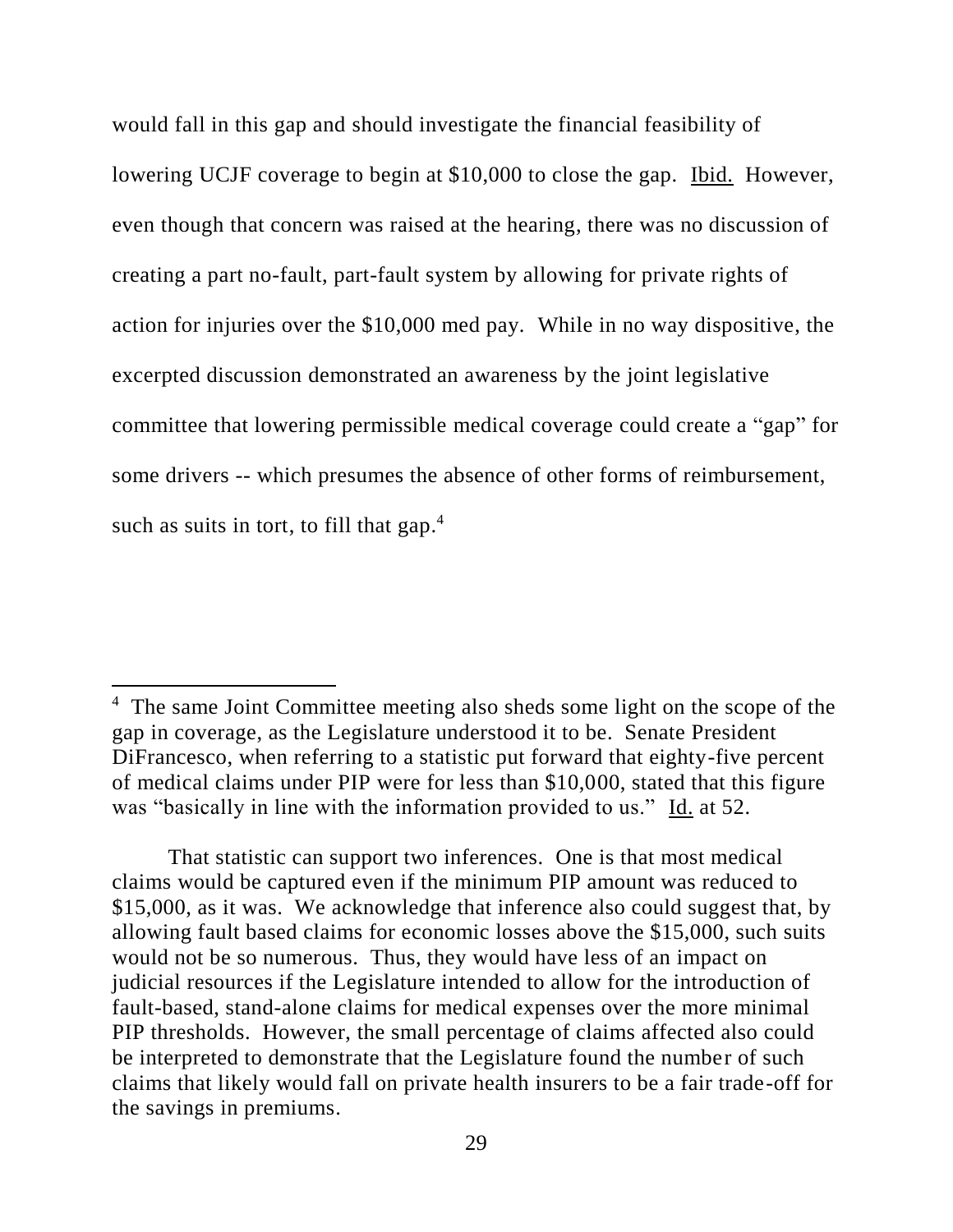IV.

Because we do not find that the plain language of Section 12 is unambiguous and leads to only one interpretation, we approach the question at hand after careful consideration of the overall goals of the no-fault statutory scheme, its evolution, and the legislative history. As in Roig, our interpretative task here must be guided by the principle that legislative intent controls and we must read statutes sensibly with "the controlling legislative intent . . . to be presumed as consonant to reason and good discretion." 135 N.J. at 515 (internal quotations omitted). And, "[i]n addition to the provision in question, we also consider the overall legislative scheme." SASCO 1997 NI, LLC v. Zudkewich, 166 N.J. 579, 586 (2001) (citing Fiore v. Consol. Freightways, 140 N.J. 452, 466 (1995)).

Here, interpreting Section 12 to allow the admission of evidence of medical expenses falling between the insured's PIP policy limit and the \$250,000 PIP statutory ceiling transgresses the overall legislative design of the No-Fault Law to "reduc[e] court congestion[,] . . . lower[] the cost of automobile insurance[,]" and most importantly, avoid fault-based suits in a nofault system, as we previously acknowledged in Roig. 135 N.J. at 516.

Based on the strong evidence of a legislative effort to avoid fault-based suits in the realm of medical expenses in the No-Fault Law, we cannot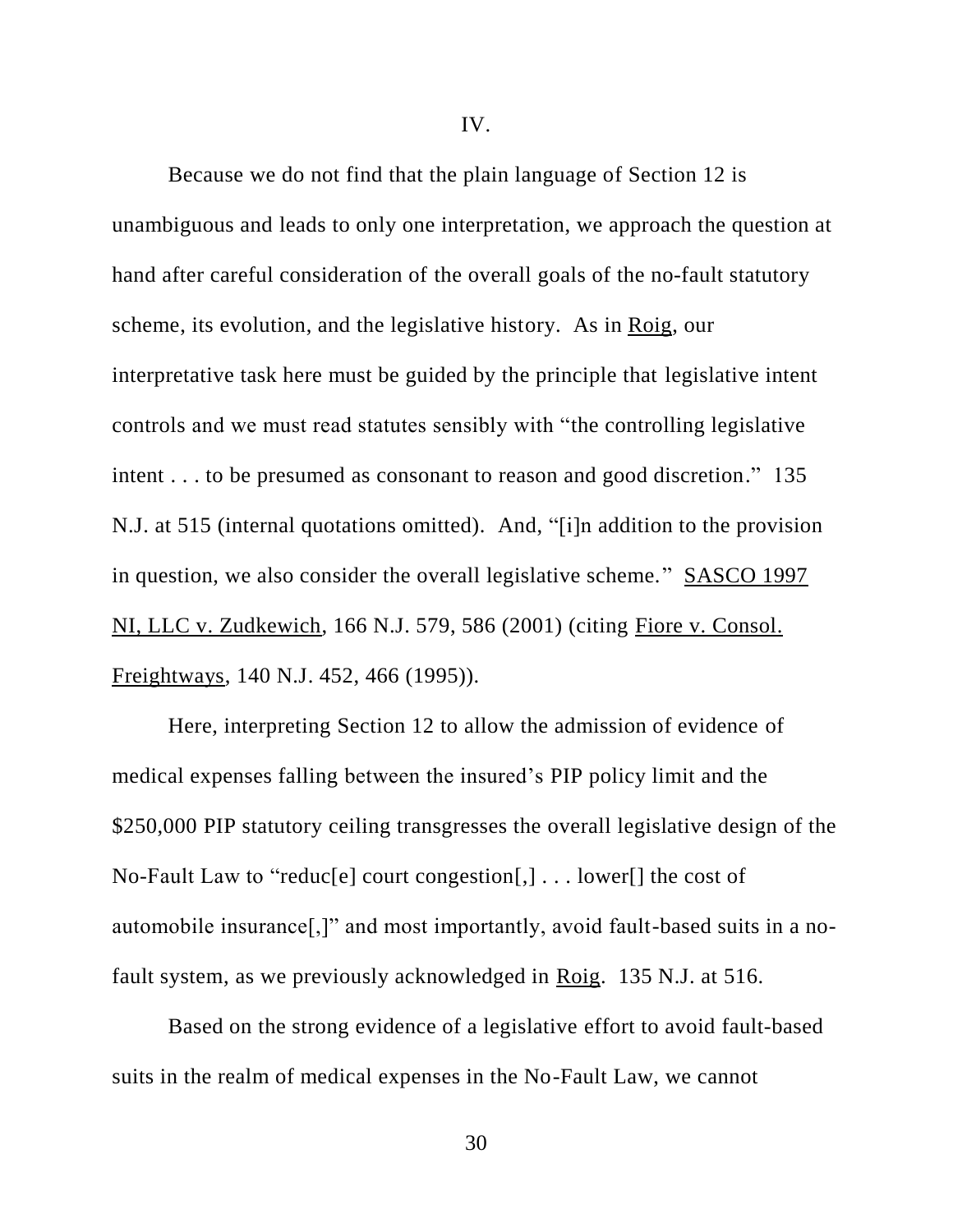conclude that the Legislature clearly intended Section 12 to allow fault-based suits consisting solely of economic damages claims for medical expenses in excess of an elected lesser amount of available PIP coverage. As this Court concluded in Roig, to do so would be to "lose sight of the overwhelming goals of reducing court congestion and lowering the cost of automobile insurance."<sup>5</sup> Ibid. Nor are we convinced that the third paragraph was intended to suddenly authorize suits for economic damages for unpaid medical expenses merely because the definition of economic loss was amended. The thrust of that amendment does not support the full effect urged by plaintiffs -- namely, a right to bring a new cause of action where before one could not.

The extensive efforts to subject medical utilization and associated costs to careful review and control through AICRA's extensive regulatory programs and, to a lesser degree, its fraud prevention methods, would be undercut by the ability of a third party to sue for medical expenses above their PIP policy coverage limit but below the presumptive amount of \$250,000. Those suits would commandeer the judicial resources that the arbitration system was enacted to preserve. And, as the NJDA highlights, trial courts would have no

 $\overline{\phantom{a}}$ 

 $5$  Even under the potential carve-out contemplated in Roig, deductibles and copayments would have necessarily been based on charges already determined to be within the fee schedule and utilization framework of the costcontainment mechanisms of the PIP program.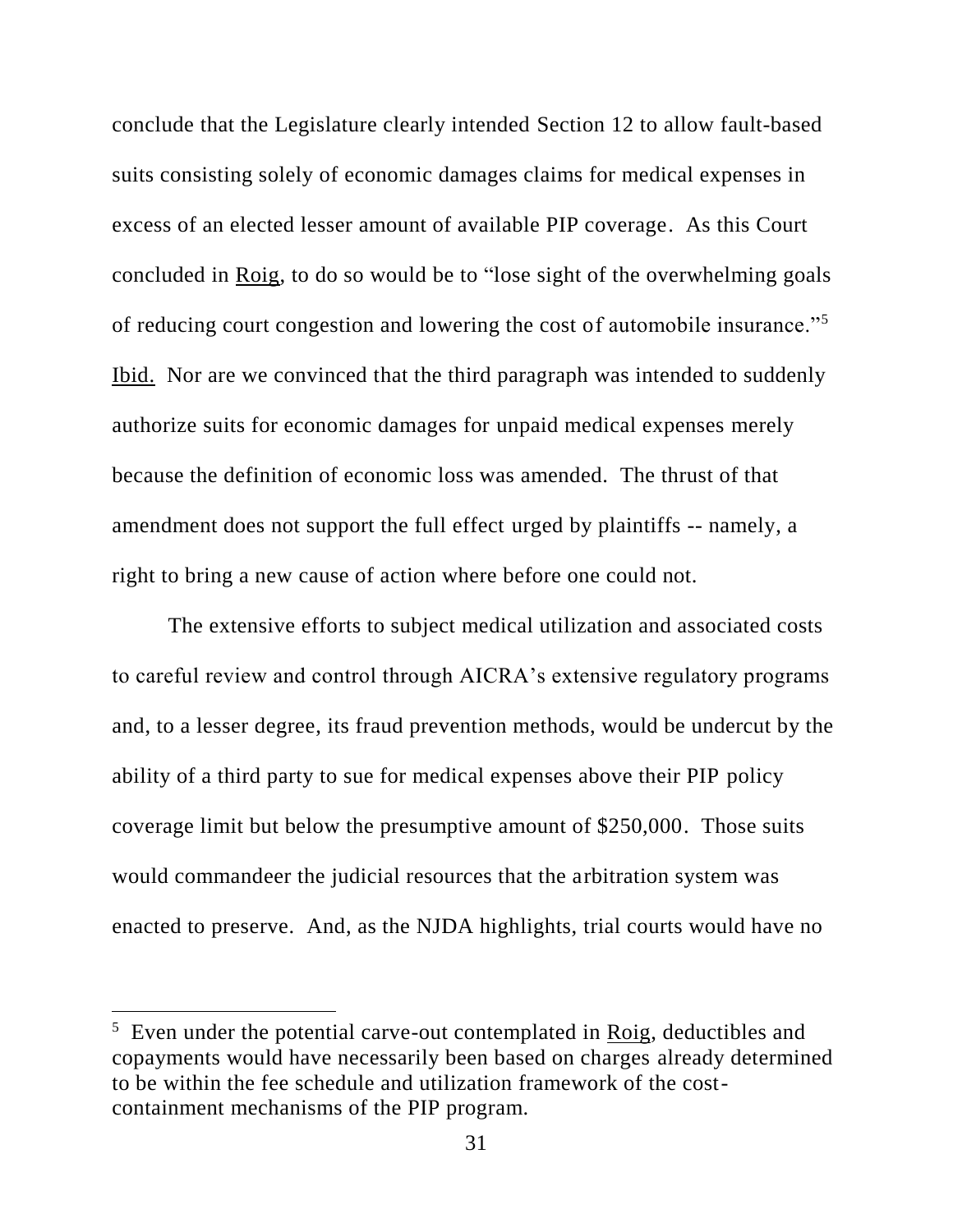discernible basis to determine whether unpaid medical expenses are minor or how fee schedule adjustments or adjustments made pursuant to Medicare or Medicaid "would reduce the amounts actually recoverable to 'minor' amounts." Additionally, once in court, the plaintiff's suit could expand well beyond the administratively deemed medically-necessary treatments and diagnostic tests, fostering cottage industries of expensive litigation that are nowhere hinted at throughout the legislative development of AICRA.

In fact, the result of plaintiffs' reading of AICRA could allow the unintended -- and, one could assert, absurd -- consequence whereby someone who chooses a lower PIP coverage option could receive a higher overall reimbursement. For example, if a driver has \$40,000 in treatment costs, but only \$20,000 of those expenses are deemed medically necessary under AICRA, the driver would receive \$20,000 in reimbursements and be considered fully reimbursed by the AICRA guidelines if he or she maintained the \$250,000 "full coverage" policy. If, however, the driver had only \$15,000 of PIP coverage, he or she would have a cause of action under plaintiff's interpretation of the statute for the remaining \$5000 of medically necessary expenses and, with that, could bring suit against the other driver for the remaining costs that would not otherwise be reimbursable -- allowing the driver with less PIP coverage to, theoretically, receive a higher overall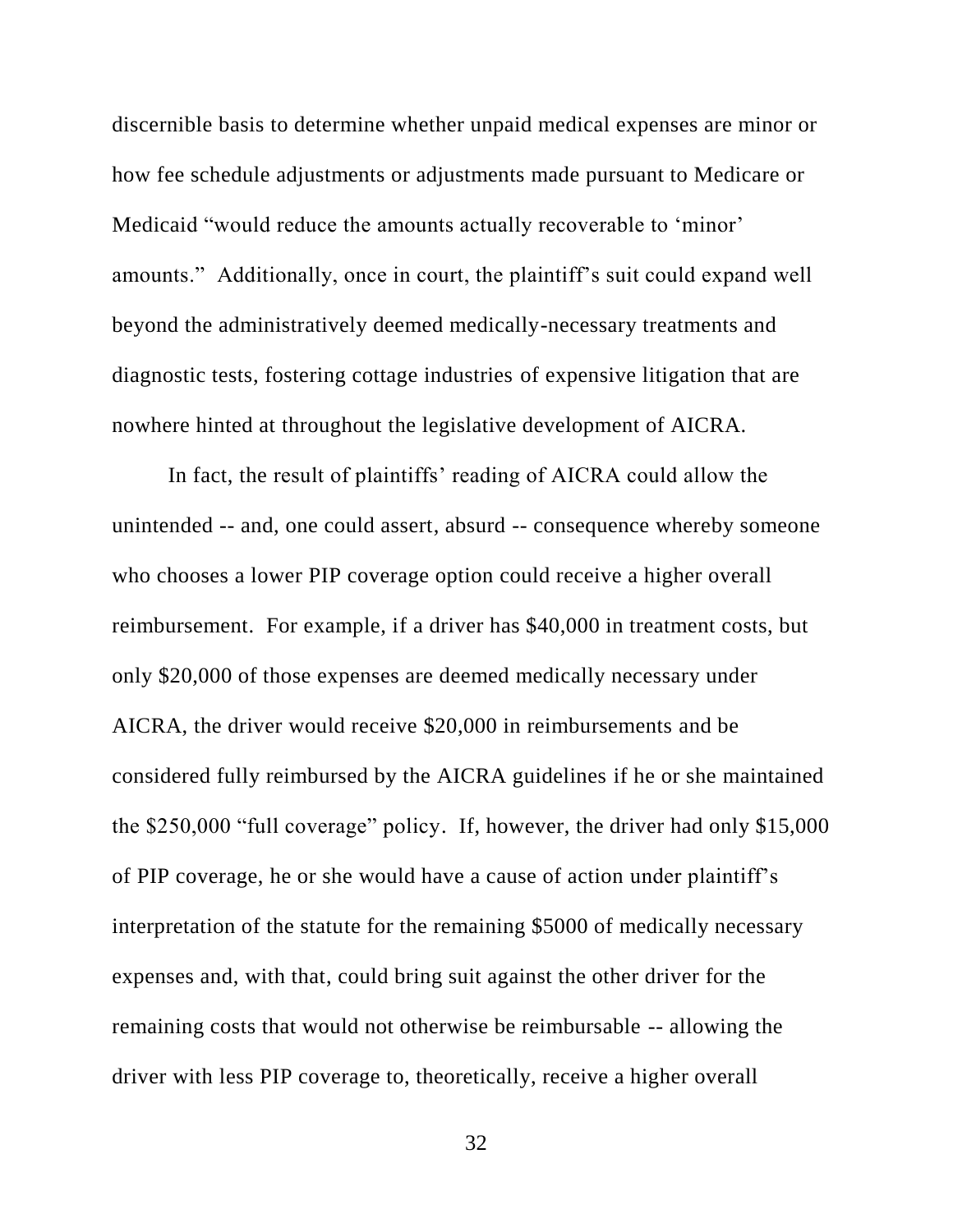reimbursement. We cannot envision that the Legislature countenanced such results.

We acknowledge the importance of the common law right to sue, but we reiterate that the Legislature's intent to abrogate the right of an injured party to have a day in court has underpinned the no-fault system since its inception. See Section III, supra. Under the No-Fault Law, the ability to sue is the exception, not the rule. Despite the fact that other aspects of our automobile insurance law are fault-based (e.g., property damage and pain and suffering caused by bodily injury), the Legislature has consistently determined that medical costs are of a special breed. The Legislature has determined that the benefits of creating limited but automatic medical reimbursement for injured motor-vehicle-accident victims outweigh the ability of a minority of injured parties to recover larger amounts in tort.

Accordingly, we conclude that the Appellate Division judgment must be reversed. The interpretation given to Section 12 by the panel must, in our view, abide a time when the Legislature has more clearly indicated its intention.

In closing, we recognize that there are plausible readings of AICRA - such as those adopted by the Appellate Division and plaintiffs and their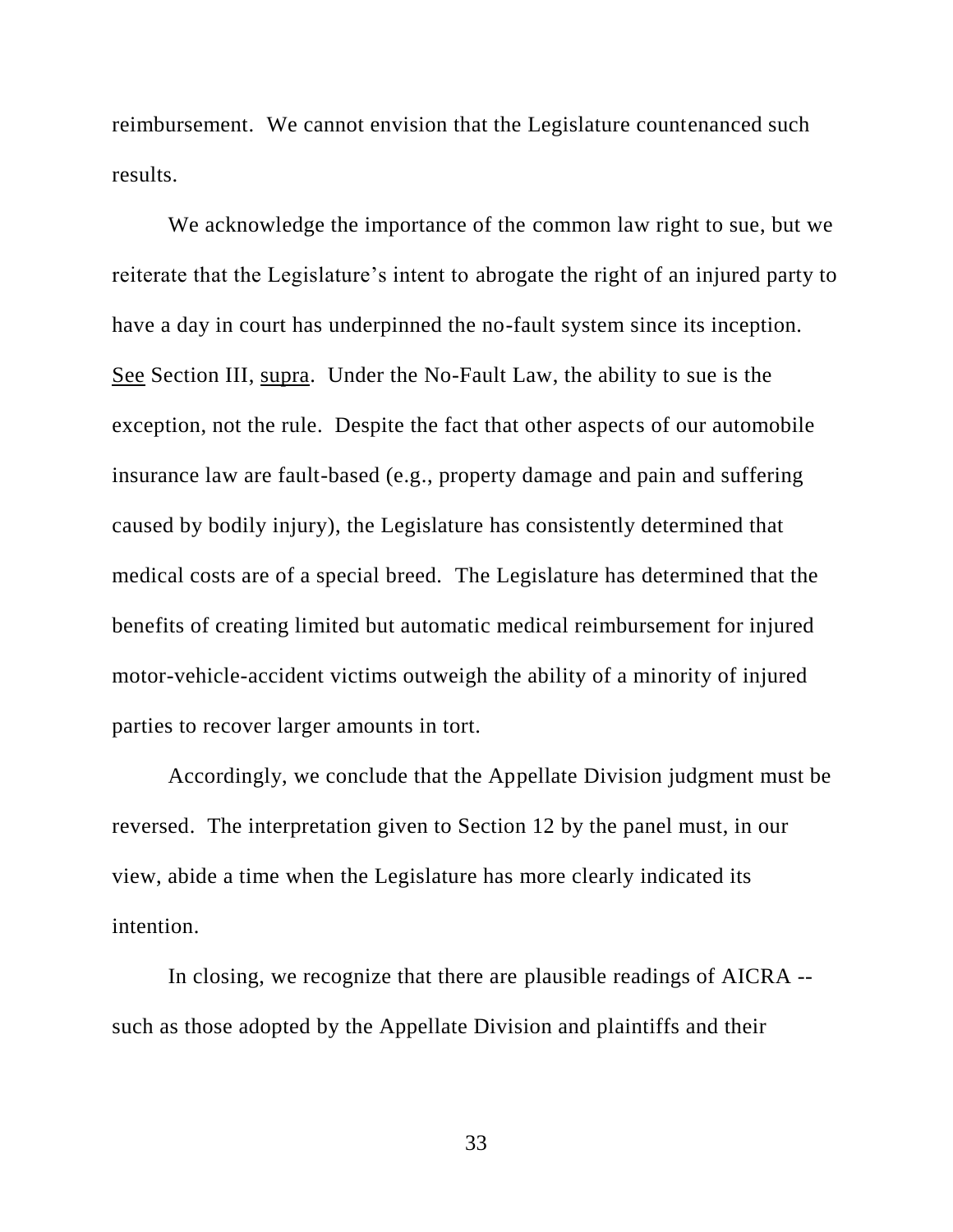supportive amici -- that result in a different outcome than we come to today.<sup>6</sup> Should the Legislature disagree with our restrained interpretation of its statutory scheme, we invite the Legislature to make its intention to introduce fault-based suits into the no-fault medical reimbursement scheme more explicit. Without greater clarity of statutory language, we find any other reading of AICRA results in too large of a shift from the historical priorities and purposes of the statute. <sup>7</sup>

 $\overline{\phantom{a}}$ 

 $7$  The dissent glosses over the legislative history to the no-fault system. That history reflects a decades-long attempt by the Legislature to balance a number of factors regarding its medical reimbursement scheme, including maintenance of prompt PIP payment without regard to fault, reduced premiums, and cost containment. In addition, the dissent never acknowledges the extensive legislative efforts under AICRA to contain medical utilization and control costs and to keep disputes related to utilization and cost containment out of the courts and in arbitration instead. Although the dissent makes a passionate case for what it believes New Jersey's policy in this highly legislated area should be, infra at \_\_\_ (slip op. at 17) (Albin, J., dissenting), that is for the Legislature, not the court system, to decide.

<sup>&</sup>lt;sup>6</sup> We further recognize that, in at least one instance, a trial court adopted that interpretation as well. See Wise v. Marienski, 425 N.J. Super. 110, 124-25 (Law Div. 2011). To the extent that the parties argue that the Wise ruling, if incorrect, would have instigated action from the Legislature, we find that argument unconvincing. It would not be reasonable to import to the Legislature knowledge of every trial court decision. Moreover, the persuasive weight to be derived, if at all, from legislative inaction is undercut when other trial court decisions, such as those in the instant cases, reached an opposite conclusion. For similar reasons, it is inappropriate to speculate about the effect that a non-binding decision may or may not have had on the practice within a vicinage. Infra at \_\_\_ (slip op. at 16) (Albin, J., dissenting).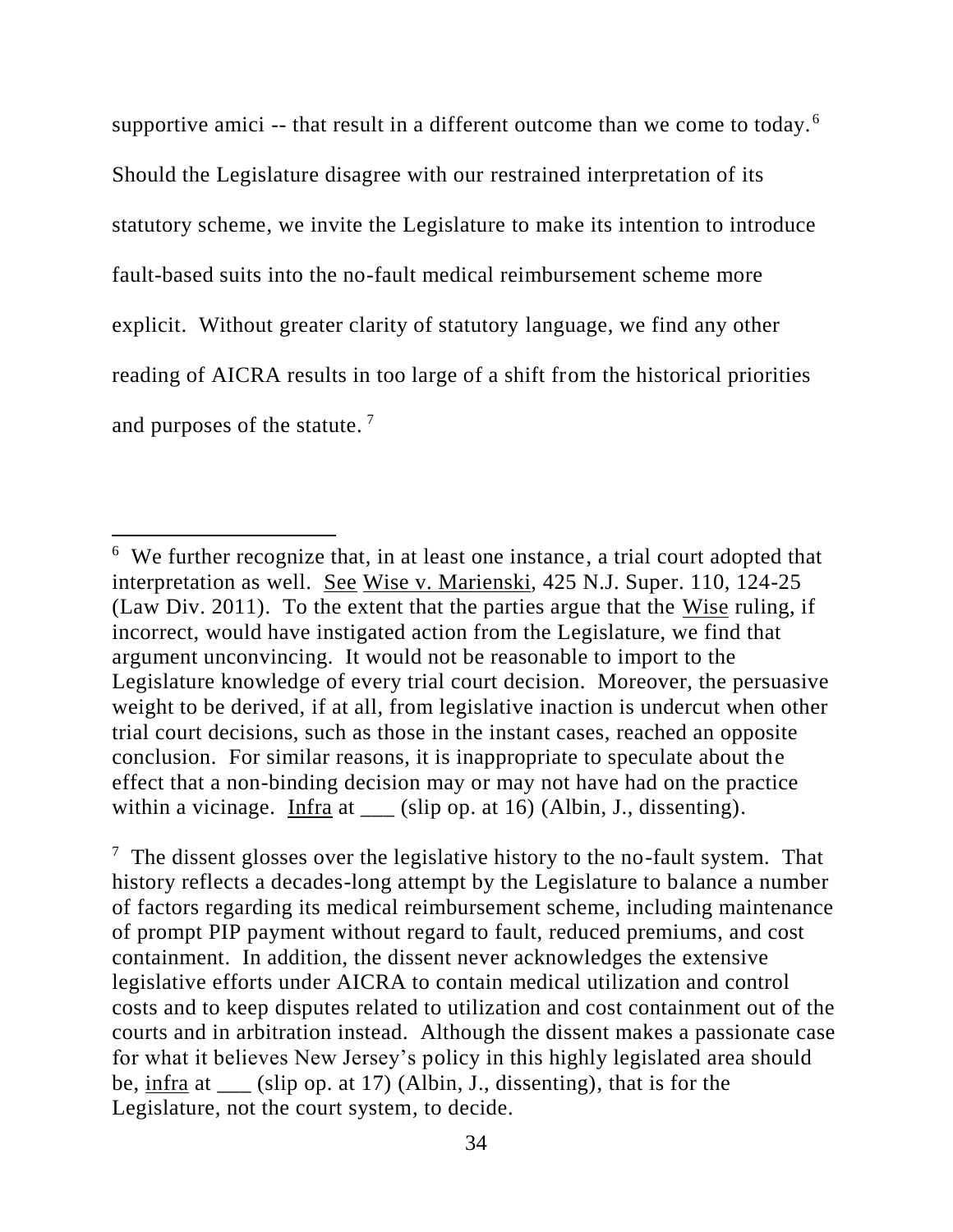The judgment of the Appellate Division is reversed and the matters are remanded to the trial courts for entry of their respective judgments of dismissal of the actions.

CHIEF JUSTICE RABNER and JUSTICE SOLOMON join in JUSTICE LaVECCHIA's opinion. JUSTICE ALBIN filed a dissenting opinion, in which JUDGE FUENTES (temporarily assigned) joins. JUSTICES PATTERSON, FERNANDEZ-VINA, and TIMPONE did not participate.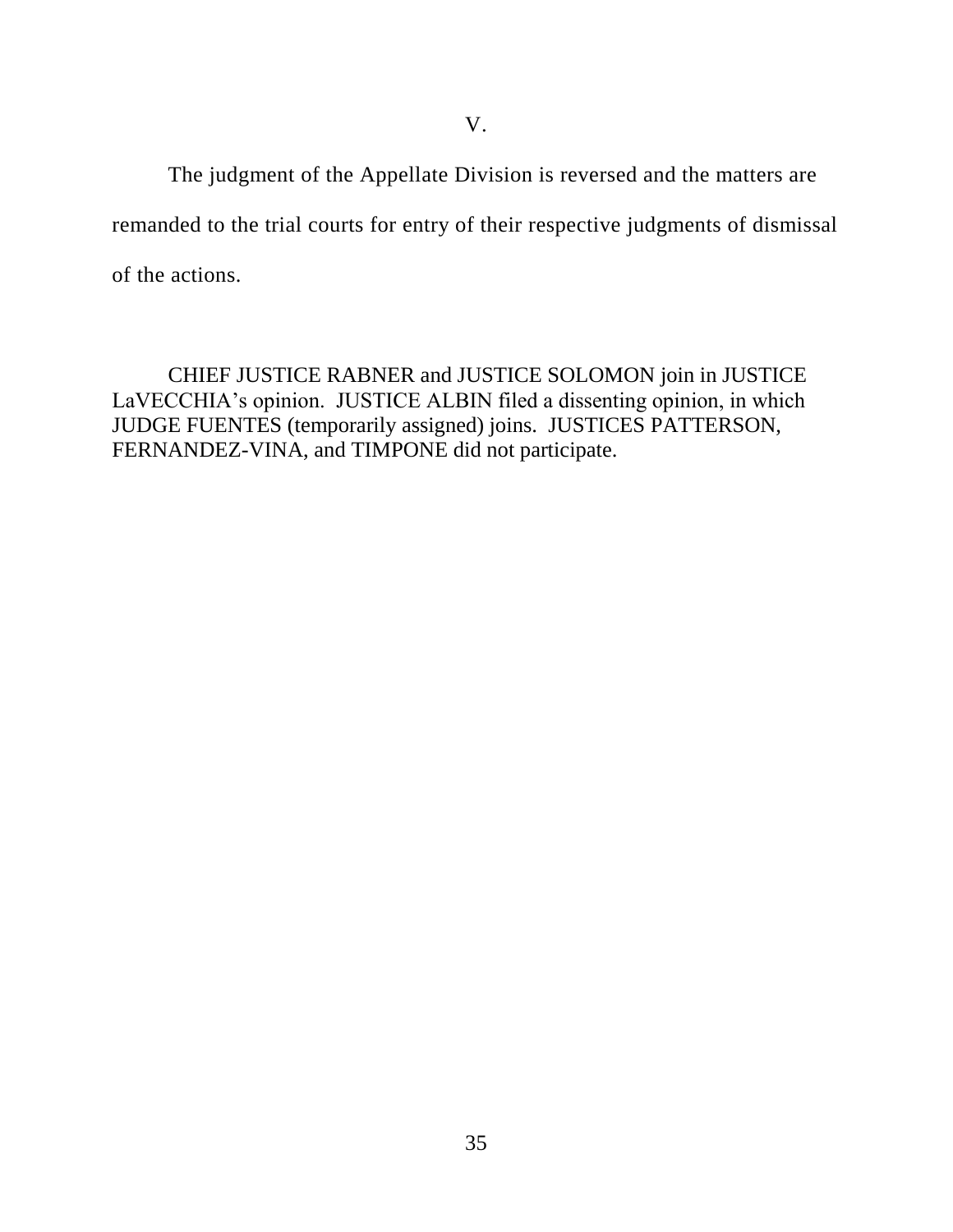Joshua Haines,

Plaintiff-Respondent,

v.

Jacob W. Taft, Bonnie L. Taft, jointly, severally and/or in the alternative,

Defendants-Appellants,

and

John McHenry,

Defendant.

Tuwona Little,

Plaintiff-Respondent,

v.

Jayne Nishimura,

Defendant-Appellant.

JUSTICE ALBIN, dissenting.

Today's opinion will have a catastrophic impact on the right of lowincome automobile accident victims to recover their medical costs from the wrongdoers who cause their injuries. The decision leaves innocent automobile accident victims without the legal right to sue negligent and reckless drivers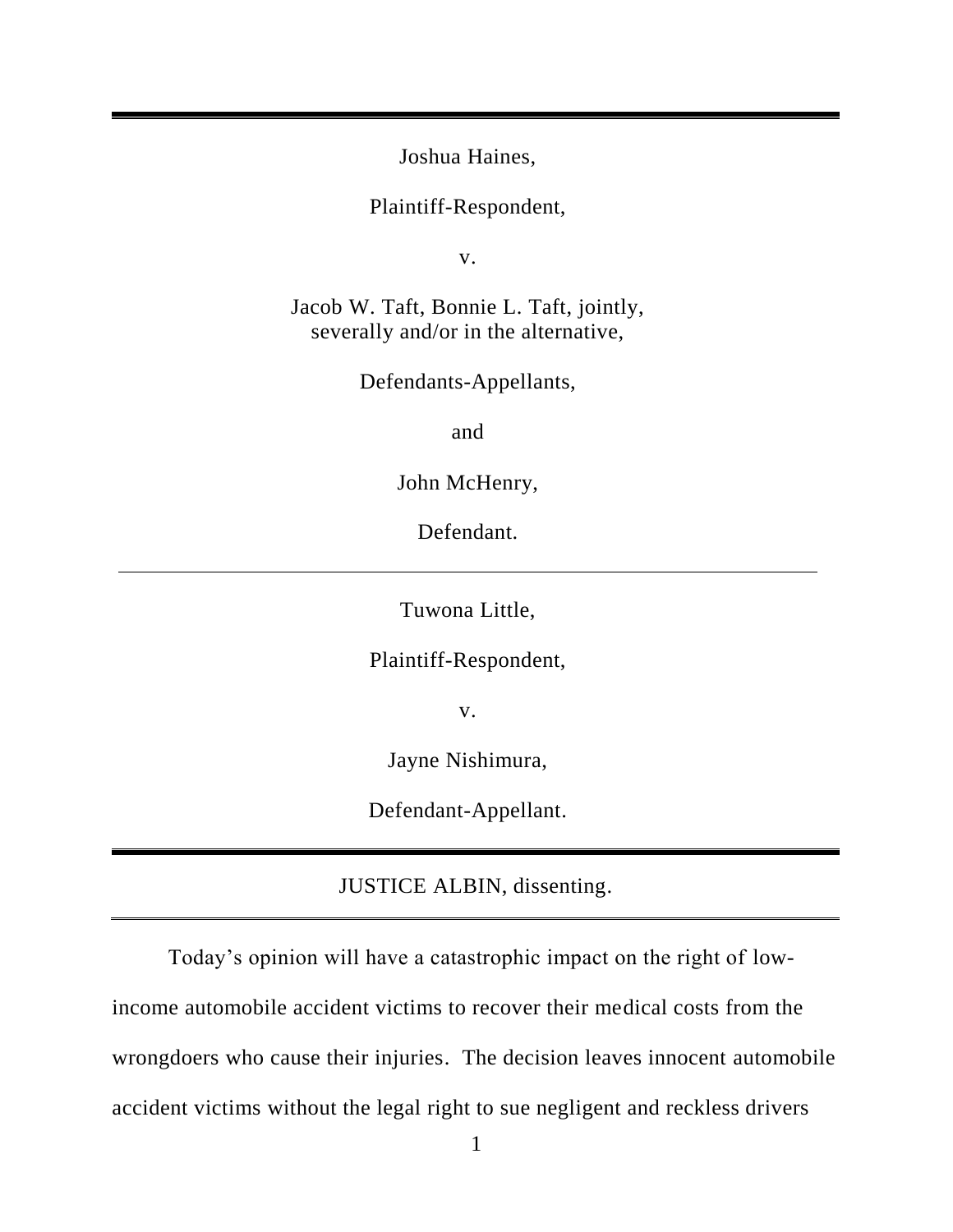for recovery of their unpaid medical bills -- medical bills that will bankrupt some and financially crush others. The majority's mistaken interpretation of N.J.S.A. 39:6A-12 will widen the divide among economic classes in our civil justice system.

N.J.S.A. 39:6A-12 is intended to prevent a double recovery of damages. It is not intended to deny an automobile accident victim a just recovery of damages. N.J.S.A. 39:6A-12 provides that an insured accident victim cannot sue the wrongdoer for the recovery of economic costs when the insured had been or will be paid those costs through Personal Injury Protection (PIP) coverage. That statute, however, also provides that "[n]othing in this section shall be construed to limit the right of recovery, against the tortfeasor, of uncompensated economic loss sustained by the injured party." N.J.S.A. 39:6A-12. Despite the absolute clarity of that language, the majority construes the statute "to limit the right of recovery, against the tortfeasor, of uncompensated economic loss sustained by the injured party." See ibid.

The Legislature has gone to great lengths to make automobile insurance affordable to low-income residents, allowing them to opt for lesser PIP coverage in standard, basic, and special policies. The Legislature did not require low-income accident victims to surrender their right to sue the wrongdoer for their uncompensated medical costs because they could not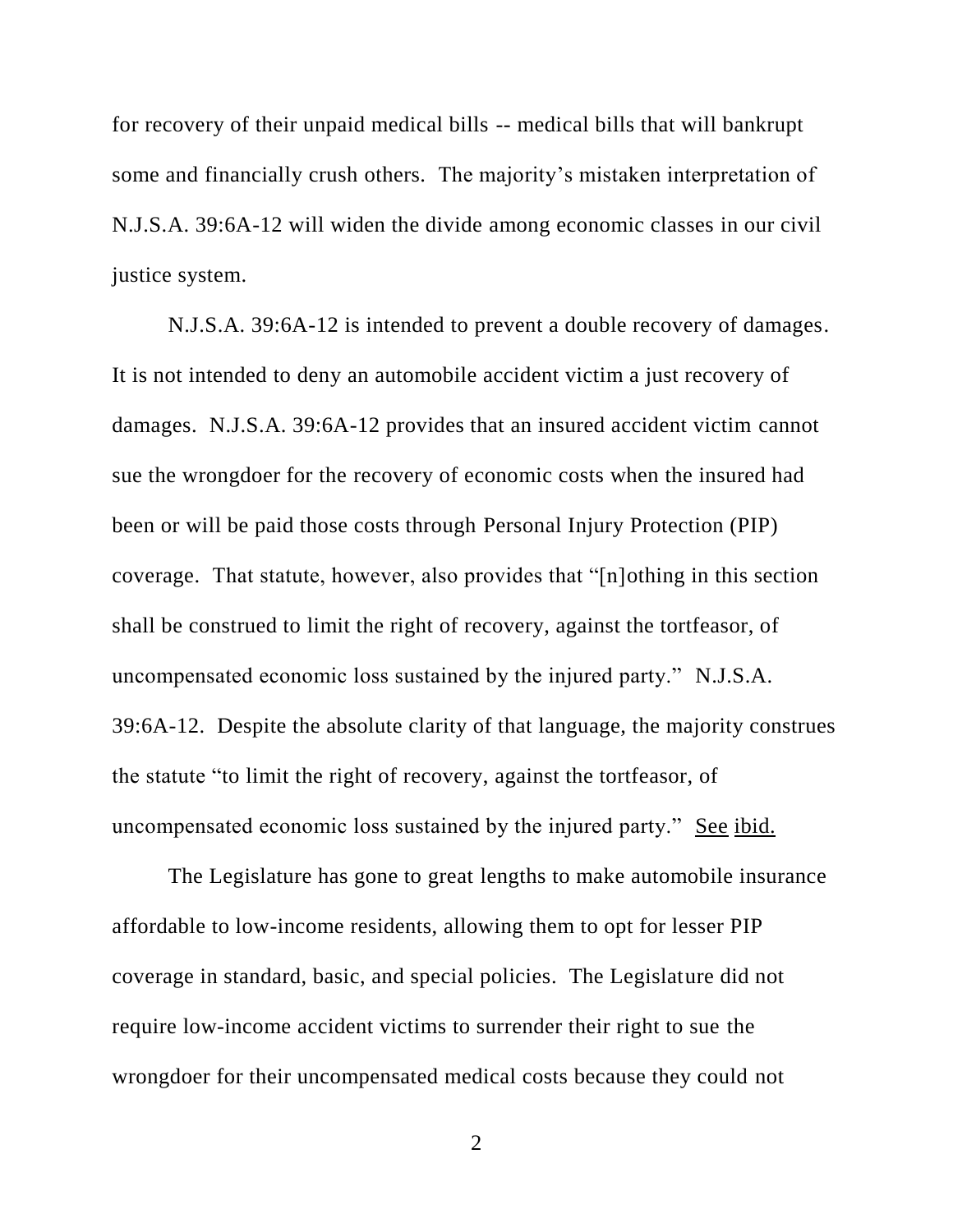afford higher PIP coverage. The majority construes N.J.S.A. 39:6A-12 to bar an innocent automobile accident victim, only able to afford PIP benefit coverage of \$15,000, from suing a wrongdoer for unpaid medical expenses exceeding \$15,000 but less than \$250,000. Under the majority's interpretation, a victim with \$15,000 in PIP coverage who suffers \$249,000 in economic damages is unable to sue for \$234,000 in unpaid medical costs. But an affluent victim who can afford \$250,000 in PIP coverage and who suffers economic damages of \$250,100 can sue the tortfeasors for \$100 in unpaid medical expenses.

To reach that absurd result, the majority not only misreads the plain wording of N.J.S.A. 39:6A-12 and the legislative history of the No Fault Act, N.J.S.A. 39:6A-1 to -35, but also advances an interpretation of the law at complete odds with public policy. The majority's erroneous interpretation of the statute is not without a remedy. The Legislature can make clear that today's decision is not what it meant or ever envisioned.

I therefore respectfully dissent.

## I.

Joshua Haines and Tuwona Little suffered serious physical injuries caused by the alleged negligence of drivers who struck their vehicles. Haines and Little filed separate personal-injury lawsuits against the alleged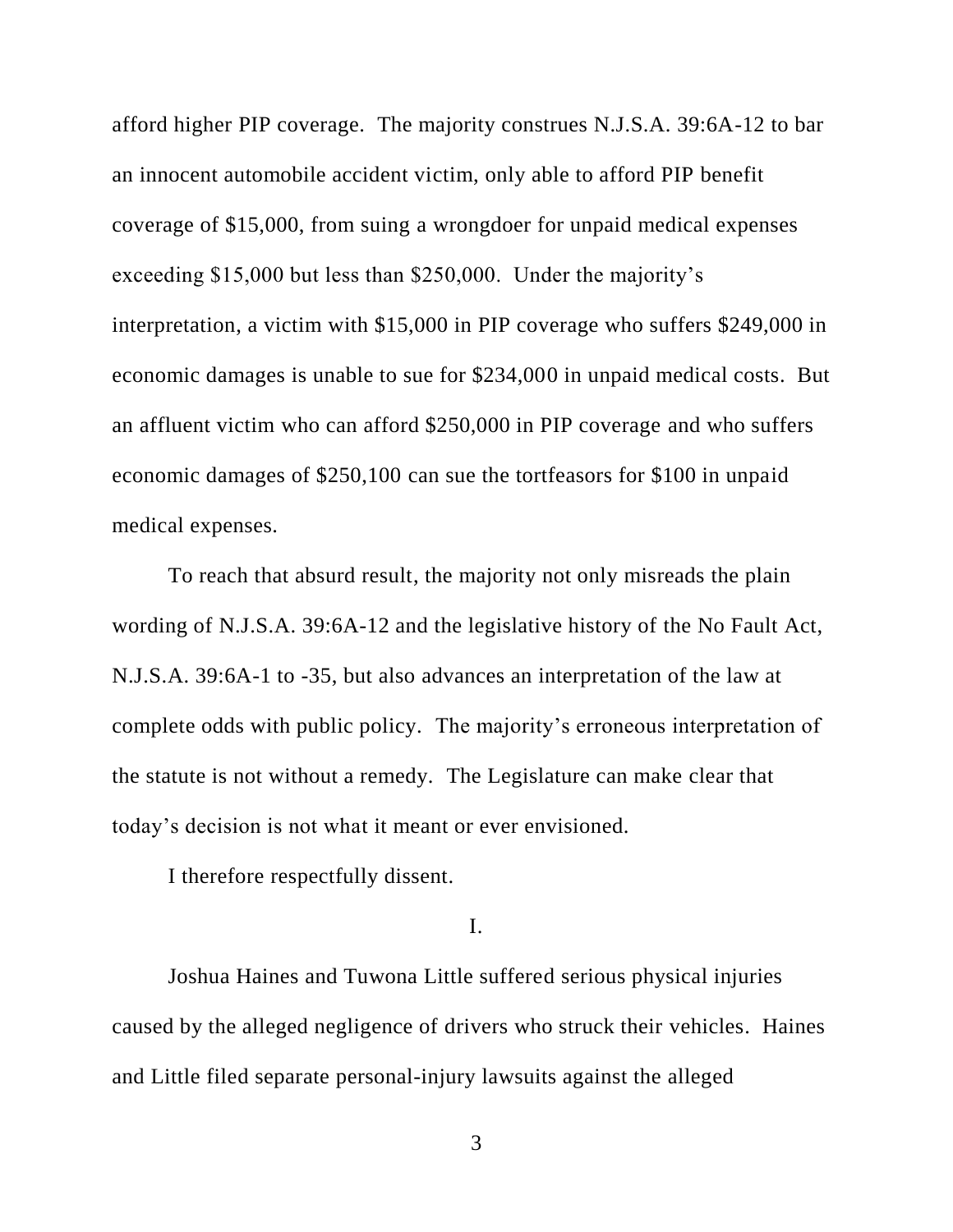wrongdoers to recover the unpaid medical expenses incurred for the treatment of their injuries. Haines's automobile insurance policy provided \$15,000 in PIP benefits. He accumulated \$43,000 in medical expenses, leaving him with \$28,000 in unreimbursed expenses. Little's automobile insurance policy provided \$15,000 in PIP benefits. She accumulated \$25,488 in medical expenses, leaving her with \$10,488 in unpaid expenses.

The majority has concluded that Haines and Little cannot sue for the recovery of the \$28,000 and \$10,488 in uncompensated economic losses that they suffered because of their wrongdoers' negligence. That result cannot be squared with the history of our common law and with our current statutes.

### A.

Under the common law, a person injured by the negligent acts of another had an unqualified right to the recovery of medical expenses from the wrongdoer. See Sotomayor v. Vasquez, 109 N.J. 258, 261 (1988). At the inception of New Jersey's Automobile Reparation Reform Act (No Fault Act), an insured automobile accident victim had no need to sue for uncompensated medical expenses because the new law mandated that the victim's insurance carrier make "prompt 'payment of out-of-pocket medical expenses' without regard to fault." See DiProspero v. Penn, 183 N.J. 477, 485 (2005) (quoting Caviglia v. Royal Tours of Am., 178 N.J. 460, 466 (2004)). "The No Fault Act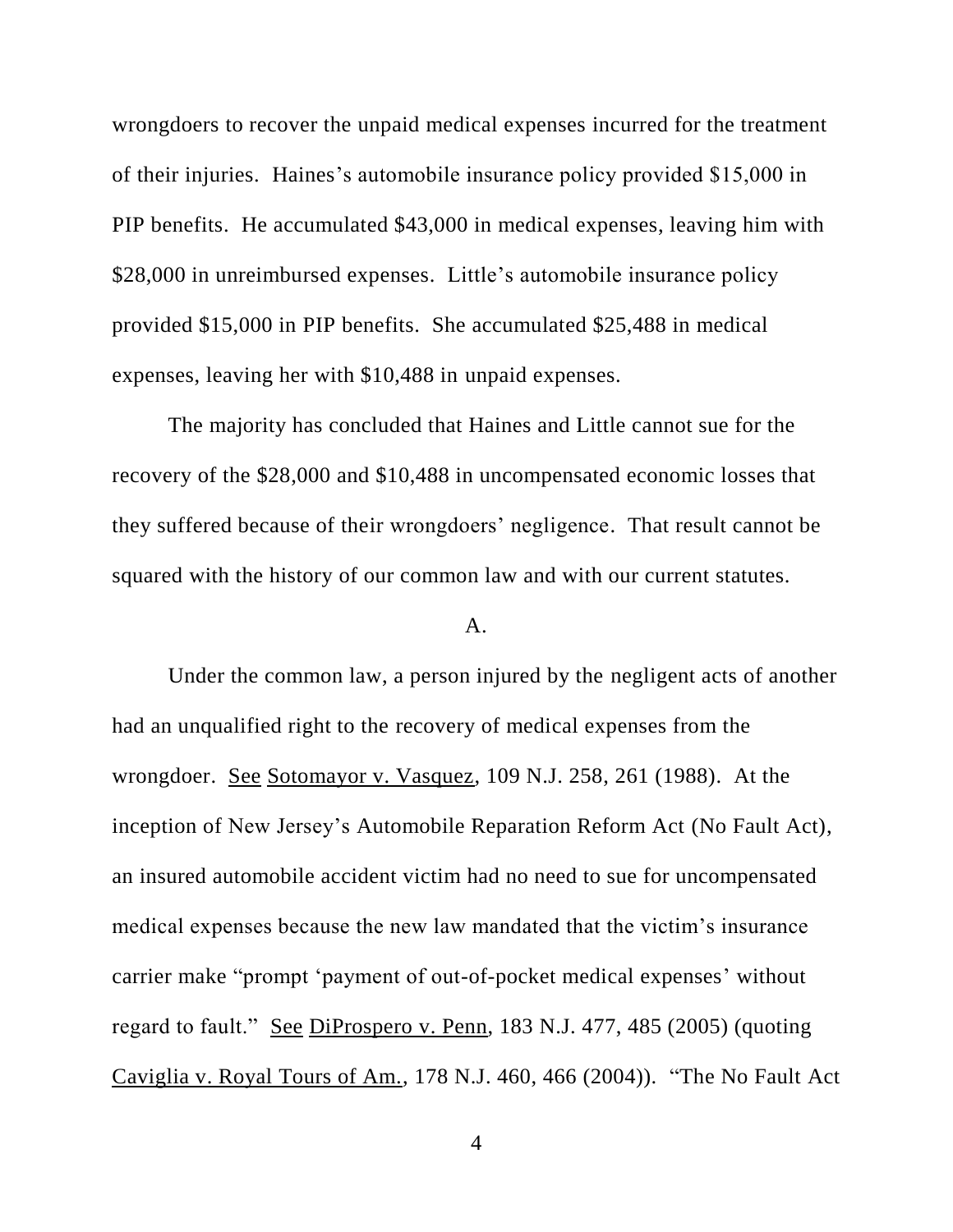ushered in 'a system of first-party self-insurance' . . ." Ibid. (quoting Caviglia, 178 N.J. at 466). The new law required every automobile insurance policy carrier to provide the named insured and his family household members "personal injury protection [PIP] benefits" -- medical expense benefits -- in the event they were injured in an automobile accident, regardless of their fault. Caviglia, 178 N.J. at 466 (alteration in original) (quoting N.J.S.A. 39:6A-4.1).

Unlike today, the first iteration of the No Fault Act required insurance carriers to provide unlimited PIP coverage. N.J.S.A. 39:6A-4 (1973). With unlimited PIP coverage, the law was designed as a true no-fault system for the payment of medical expenses. Nevertheless, an automobile accident victim still had the right to sue for noneconomic damages, such as pain and suffering, based on fault, if the victim suffered permanent injuries or incurred treatment costs of \$200 or more. Caviglia, 178 N.J. at 467. Then, as now, the automobile tort system had fault and no-fault components. In promoting the adoption of the No Fault Act, Governor William Cahill expressed confidence that the new law would "preserv[e] th[e] victim's right to full and adequate compensation." Governor William T. Cahill, Second Annual Message 55 (Jan. 11, 1972). From the beginning, our automobile tort system did not envision that a victim would be left with uncompensated medical costs while the wrongdoer walked away scot-free.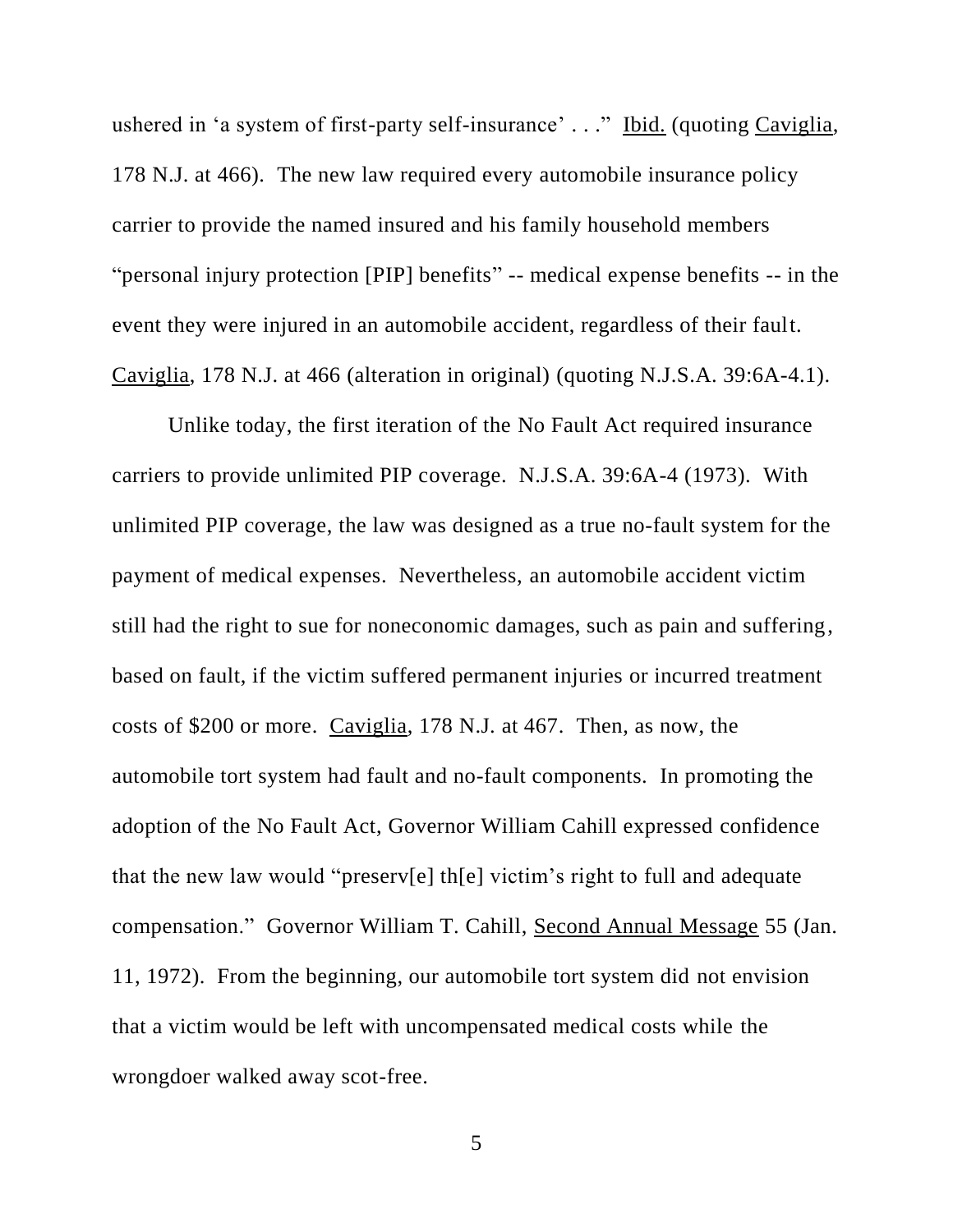The bright hopes for our no-fault system did not match the financial reality. "In the decades that followed the birth of No Fault, the Legislature grappled with the intractable problem of the spiraling cost of automobile insurance." Caviglia, 178 N.J. at 468. The Legislature repeatedly amended the No Fault Act, "seeking to achieve the elusive balance of making premiums affordable while allowing injured automobile accident victims to pursue compensation for their injuries." DiProspero, 183 N.J. at 485.

In 1990, the cost of escalating insurance rates led the Legislature to cap for the first time medical expense (PIP) benefits at "\$250,000[] per person per accident." N.J.S.A. 39:6A-4(a) (1990) (emphasis omitted); N.J.S.A. 17:33B-2(d) (1990). Nothing in the amended law barred an automobile accident victim from suing the wrongdoer for uncompensated costs exceeding \$250,000. The 1990 amendments to the No Fault Act did not solve the crisis of rising insurance premiums that made automobile insurance unaffordable for many residents.

In 1998, the Legislature addressed again the climbing costs of automobile insurance coverage that caused many low-income residents to forgo insurance entirely. With the passage of the Automobile Insurance Cost Reduction Act (AICRA), N.J.S.A. 39:6A-1.1 to -35, the Legislature declared the need to make automobile insurance more affordable to low-income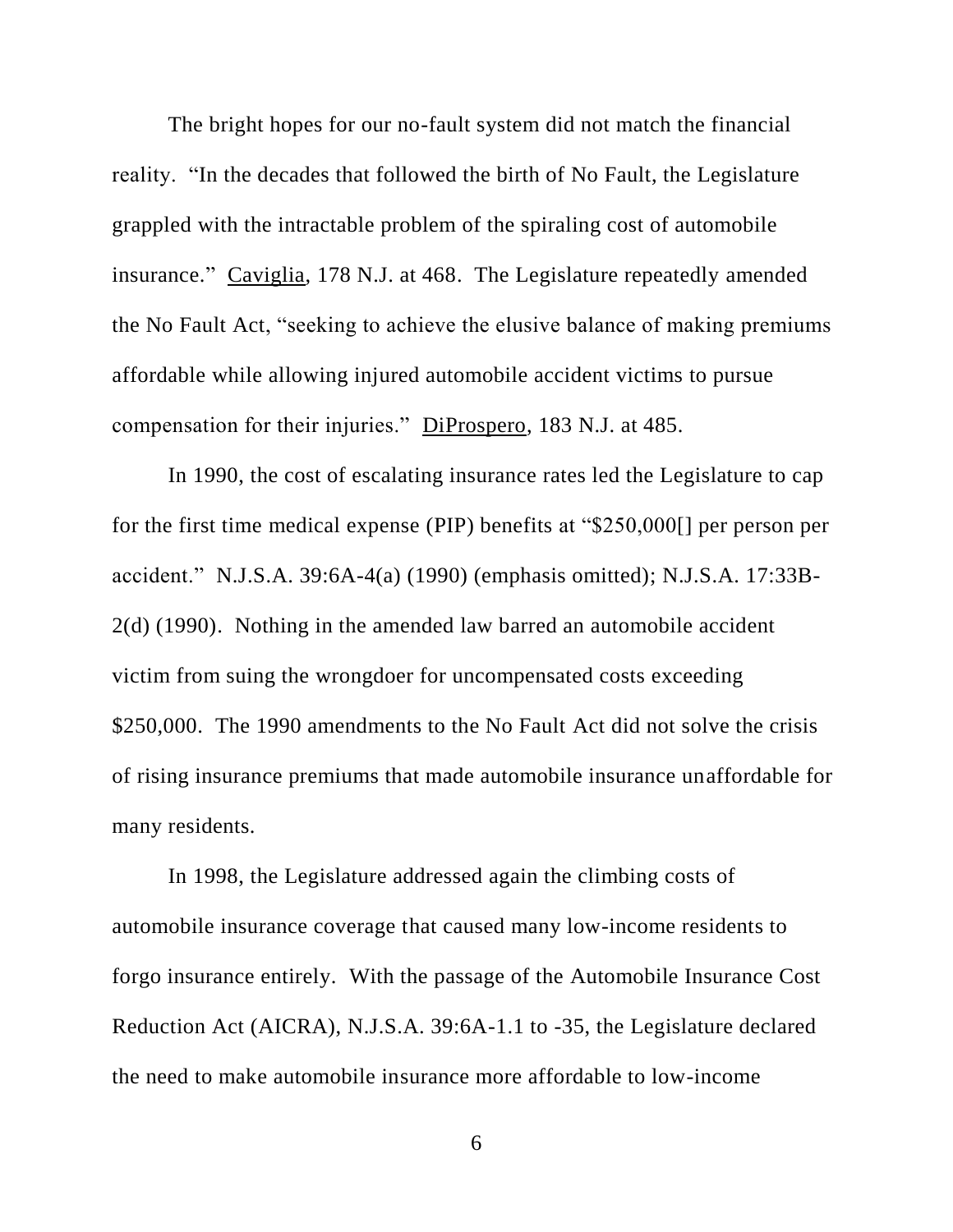## residents:

The high cost of automobile insurance in New Jersey has presented a significant problem for many-lower income residents of the state, many of whom have been forced to drop or lapse their coverage in violation of the State's mandatory motor vehicle insurance laws, making it necessary to provide a lower-cost option to protect people by providing coverage to pay their medical expenses if they are injured.

 $[N.J.S.A. 39:6A-1.1(b).]$ 

The Legislature determined that one means of achieving the goal of affordable automobile insurance for low-income residents was to give them the choice of reduced premium payments in exchange for lesser PIP benefit coverage. Ibid. AICRA allowed residents to select between a standard and basic insurance policy. A standard policy permits an insured, in exchange for reduced premiums, the option of choosing "[m]edical expense benefits in amounts of \$150,000, \$75,000, \$50,000 or \$15,000 per person per accident" instead of the default amount of \$250,000. N.J.S.A. 39:6A-4.3(e); N.J.S.A. 39:6A-4. The basic policy also provides PIP benefit coverage "in an amount not to exceed \$15,000 per person" for non-catastrophic injuries. N.J.S.A. 39:6A-3.1(a).

In 2003, the Legislature established the "special policy," a new automobile insurance policy designed "to assist certain low income individuals in this State and encourage their greater compliance in satisfying the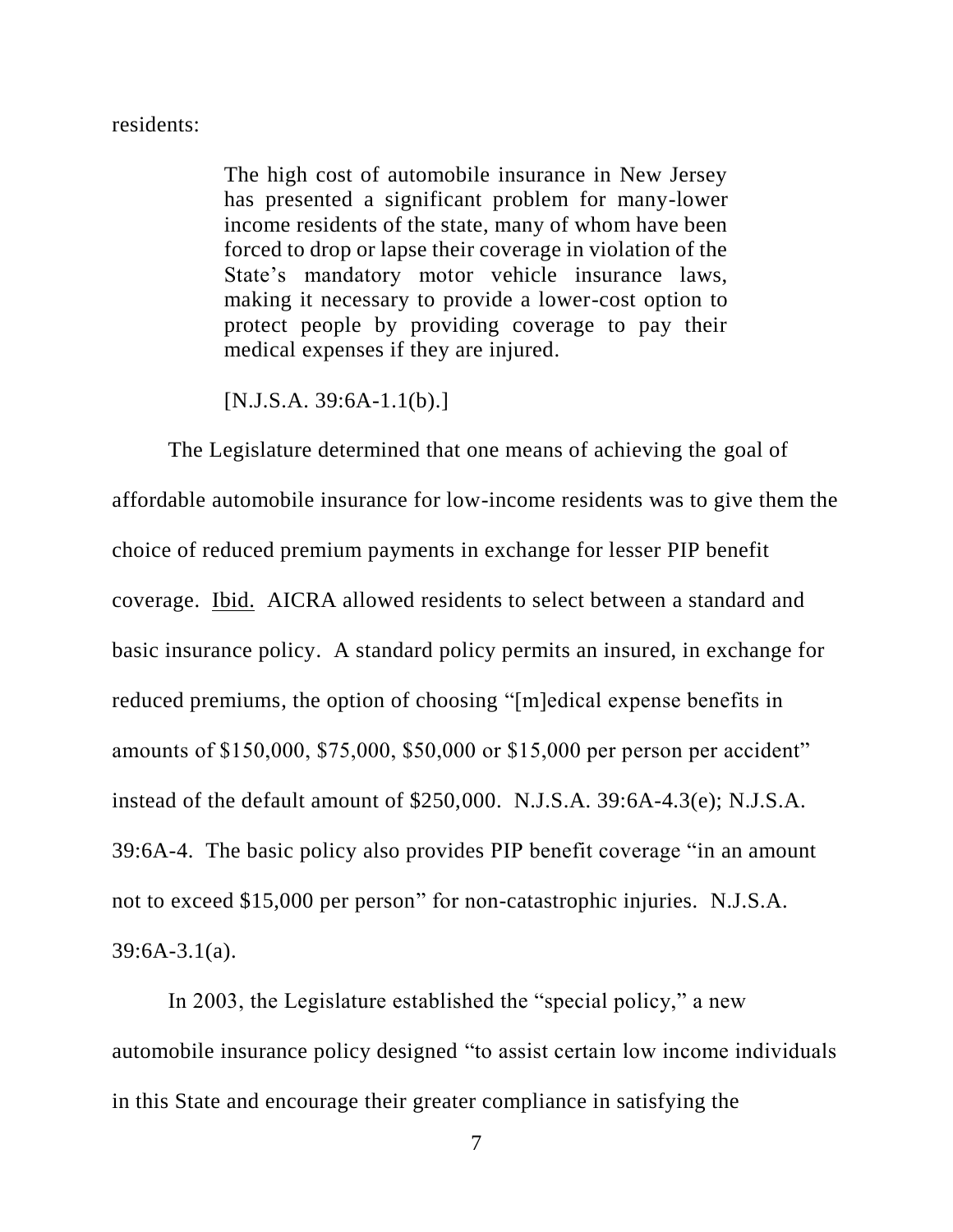mandatory private passenger automobile insurance requirements." N.J.S.A. 39:6A-3.3(a) (2003). In exchange for the lowest possible premium, an insured can select the special policy, which provides medical expense benefits only for "payment of treatment for emergency care in an amount not to exceed \$250,000 per person per accident." <u>See</u> N.J.S.A. 39:6A-3.3(b)(1).

The Legislature enacted AICRA and other amendments to make insurance more affordable -- not to deny our citizens the right to recover their medical costs. See Wise v. Marienski, 425 N.J. Super. 110, 126 (Law. Div. 2011) ("[T]he provision for lesser amounts of coverage was to enable lowerincome drivers to enter the no-fault system, not have them take on potentially insurmountable medical bills in the event of a serious accident, with no means of recovery."). None of the No Fault amendments suggested that the trade-off for low-income residents purchasing policies with PIP coverage of less than \$250,000 -- the only policies they presumably could afford -- was that they must sacrifice their common law right to sue for uncompensated medical expenses.

## B.

From its inception, the No Fault Act barred an injured driver "from suing the tortfeasor for the very PIP benefits reimbursable through his own insurance carrier." Caviglia, 178 N.J. at 467; N.J.S.A. 39:6A-12 (1973). That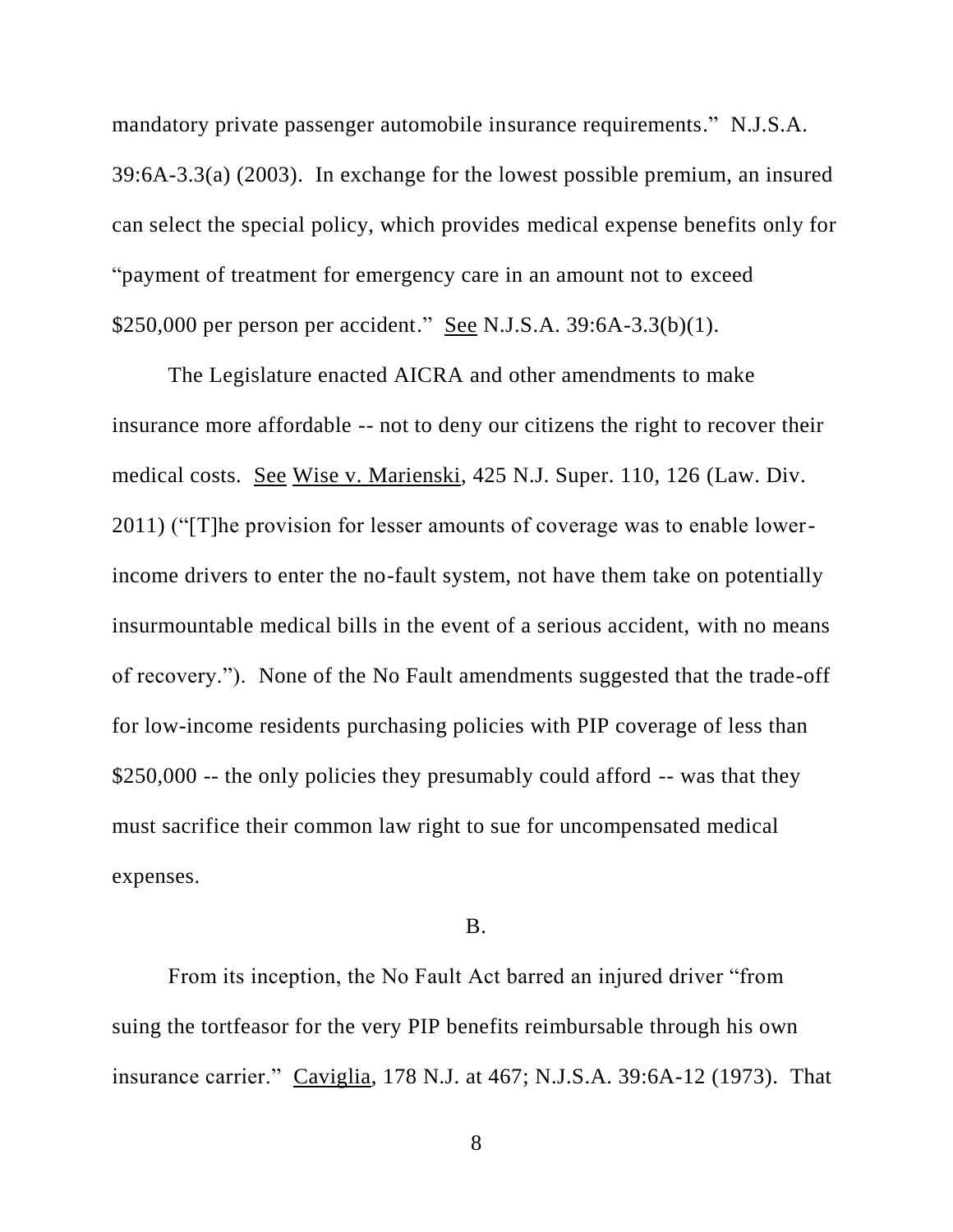ensured that the victim did not receive a double recovery, limited litigation over paid PIP benefits, and provided relief to congested court calendars. Roig v. Kelsey, 135 N.J. 500, 513 (1994).

The plain language of N.J.S.A. 39:6A-12 makes clear that an automobile accident victim who receives PIP benefits cannot sue the wrongdoer for reimbursed medical expenses. N.J.S.A. 39:6A-12 provides that "evidence of the amounts collectible or paid" under a standard, basic, or special automobile insurance policy "to an injured person, including the amounts of any deductibles, copayments or exclusions, including exclusions pursuant to [N.J.S.A. 39:6A-4.3], otherwise compensated is inadmissible in a civil action for recovery of damages for bodily injury by such injured person." That statute further provides: "Nothing in this section shall be construed to limit the right of recovery, against the tortfeasor, of uncompensated economic loss sustained by the injured party." Ibid.

"For decades, courts have repeatedly stated that the primary purpose of N.J.S.A. 39:6A-12 is to prevent double recovery of damages." Wise, 425 N.J. Super. at 123 (collecting cases); see also Roig, 135 N.J. at 512 ("The fear of double recovery, i.e., collecting PIP benefits and recovering through a civil action, had been the earliest concern about cost control . . . ."). The statute prevents double recovery of damages by barring the introduction of "evidence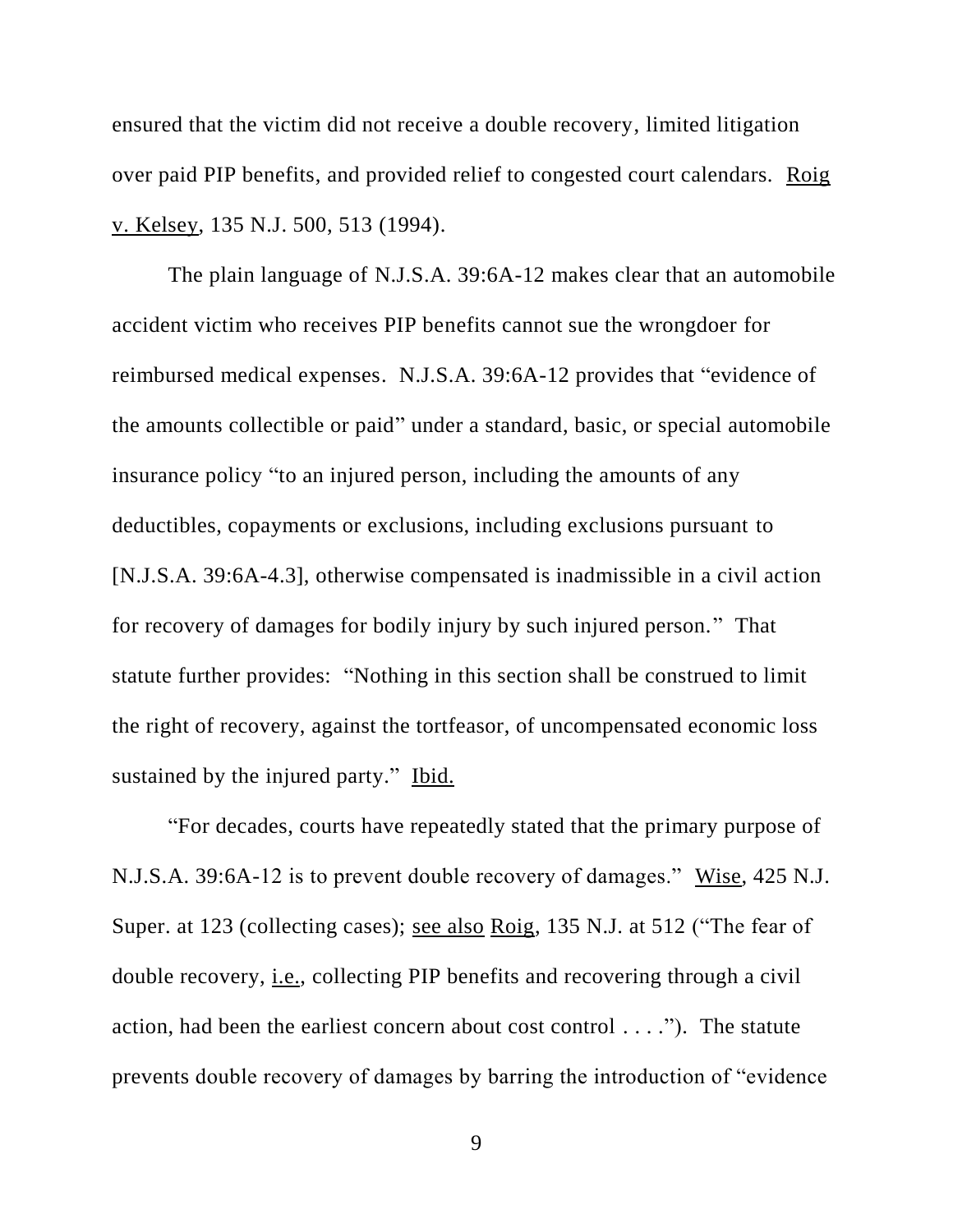of the amounts collectible or paid" under a standard, basic, or special automobile insurance policy in a civil action. See N.J.S.A. 39:6A-12.

N.J.S.A. 39:6A-4, in conjunction with N.J.S.A. 39:6A-4.3, provides for five PIP coverage options in a standard automobile insurance policy: \$15,000, \$50,000, \$75,000, \$150,000, or \$250,000. PIP coverage of \$250,000 is the default option unless the insured "affirmatively chose[] in writing" a lesser PIP coverage option.<sup>1</sup> N.J.S.A. 39:6A-4.3(e). The majority takes the position that if the insured does not opt for \$250,000 in PIP coverage, the insured with lesser-elected coverage cannot sue for unpaid medical benefits unless they exceed \$250,000.

Whether insureds select a special or basic policy, which provides minimal PIP coverage, or one of the non-default standard policy options, such as \$15,000 PIP coverage, will likely depend on their income. A rational policyholder who can afford \$250,000 PIP coverage likely will opt for that form of self-insurance coverage because payment of medical expenses will not depend on the amount of liability insurance the wrongdoer carries or whether the wrongdoer is insolvent.

 $\overline{\phantom{a}}$ 

<sup>&</sup>lt;sup>1</sup> For those who select the \$150,000, \$75,000, \$50,000, or \$15,000 PIP coverage options, PIP benefits are still payable "in an amount not to exceed \$250,000 for all medically necessary treatment of permanent or significant" injuries as defined in N.J.S.A. 39:6A-4.3(e).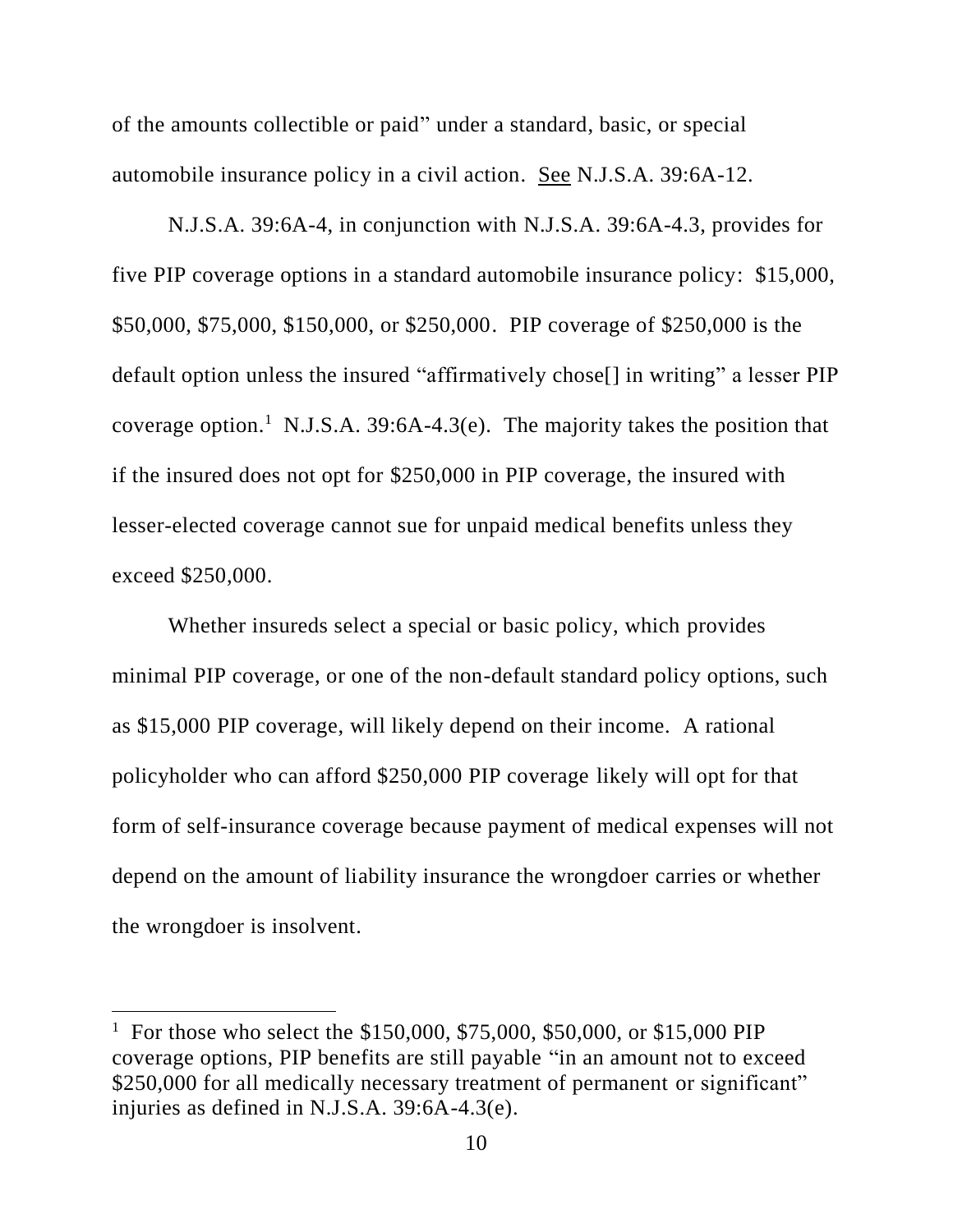The majority makes the fanciful argument that an insured with \$15,000 in PIP benefits, who is permitted to sue for uncompensated economic loss up to \$250,000, may be in a superior position to an insured with PIP coverage of \$250,000. That argument ignores that those who are self-insured with \$250,000 in PIP coverage do not have to go through the rigors, uncertainties, and expenses of the tort system for payment of their medical expenses if they are negligently harmed. The low-income resident with \$15,000 in PIP coverage holds no preferred status under the legislative scheme. That person would not have the right to immediate recovery of medical costs unlike his affluent counterpart. That person would have to file a lawsuit and take discovery, and then prove liability and the reasonableness of medical bills before a jury -- a process that often takes years and with no certain outcome. See Wise, 425 N.J. Super. at 125. Insureds who can afford only \$15,000 in PIP coverage do not reap a windfall because they have the burden of proving to a jury, rather than a PIP arbitrator, that their medical expenses are reasonable and necessary.

Low-income residents do not have options available to affluent residents -- such as the option to purchase a platinum automobile insurance policy. The Legislature cannot remove income inequality in our State. But it has given all residents injured in automobile accidents access to our justice system for the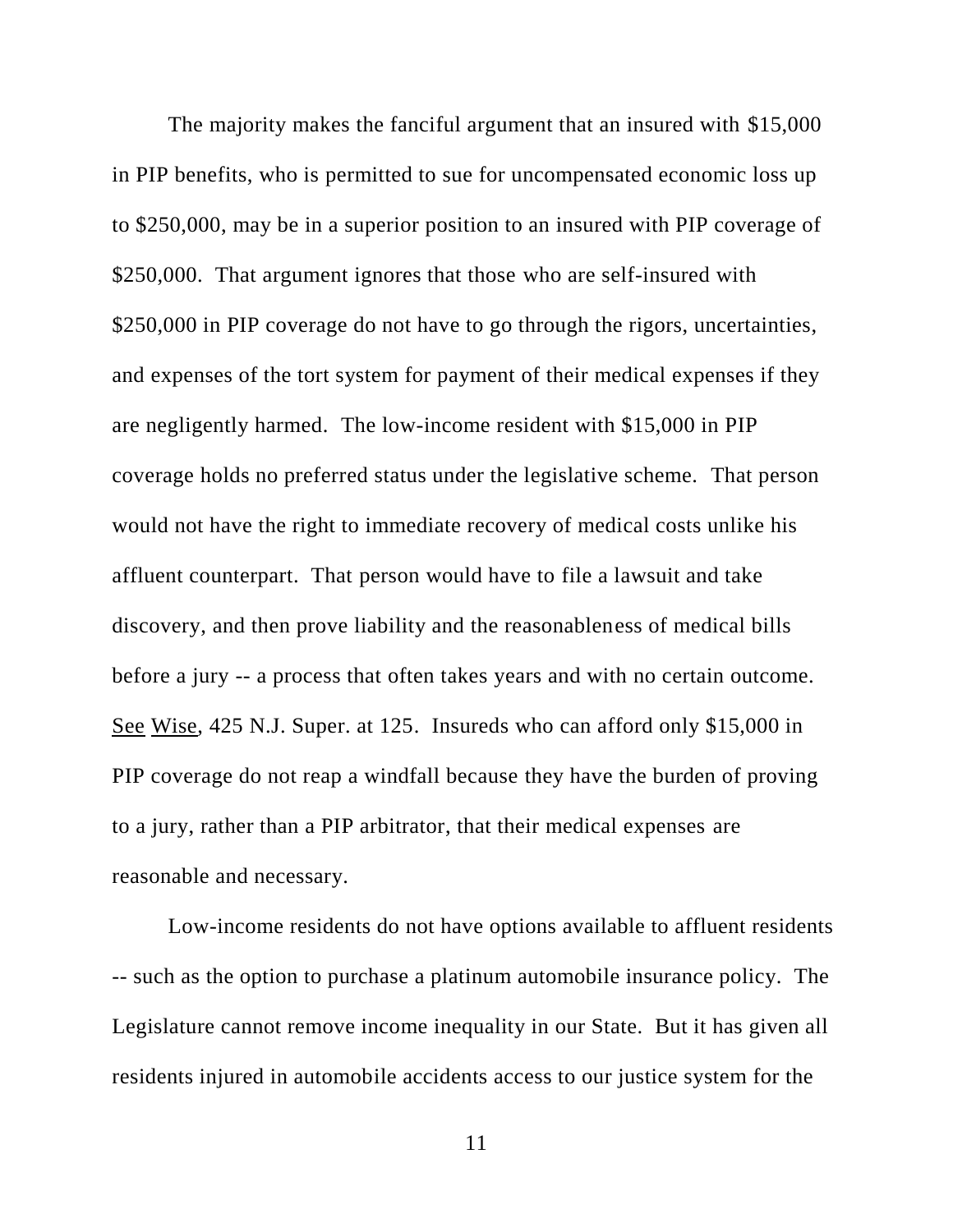recovery of uncompensated medical costs caused by negligent wrongdoers. That is the point missed by the majority.

The majority's interpretation cannot be reconciled with the Legislature's mandate that "[n]othing in [N.J.S.A. 39:6A-12] shall be construed to limit the right of recovery, against the tortfeasor, of uncompensated economic loss sustained by the injured party," N.J.S.A. 39:6A-12, and that the definition of economic loss includes "uncompensated . . . medical expenses," N.J.S.A.  $39:6A-2(k)$ .

Let us look at the tale of two insureds under the majority's interpretive regime. Insureds Amy and Bill suffer injuries caused by negligent drivers and both incur \$245,000 in medical costs. Amy was able to afford \$250,000 in PIP coverage and therefore her medical costs will be paid in a timely manner by her carrier. Bill was able to afford only \$15,000 in PIP coverage and is barred from suing the negligent driver who has \$500,000 in liability insurance for the \$230,000 in unpaid medical costs. Bill will have liens placed on his home, his wages will be garnished, and his life will be left in economic ruins despite the fact he was an innocent victim of a tragic accident. The wrongdoer and his insurance carrier under this regime walk free of the financial carnage left behind.

Barring an automobile accident victim bound to the \$15,000 PIP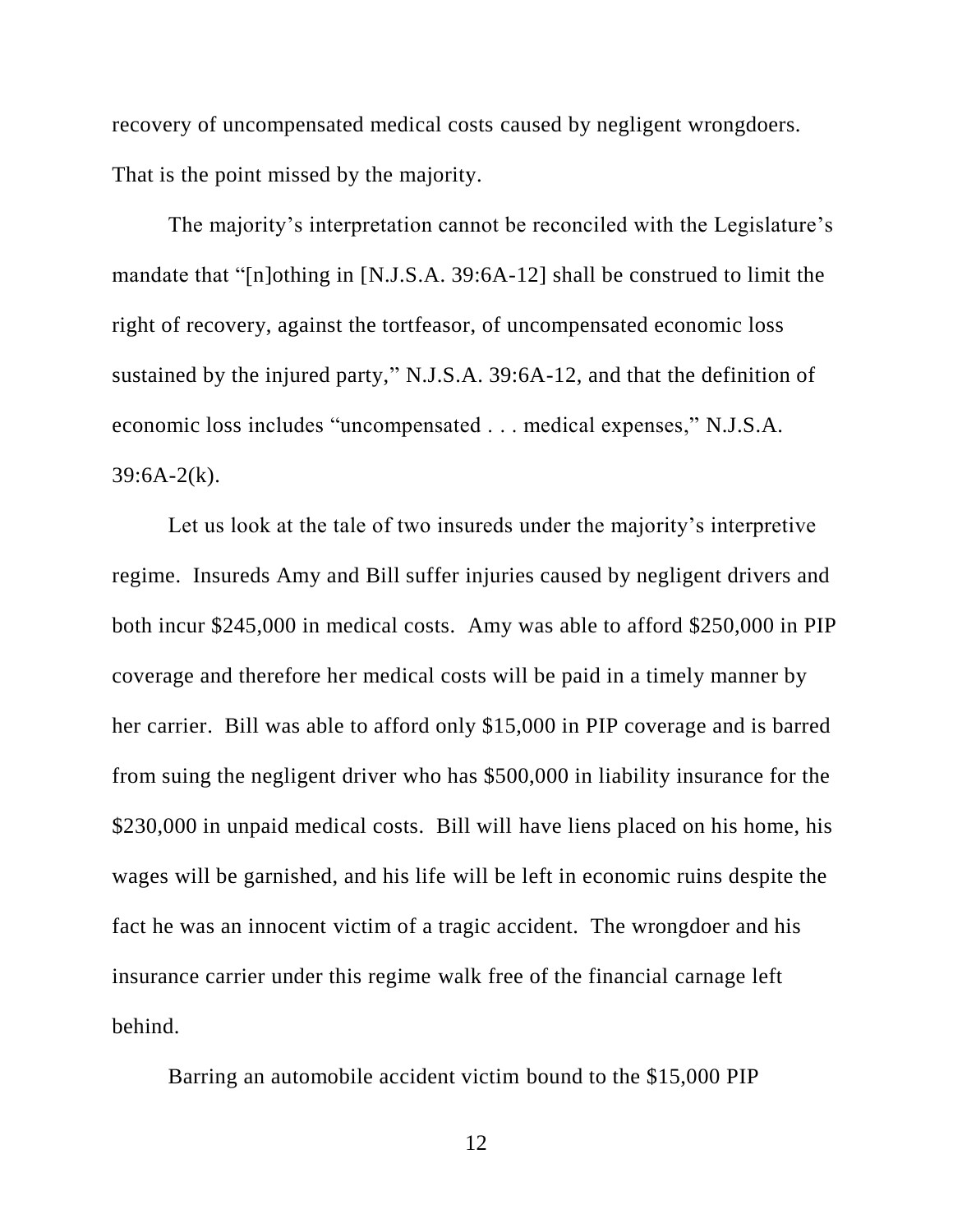coverage option from seeking reimbursement of medical expenses exceeding \$15,000 from the tortfeasor is not merely at odds with N.J.S.A. 39:6A-12's clear language, but also renders the statutory scheme inequitable and irrational -- a result that the Legislature did not intend. In the Haines case, a son was operating his father's car when he was injured in an accident due to the negligence of others. The son was bound to his father's selection of the \$15,000 PIP coverage and left with approximately \$28,000 in unpaid medical expenses that he could not recoup from the alleged wrongdoers. This unjust result has further unforeseen consequences. Healthcare providers may refuse to offer medical services if the payment of their medical costs cannot be guaranteed. To the extent that some innocent victims of automobile accidents may turn to charity care, then the cost will be borne by all taxpayers.

Even if N.J.S.A. 39:6A-12 were susceptible to two plausible interpretations, the "settled rule [is] that a statute in derogation of the common law must be strictly construed." Farmers Mut. Fire Ins. Co. of Salem v. N.J. Prop.-Liab. Ins. Guar. Ass'n, 215 N.J. 522, 545 n.6 (2013) (quoting Ross v. Miller, 115 N.J.L. 61, 64 (Sup. Ct. 1935)). The right to sue a wrongdoer for the costs of injuries caused to an innocent victim is a hallmark of our common law. Jersey Cent. Power & Light Co. v. Melcar Util. Co., 212 N.J. 576, 594 (2013) ("Negligence liability is rooted in fundamental, common-law 'social,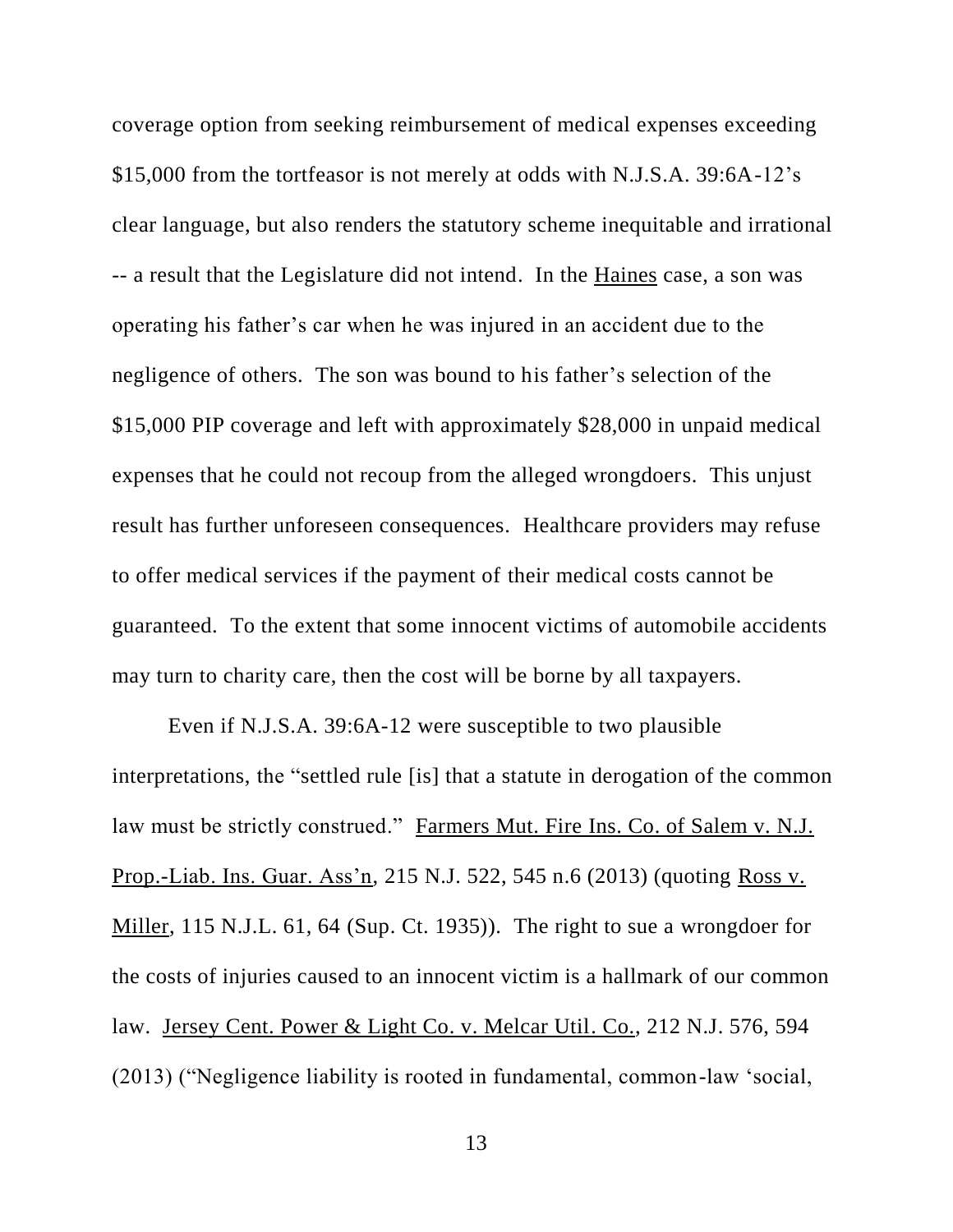moral and ethical policy' . . . ." (quoting Wytupeck v. Camden, 25 N.J. 450, 460 (1957))).

It bears mentioning that under N.J.S.A. 39:6A-8(b), an insured may select the "[n]o limitation on lawsuit option," which permits the filing of a lawsuit for pain and suffering of an indeterminate dollar value, regardless of whether the victim suffered permanent injuries. If Haines's father had selected the no limitation on lawsuit option, Haines theoretically could have recovered \$28,000 in pain and suffering damages but, given the majority's interpretation of N.J.S.A. 39:6A-12, not recover \$28,000 in unpaid medical expenses. Looking at the statutory framework as a whole underscores the weakness of the majority's position.

The majority states that it "cannot conclude that the Legislature clearly intended Section 12 to allow fault-based suits consisting solely of economic damages claims for medical expenses in excess of an elected lesser amount of available PIP coverage." Ante at \_\_\_ (slip op. at 30-31). Presumably, the majority's reasoning here would also bar tort victims with basic and special policies from suing for medical expenses of less than \$250,000 because, like Haines and Little, those basic and special policyholders also had the option of purchasing a standard policy with the maximum \$250,000 in benefits, but elected not to do so.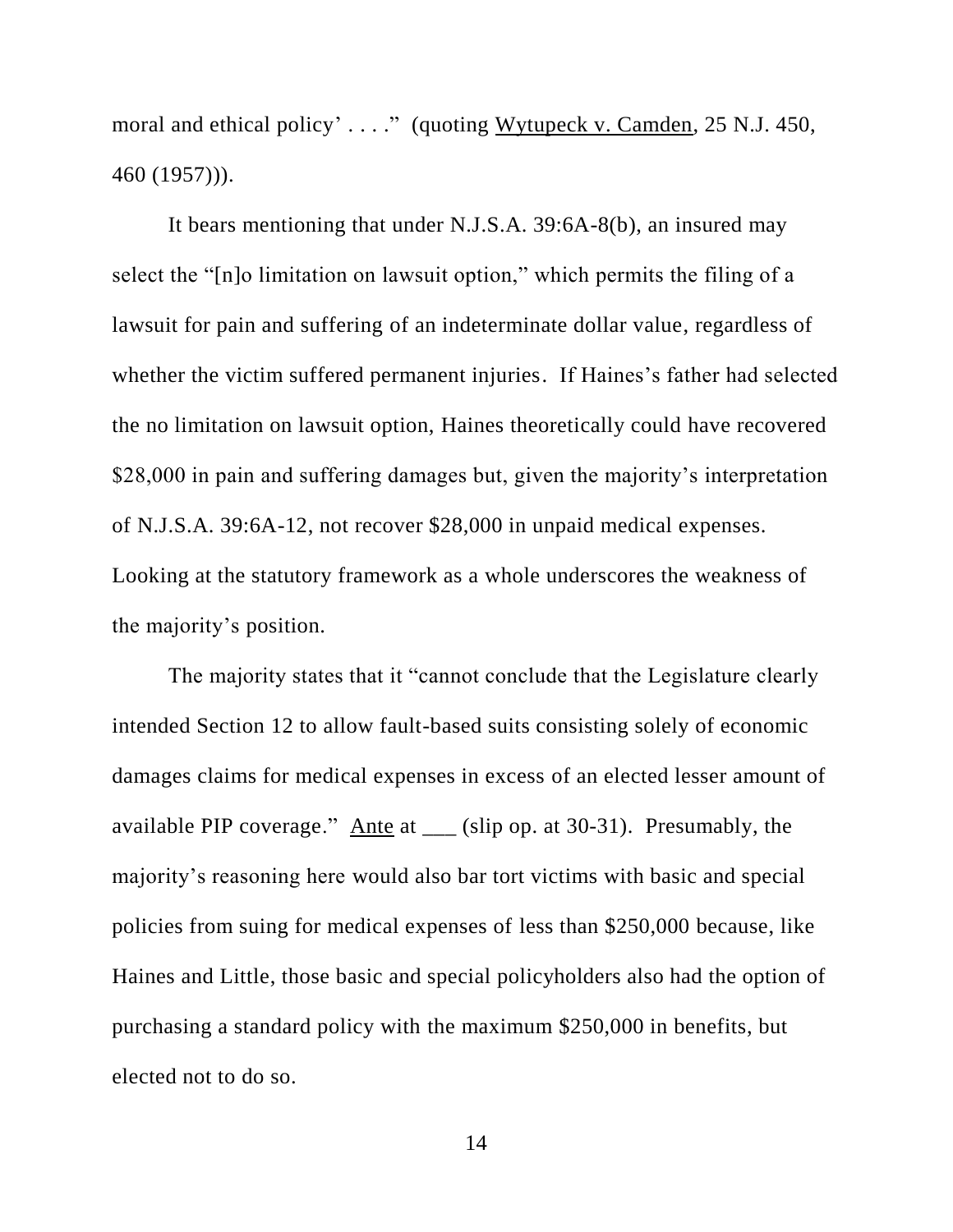The Legislature did not frame a statute that denied innocent automobile victims the right to sue for the recovery of their medical expenses merely because they could not afford to pay for a better insurance policy. It is not a fair trade-off, as the majority argues, to deny an insured who can afford only \$15,000 in PIP coverage the opportunity to recoup \$235,000 in unpaid medical costs caused by a negligent wrongdoer.

Last, the Court's 1994 decision in Roig, 135 N.J. 500, does not command the inequitable outcome reached by the majority. In Roig, the Court construed the then-version of N.J.S.A. 39:6A-12 as prohibiting the victim of a motor vehicle accident from recovering "from a tortfeasor the medical-expense deductible and twenty-percent copayment under a personal-injury-protection (PIP) policy." Id. at 501. The Court reasoned that, in passing the no-fault scheme, "the Legislature intended to eliminate minor personal-injuryautomobile-negligence cases from the court system." Id. at 510. In Roig, the plaintiff was suing to recoup the deductible and copayment for less than \$600 in medical expenses. Id. at 501. Cases such as Roig, in which plaintiffs might seek recovery of copayments and deductibles represent the type of minor personal-injury actions that the Court feared would clog an already congested civil court system. Id. at 515 ("[T]he Legislature did not intend that the insured could sue the tortfeasor for the minor amounts of unpaid deductibles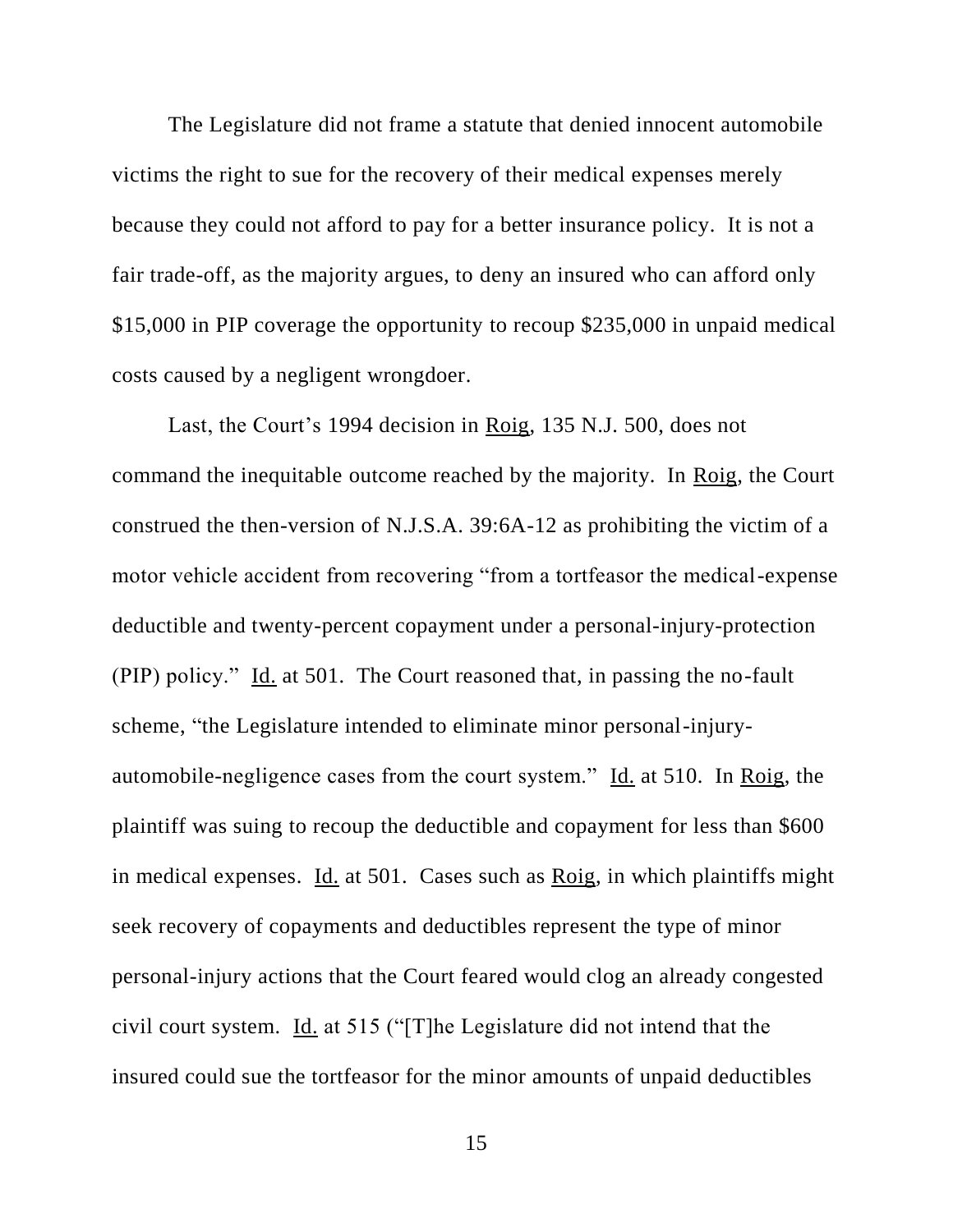and copayments."). The amounts at issue here are far from minimal.

Significantly, four years after the Roig decision, the Legislature in 1998 made clear that the definition of economic loss in N.J.S.A. 39:6A-12 included uncompensated medical expenses, N.J.S.A.  $39:6A-2(k)$  -- a move presumably intended to interdict the misguided interpretation that the majority now gives to the statute.

At least since 2011, after Judge Grispin's decision in Wise, the Essex County vicinage has operated under an interpretation of N.J.S.A. 39:6A-12 that allows accident victims to sue for uncompensated medical costs. Nothing in the record suggests that the machinery of justice in Essex County has come to a grinding halt or is even lumbering along. Moreover, our courts routinely handle claims of less than \$3000 in the Small Claims Section of the Special Civil Part, R.  $6:1-2(a)(2)$ , and claims of less than \$15,000 in the regular Special Civil Part, R.  $6:1-2(a)(1)$ , in all manner of cases. In a judicial system that opens the courthouse door to even minor claims, the denial of the right of an automobile accident victim to seek recovery of substantial amounts of uncompensated medical costs from the wrongdoer is inconsistent with notions of equal justice.

## II.

Today's decision will have a devastating impact on low-income insureds